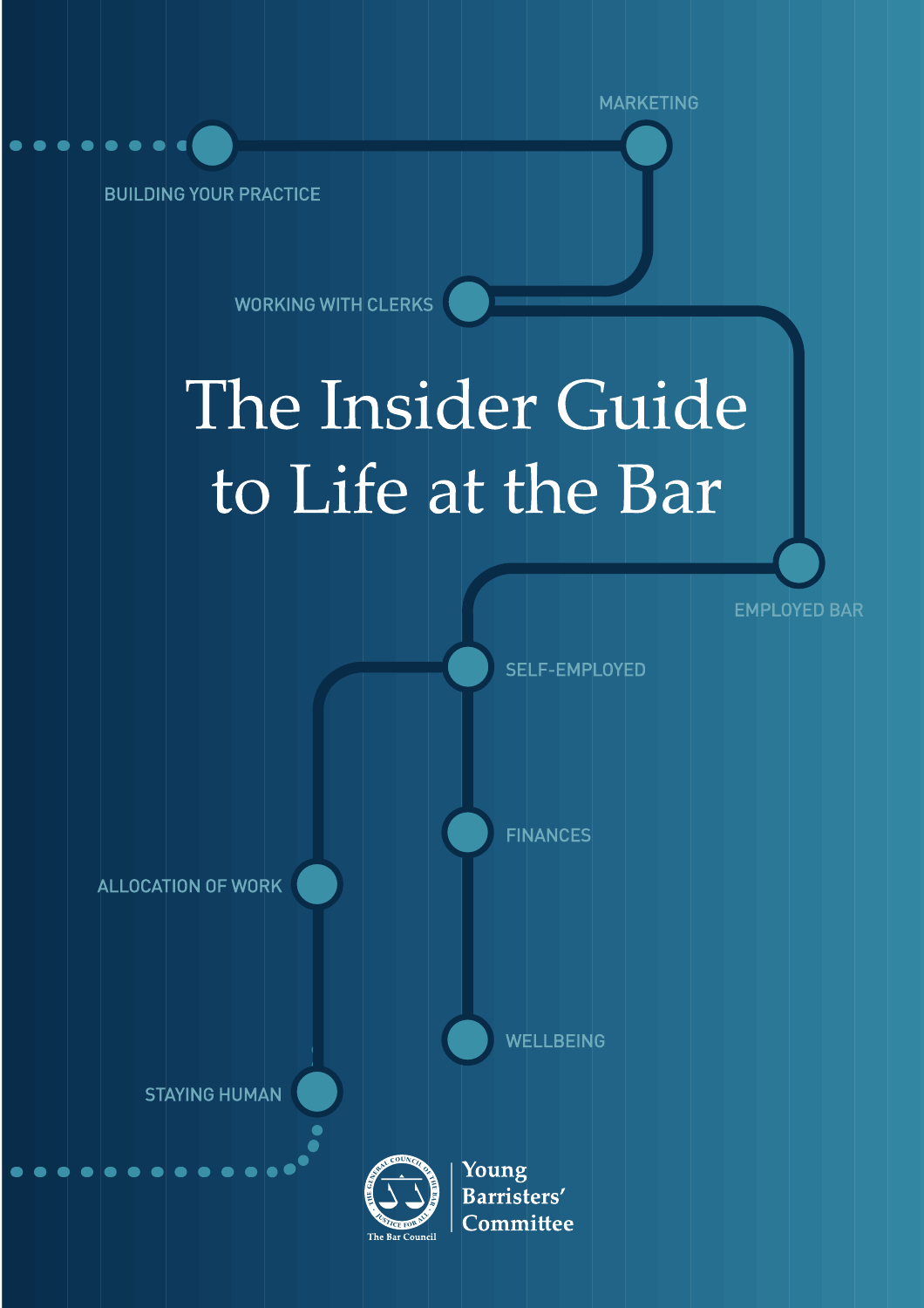# <span id="page-1-0"></span>**Contents**

| Building Your Practice (and being a brilliant barrister)29 |  |
|------------------------------------------------------------|--|
|                                                            |  |
|                                                            |  |
|                                                            |  |
|                                                            |  |
|                                                            |  |
|                                                            |  |
|                                                            |  |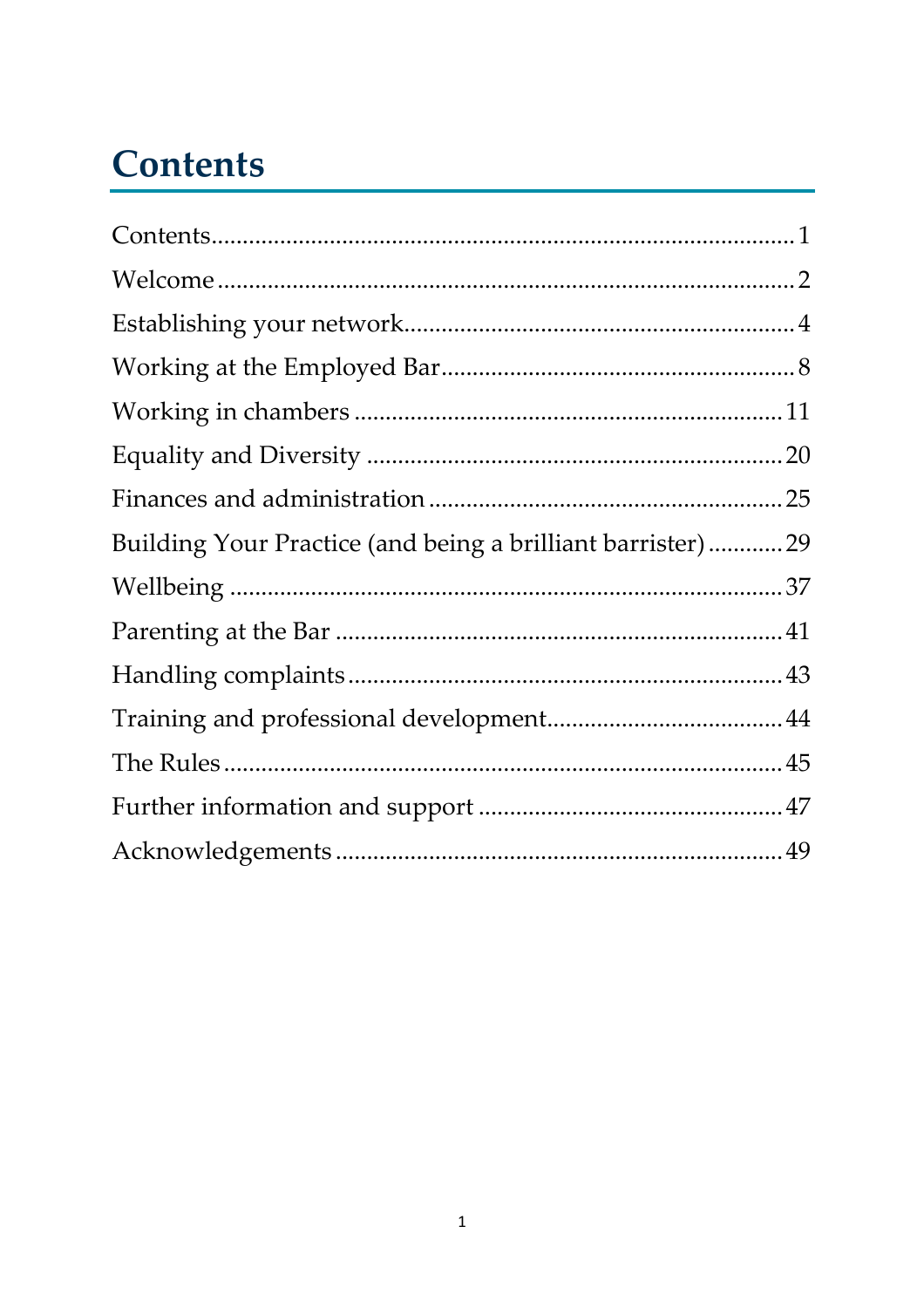# <span id="page-2-0"></span>**Welcome**

Congratulations on gaining your practising certificate and welcome to the Bar from the Bar Council's Young Barristers' Committee.

The Young Barristers' Committee (YBC) represents all barristers in their first 7 years of practice, internally within the Bar Council and externally with stakeholders including the judiciary, Ministry of Justice and the Bar Standards Board.

The first seven years of practice are crucial to building a thriving practice. We know that barristers who are able to develop an interesting and financially secure practice with a healthy work/life balance are more likely to remain at the Bar than those who do not. With the country and courts now opening up again, now is the perfect time for you to think about how to make the start of your career a success and about how you can build a strong base for your future at the Bar.

We have put this guide together to provide answers to the questions we had when we joined the Bar, and to signpost you to the resources available to support you in the first 7 years of practice. We wanted everyone joining the Bar to have this important information and we want you to feel that you are being given what you need to advance in this wonderful vocation.

This guide is written by young barristers for young barristers. If there is any further information that you require, you believe there is a way we can support you better, or there is anything else you wish to discuss please do get in touch. We are your committee and we are ready to help you when needed. We can be contact by email [YBC@BarCouncil.org.uk.](mailto:YBC@BarCouncil.org.uk)

**We hope this updated guide assists you as you build and strengthen your practice.**



**Michael Polak** Chair 2022



**Michael Harwood** Vice Chair 2022

**Young Barristers' Committee**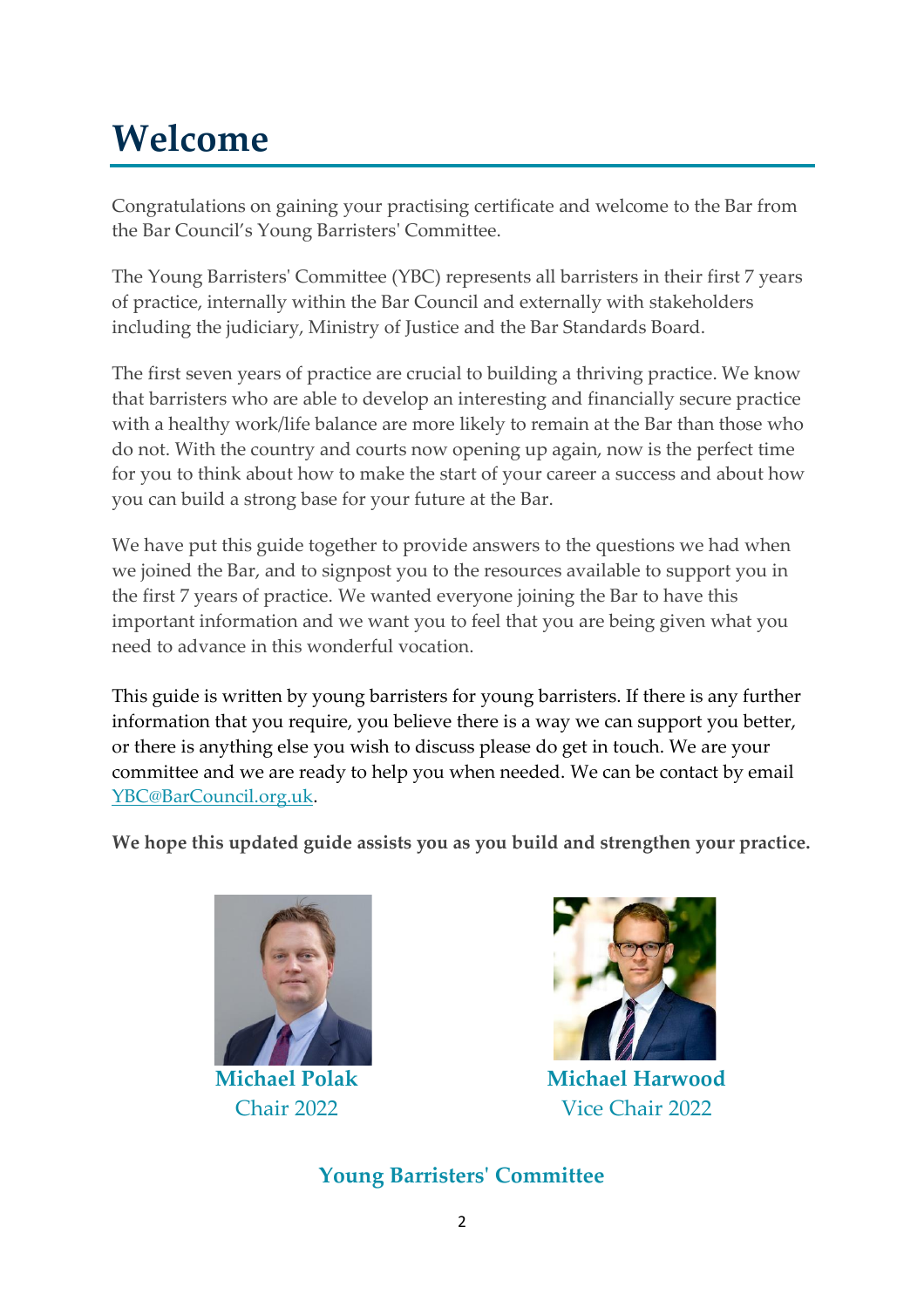# **What this guide is for**

This guide has been written by members of the Bar Council's Young Barristers' Committee (YBC) and Bar Council staff with input from solicitors, fellow barristers, pupil supervisors and clerks. It is designed for barristers in their early years of practice.

Experiences in the first 7 years at the Bar shape a barrister's career and their view of the profession. Without support or supervision, it can be hard to get on top of practical difficulties like how to market yourself in a new area of practice or how to manage finances. The challenges of finding one's place in chambers, navigating relationships with clerks, colleagues and clients, tackling difficult or emotionally draining cases, and juggling huge workloads can be overwhelming. We hope that this guide will point you in the right direction to meet those challenges.

Much of the content of this guide will be very familiar to you, but we hope that in bringing this essential information together, it will support you in navigating your way through the early stages of your barristerial career.

This 2022 update comes as the Bar emerges from the Covid-19 crisis. Over the last couple of years the Bar has shown flexibility, stamina and courage - keeping courts open, adapting quickly to online hearings and meeting the demands of clients. But that has come at a cost, and the 2021 [Barristers' Working Lives](file:///C:/Users/RKrys/Downloads/Barristers%20Working%20Lives%20report%202021.pdf) survey shows us some barristers are experiencing financial hardship and lower levels of wellbeing in the wake of the pandemic. The Bar has survived other crises and will bounce back; working together and sharing our knowledge and networks is part of that effort.

This guide is a living document, this 2022 edition has some additions and amendments based on feedback we've received. If there are things missing or changes you would like to see in future updates, or if you would like to comment on the material that is here, please get in touch with the Young Barristers' Committee at [YBC@BarCouncil.org.uk.](mailto:YBC@BarCouncil.org.uk)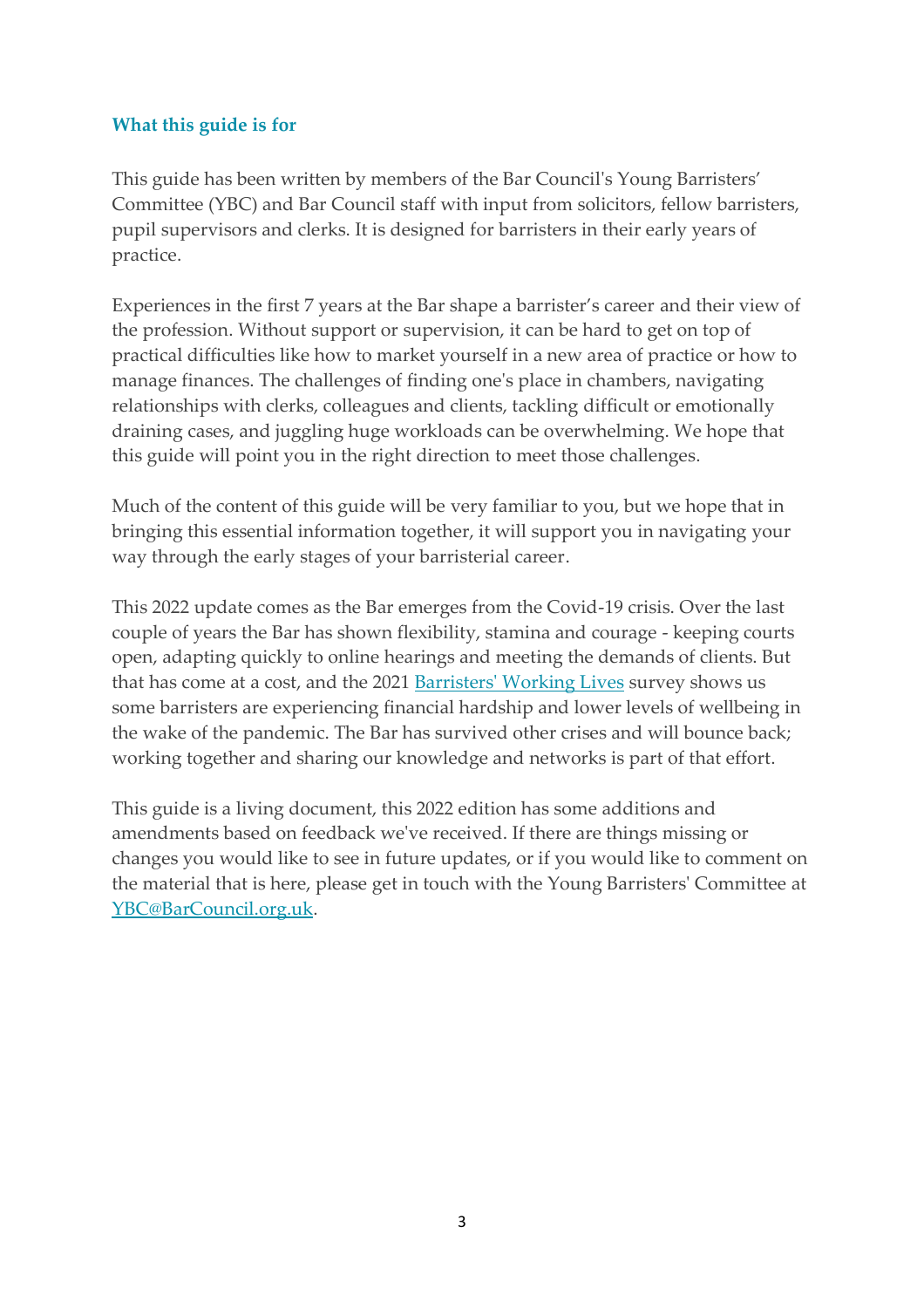# <span id="page-4-0"></span>**Establishing your network**

No matter the type of organisation or chambers you have joined, or the practice area you have chosen, getting to know the culture and what is expected of you in the first few years of practise is vital. Finding allies in more senior practitioners, members of chambers or senior individuals in your organisation is essential, as is talking to people who are a few years down the line to find out the 'do's' and 'don'ts'.

Within your organisation or chambers try to get to know the systems and how they work. Try to get to know everyone whether it be people who provide ancillary but essential services such as administrative staff and those who help your organisation run smoothly to those individuals who are at the core of providing services in your organisation i.e., other barristers or legal professionals. It is important for you to get to know those people who can help develop your practice and help you find your niche in your ideal practice area or even help you on an important case.

This initial networking with the people you will work with day to day seems obvious, but its surprisingly easy to miss, as work starts landing on your desk and you're out of chambers or the office and in court more often than not. Make a point of spending time in the clerks' room, getting to know the support staff, introducing yourself to people when they're about and becoming a familiar face. Not only will this make it a more pleasant place to work, as you meet and become known to your colleagues, but it will give you a network of people who can support you and help you out as you build your practice.

All the contacts you've made through university and law school, through your Inn

and during pupillage will become an essential part of your wider network. The people in these networks can support you, provide an essential sounding board, keep you on track, make sure you have balance in your life, cheer you up, be a mentor or sponsor and recommend you for work.

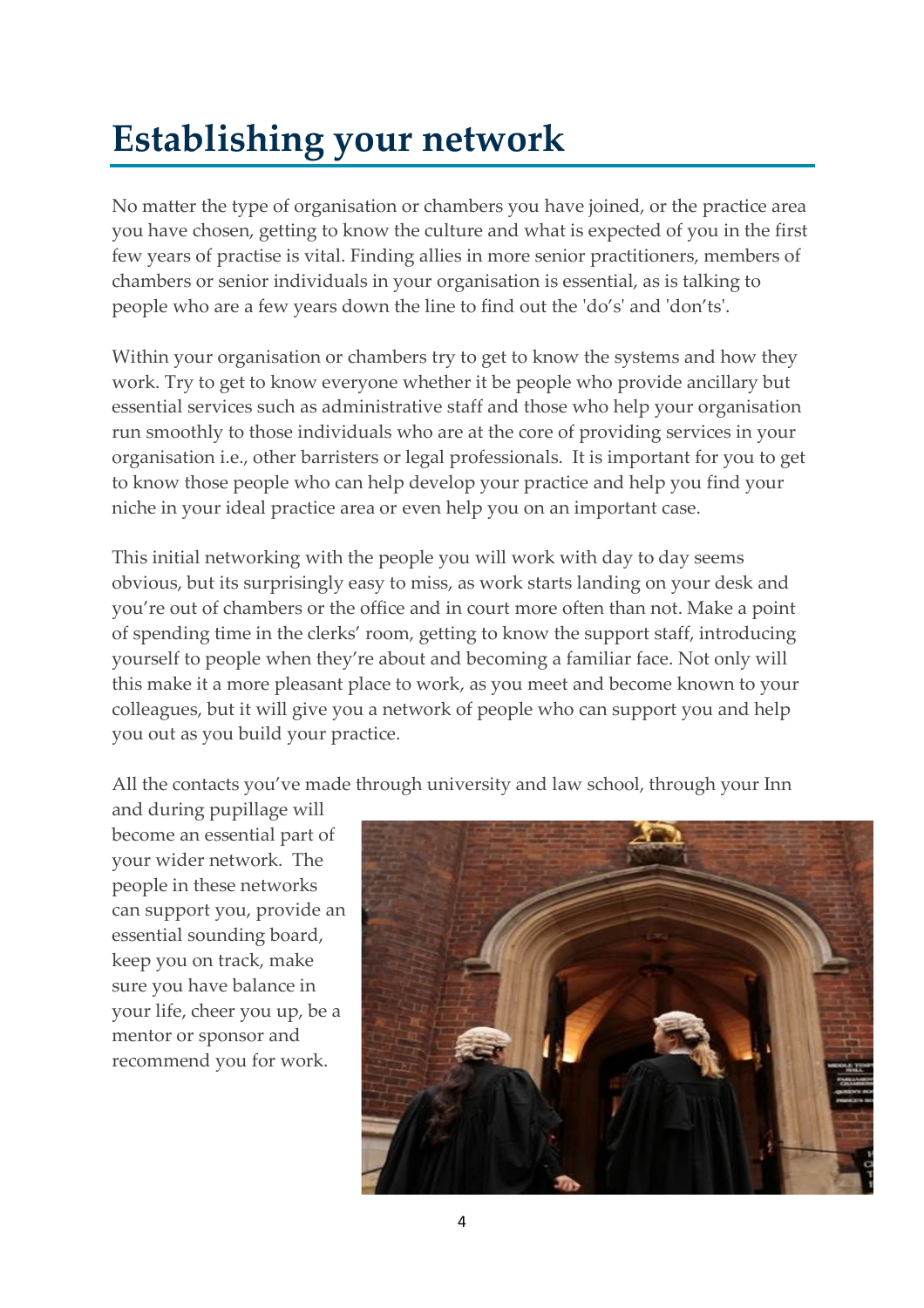# **Developing a network remotely**

The pandemic has changed, maybe forever, the way many of us work. Being at work doesn't necessarily mean being in chamber or the office, and people may have been working for a long time having never met any of their colleagues in real life. In this situation, young barristers should:

1. Make sure you attend meetings, events and zooms with colleagues to get to know them;

2. Check in with people everyday - even if you're not in the office a call to your clerk, a quick chat with other members, a check-in with your supervisor will not be wasted time;

3. Try to keep your profile up by taking part in chambers activities both on- and offline;

4. Make an extra effort to take part in Inn, SBA and network activities, join committees and be useful as they're great ways of building a network beyond chambers; and

5. Find ways to safely catch up with colleagues and contacts face to face at every opportunity.

There are informal and formal networks across the Bar, all of which can be essential in helping you to build a thriving practice and an enjoyable career. These networks include:

# **Inns of Court**

The [Inns of Court](https://www.barcouncil.org.uk/about/about-the-bar/other-organisations.html) provide support for barristers through a range of educational activities, lunching and dining facilities, access to common rooms and gardens, mentoring and counselling schemes. Activities and events at your Inn create ongoing opportunities to build your network.

The Inns have young barrister organisations, and you should make sure you are on their mailing lists so you hear about their events which could help you to build your practice and widen you network.

Through [COIC,](https://www.coic.org.uk/) the Inns also have a role in administering disciplinary tribunals to deal with more serious complaints against barristers.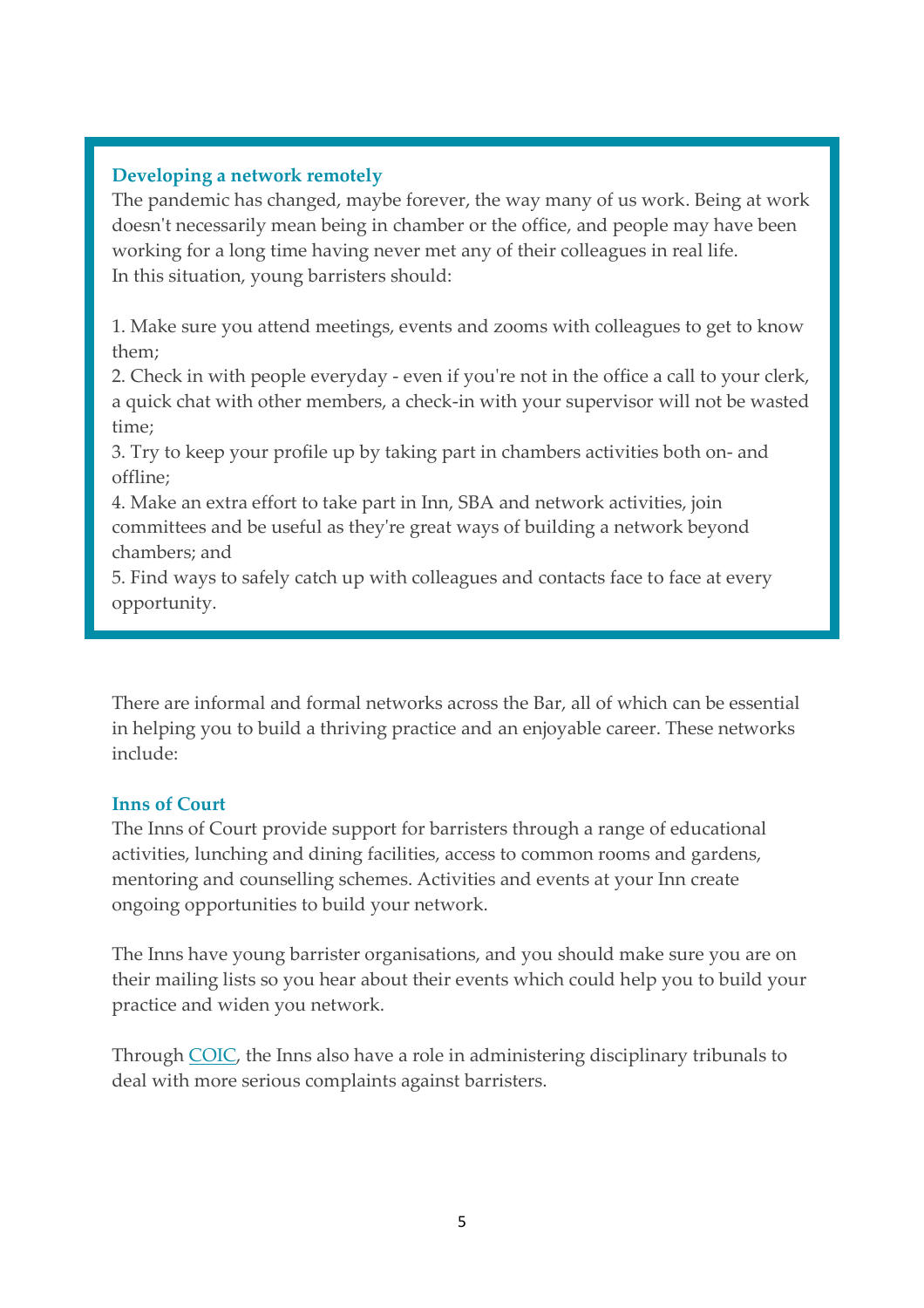### **Specialist Bar Associations**

The 24 [Specialist Bar Associations](https://www.barcouncil.org.uk/about/about-the-bar/other-organisations.html) (SBAs) are dedicated to the interests of groups of barristers within specific practice areas and geographical regions. The SBAs can help to promote their members' interests, for example responding to proposals for changes to regulations, and offering support to their members through networking events and mentoring schemes.

# **Circuits**

The Bar in England and Wales is divided into six regions, which are more commonly known as ["Circuits"](https://www.barcouncil.org.uk/about/about-the-bar/other-organisations.html). The Circuits provide important sources of support, advice and representation for barristers practising in those areas. They provide a range of services to their members, maintain lines of communication with all parts of the legal system, including the courts, and are represented on the Bar Council through the Circuit Leaders. The Circuits also provide training and social events for barristers which are great networking opportunities.

Some of the Circuits have specialist forums for barristers in their region including:

- Midlands [Circuit Women's Forum](https://www.midlandcircuit.co.uk/women-mentoring-and-forum)
- [Western Circuit Women's Forum](https://westerncircuit.co.uk/womens-forum/)
- Southeastern [Circuit Women's Forum](https://southeastcircuit.org.uk/women-forum/contact-us)

#### **Specialist Interest Networks**

There are lots of forums across the Bar which have been set up to support barristers and increase opportunities. Some are practice specific, others support underrepresented groups. These forums provide support, raise issues and concerns on behalf of members, provide networking and socialising opportunities and some have mentoring schemes. Many barristers find these networks incredibly useful as they are a way of meeting people from different chambers, practice areas or with different experiences. Whether or not through a formal mentoring scheme, these forums are a great way of finding mentors.

- **[Black Barristers Network](https://www.blackbarristersnetwork.org.uk/our-work)** 'promoting the growth of black barristers through support, visibility and community outreach'
- **[Society of Asian Lawyers](https://www.societyofasianlawyers.co.uk/)** 'representing the interests of ALL Asian Lawyers and the communities that they serve'.
- **[Association of Women Barristers](http://www.womenbarristers.com/)** 'monitoring and representing the interests of women at the English Bar'
- **[Women in Criminal Law](https://www.womenincriminallaw.com/)** 'Connecting, promoting, inspiring & supporting professional women working across the criminal justice system'
- **[Themis](https://www.themiswomen.org/)** 'The Intersectional Women Barristers' Alliance a community for ALL women at the Bar'
- **[FreeBar](https://freebar.co.uk/)** 'a network aiming to foster inclusion and support for LGBT+ people working at and for the Bar'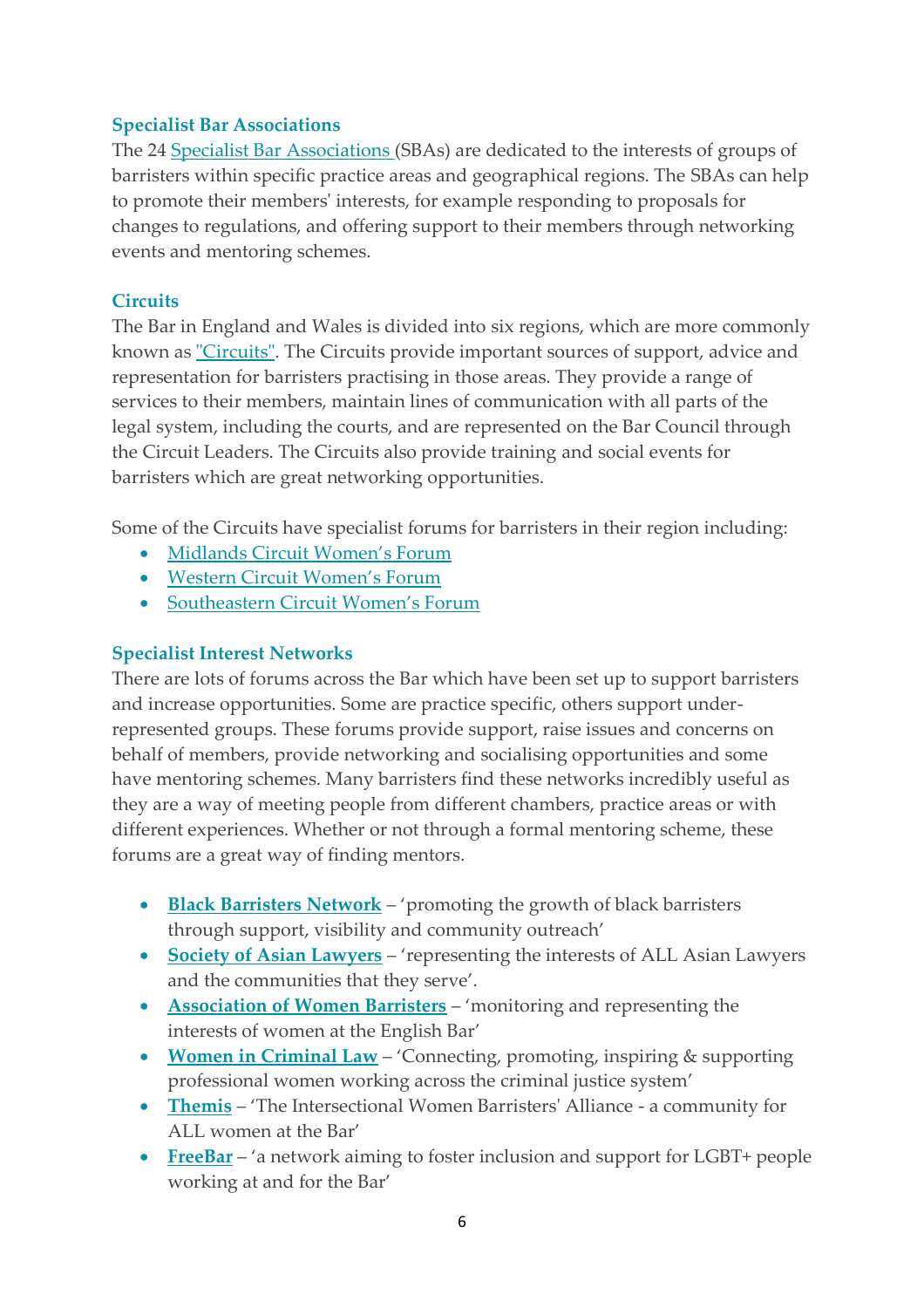- **[BLAGG](http://blagg.org.uk/)** 'Lesbians, gay men, bisexuals and transgender persons at all levels of the profession'.
- **[Legally Disabled](http://legallydisabled.com/)** 'Career experiences of disabled people in the legal profession'
- **[Association of Muslim Lawyers](http://www.aml.org.uk/)** 'Empowering Muslim lawyers to eradicate injustice and deliver positive impacts to our communities and beyond'

These are just some of the networks and groups across the Bar – let us know if there are others which should be added to this list [YBC@BarCouncil.org.uk.](mailto:YBC@BarCouncil.org.uk)

<span id="page-7-0"></span>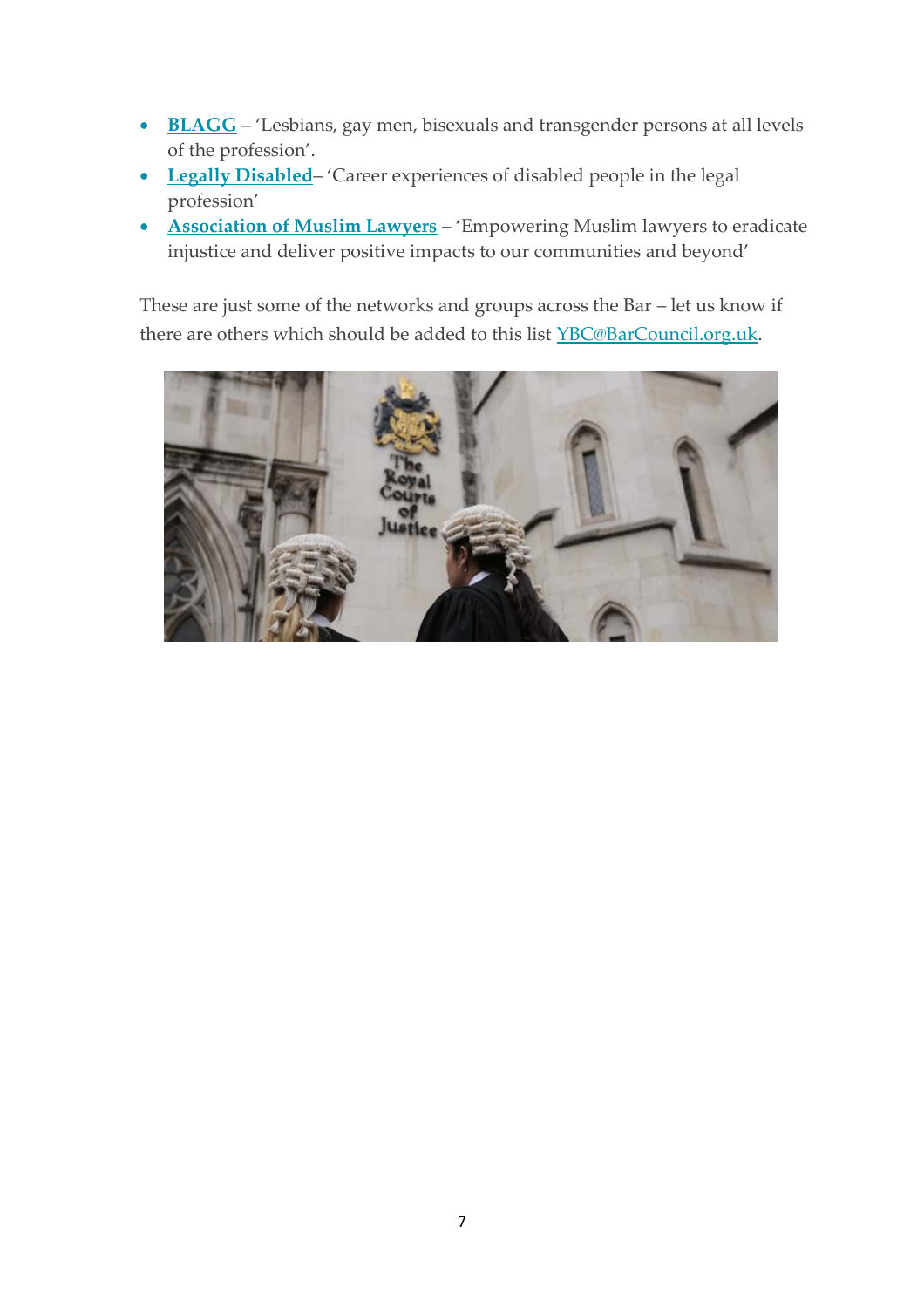# **Working at the Employed Bar**

Almost a fifth of barristers in England and Wales are employed barristers. An employed barrister is simply someone who performs the legal activities reserved to barristers under the Legal Services Act 2007 (2007 Act) and who is paid a salary agreed in an employment contract or another contract for the provision of services. Like self-employed barristers, employed barristers have full rights of audience and may be practising or non-practising. For example, a practising employed barrister will provide legal services to their employer whereas a non-practising employed barrister will be someone who has been called to the Bar of England of Wales but who is not providing legal services.

Employed barristers work in a variety of organisations ranging from central government departments via the [Government Legal Department](https://www.gov.uk/government/organisations/government-legal-department) to solicitors' firms, corporates and banks. The organisation for which an employed barrister works dictates to whom they might provide legal services. For example, where an employed barrister works for a government department, they may only provide legal services to that department, whereas if they work for a criminal solicitors' firm they would provide legal services to members of the public in a similar manner to members of the self-employed criminal Bar.

The **[BSB Handbook](https://www.barstandardsboard.org.uk/for-barristers/bsb-handbook-and-code-guidance/the-bsb-handbook.html)** defines an employed barrister as a barrister employed in either an authorised non-BSB body, a BSB authorised body or a non-authorised body "who supplies legal services as a barrister in the course of his employment." In all cases the definition encompasses both those who are employed under a contract of employment and those employed "under a written contract for services which is for a determinate period (subject to any provision for earlier termination on notice)". In other words, a barrister may become an "employed barrister" for the purposes of the Handbook even if they do not have a permanent contract of employment.

# **Building a practice as an employed barrister**

Like chambers, most organisations operate via an internal market. Senior members of staff or practitioners in an organisation will generally decide work allocation and as a result an employed barrister's progress promotion and/or development in the organisation. It follows that where possible you will want to develop a clear understanding of how work is allocated, salary scales, promotion and training and development opportunities in your organisations. Building effective relationships with these senior individuals in your organisation so that you can get the best exposure to internal and/or external clients is vital. You might do this by way of formal reverse or reciprocal mentoring schemes, or else simply by asking questions and/or proactively reaching out to have an informal meeting over a coffee or tea.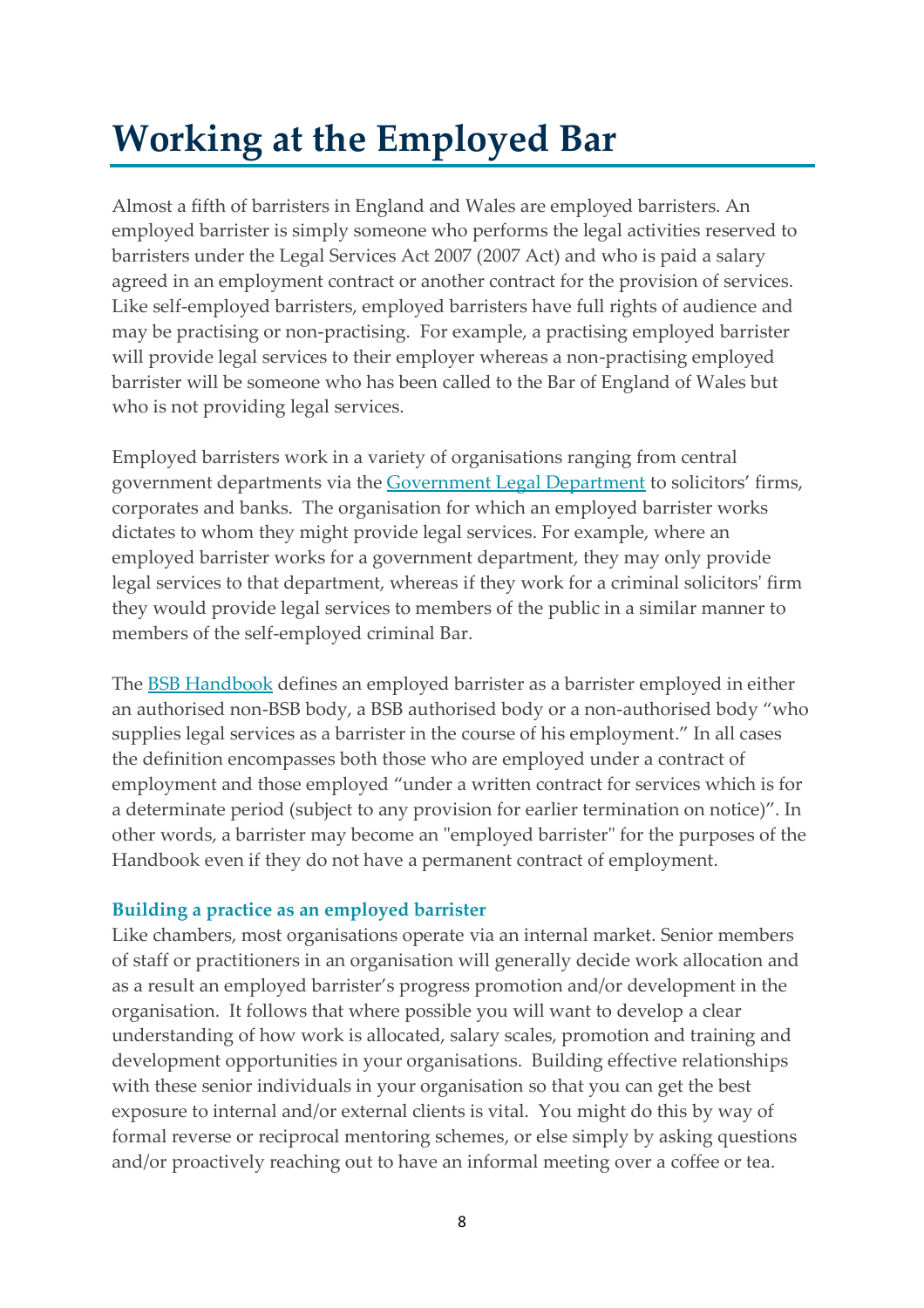Employed barristers work for a range of different types of organisations including but not limited to:

- Government Legal Department e.g., working for a central government body such as HM Treasury
- Local authorities
- Regulators such as the Nursing and Midwifery Council, the Financial Conduct Authority, the Pensions Regulator, the Health and Safety Executive, UK Athletics or the Financial Reporting Council
- Solicitors' firms
- Litigation boutiques
- Investment banks
- Energy companies
- Technology companies
- Insurers
- Pharmaceutical companies
- Asset Managers
- Sports clubs and associations such as premier league football clubs and the Football association
- Retailers e.g., major supermarkets

# **Dual practitioners**

Barristers can practice at both the self-employed and employed Bar. To do this they need a Dual Practicing Certificate and to follow the [Dual Capacity Practice Protocol](https://www.barcouncilethics.co.uk/documents/dual-capacity-practice-protocol/) and the BSB rules.

# **Secondments**

It is possible to move between the self-employed and employed Bar. An effective way of 'trying out' employed or self-employed practice is through secondments (short term placements with employers or chambers).

Secondments can provide opportunities to develop relationships with those instructing you, an on-the-ground understanding of the work and of the relationship between the in-house lawyers and their clients. Especially as a junior member of the self-employed Bar, undertaking a secondment is a great opportunity to get access to good quality and varied work – you might get to work on cases you might not otherwise get instructed on at stage in your practice, allowing you to either advise in a new area or develop your skills. But there are also things to think about – how do you continue building your practice whilst outside of chambers? What about the regulatory, ethical and insurance issues? Moreover, how do you keep on top of your advocacy whilst undertaking a secondment?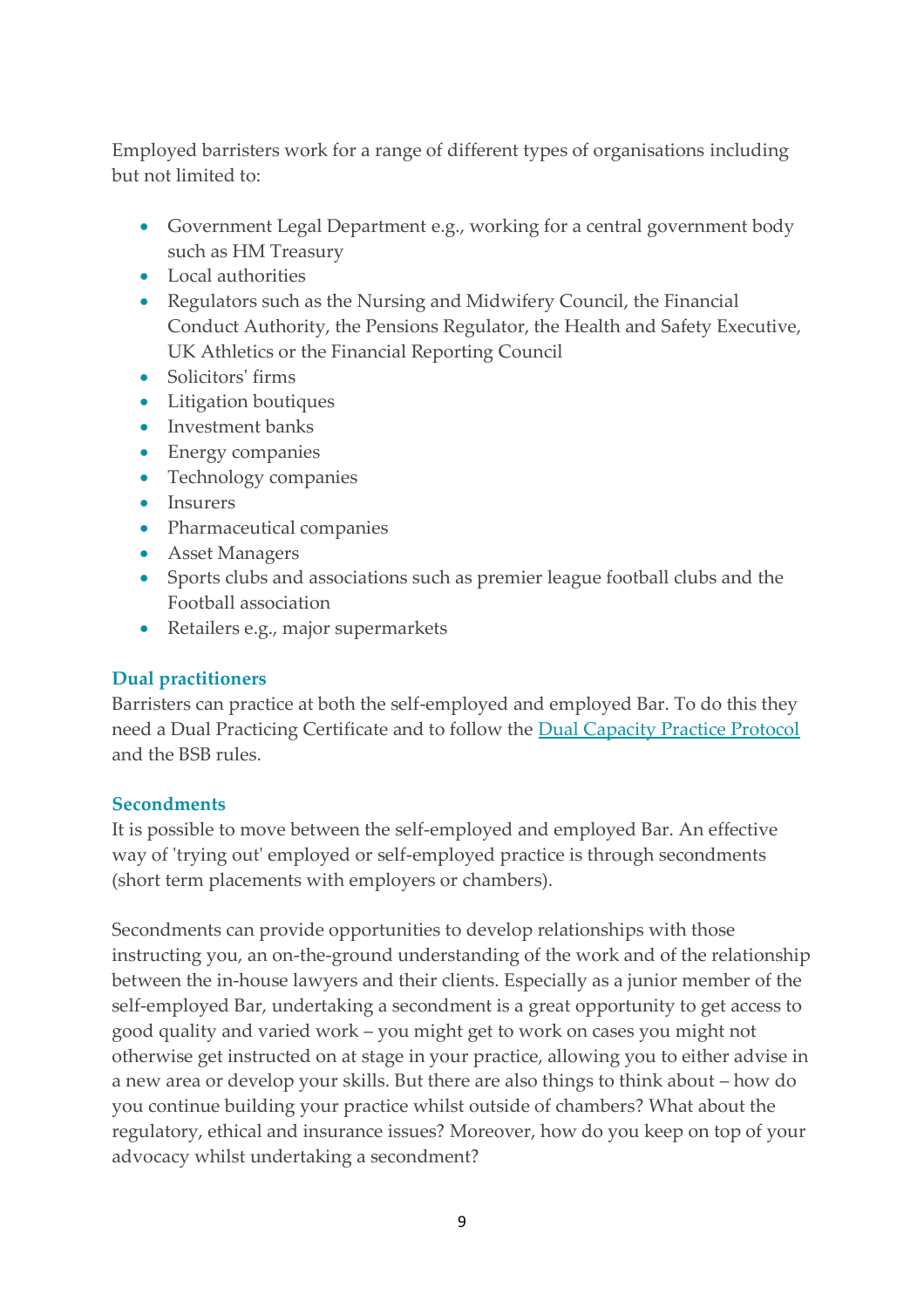Secondments are as varied and interesting as you can imagine – from secondments with Ofgem's legal teams, to solicitors' firms, the SFO or local authorities. But regardless of where you choose, it is worthwhile making clear from the start the applicable terms and the kind of work you will be undertaking.

**Secondment from employed practice to chambers – a Young Barrister's experience** As a CPS barrister, my pupillage covered a broad spectrum of criminal law, but as an in-house prosecutor, I was only seeing part of the picture. I decided to do a secondment to chambers, a first for the CPS, in order to experience defence work. There are inevitably issues with a seconded prosecutor defending in cases brought by the same prosecution authority, so there were regulatory challenges which had to be settled with the BSB.

In chambers, I shadowed a junior barrister defending across the South-East. I learned about the additional considerations that arise from working for a single client who you must take instructions from, give advice to, and at times pacify. I was reminded that the system involves interacting with people at their lowest point – they are often vulnerable themselves. The experience helped me to appreciate why defence advocates are there to ensure that their client's best interests are protected.

During two months in chambers, I experienced a wide variety of cases and I completely recommend the experience. All of my preconceptions were shattered and the opportunity helped me in becoming a more well-rounded criminal practitioner.

The framework that was created has since been formally adopted to facilitate similar secondments between the CPS and the self-employed Bar – with Crown Prosecutors now approved to accept defence instructions. Employed or self-employed, I would encourage you to take a chance and see how the other half lives.

#### **More Information**

For more information about secondments see [Bar Mutual's guide](https://www.barmutual.co.uk/fileadmin/uploads/barmutual/2017_documents/BMIF._Secondments_Guidance._Nov2017_.pdf) to the insurance implications and the Bar Council's Ethics Hub guide on Retainers, Fee [Arrangements and Non-Standard Work Arrangements](https://www.barcouncilethics.co.uk/documents/retainers-fee-arrangements-non-standard-work-arrangements/) and [Employed pupils on](https://www.barcouncilethics.co.uk/documents/employed-pupils-on-secondment-within-chambers/)  [secondment within chambers.](https://www.barcouncilethics.co.uk/documents/employed-pupils-on-secondment-within-chambers/) Counsel Magazine highlighted varied experiences of secondments in this [article.](https://www.counselmagazine.co.uk/articles/secondments-still-the-new-junior-briefs)

There is more information about the [Employed Bar](https://www.barcouncil.org.uk/support-for-barristers/employed-bar.html) on the Bar Council website and a recently updated section on the **Employed Bar on the Ethics Hub**.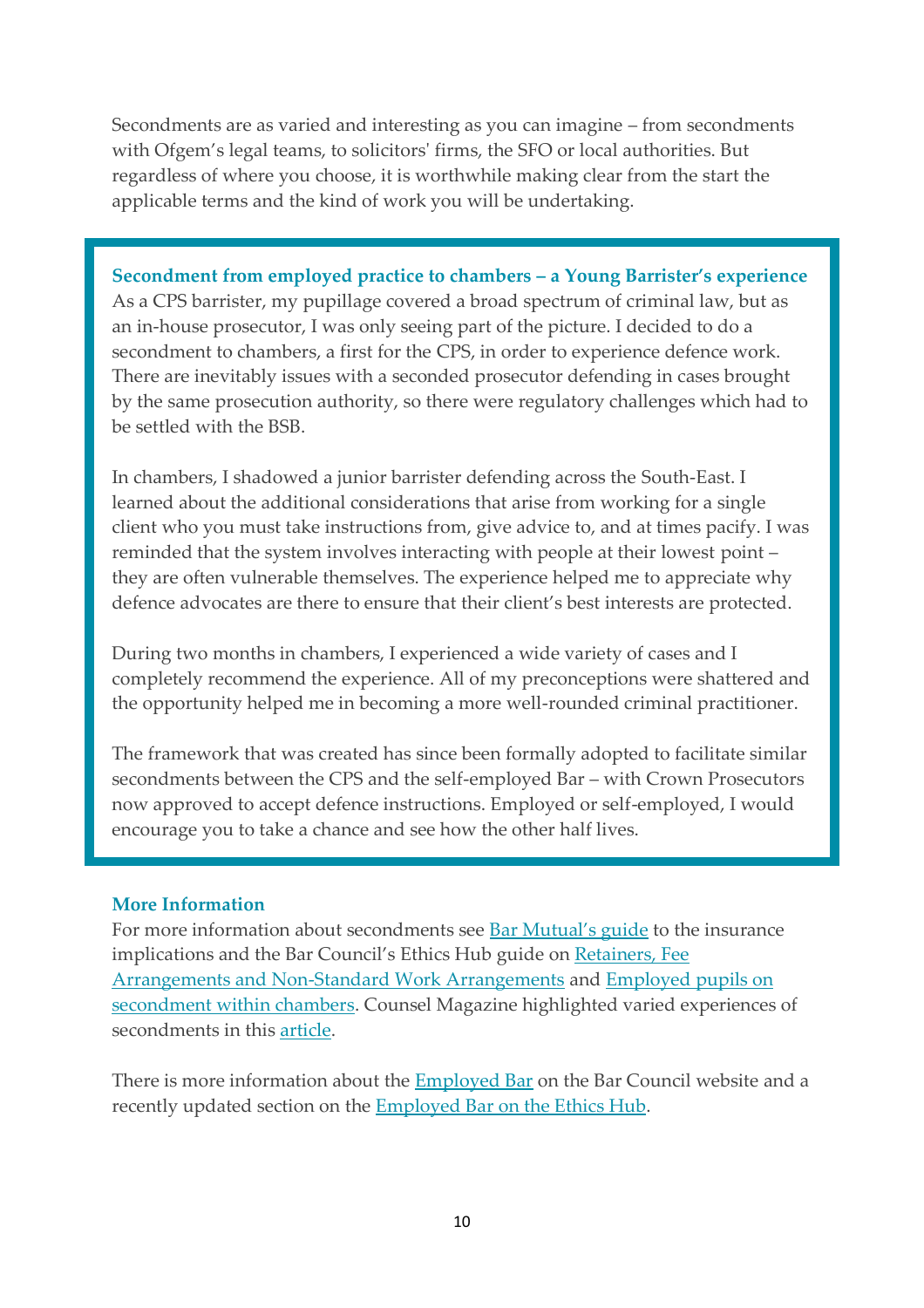# <span id="page-11-0"></span>**Working in chambers**

Most self-employed barristers work in groups known as chambers, although some will practise as sole practitioners. The set-up of chambers varies enormously, and it's important to get to know the organisation you've joined and how you can thrive within it.

# **Chambers constitutions and committees**

Barristers' chambers are typically unincorporated associations. Even if chambers operates via a company, typically, the shares in that company are held by trustees on behalf of the membership of the unincorporated association. As an unincorporated association, the rights and liabilities of members as well as the governance of chambers is proscribed governed by the contract between the members. This will be in form of a written constitution. It is incredibly important that you ask to see and carefully review any chambers constitution before you join so you know how the chambers will operate and any liabilities you may face if you leave the chambers or the chambers closes down.

The things to look out for are:

# • **Members' rent or contributions**

Most chambers' constitutions will impose an obligation on members to make a regular payment to chambers as their contribution towards the operating costs of chambers. This is usually referred to as chambers 'rent' or 'contribution'.

How rent is calculated will vary between sets of chambers. Some chambers charge a percentage on money received by that member (referred to as the member's receipts). Others charge a fixed monthly sum payable regardless of a member's receipts. Others may have a combination of the two. Many sets will charge members a percentage on their receipts in a given time period (typically a calendar month) and 'room rent' i.e., a fixed sum that will be determined by the size and/or desirability of the room occupied by a member.

The constitution may not prescribe the details of any rent scheme. Usually, it will leave that to be determined either by the members of chambers at a chambers meeting or by a committee or officer of chambers. You should ask for details of the chambers rent structure before accepting an offer of tenancy. Some chambers will also offer new members a 'soft landing' in the form of more generous rent structure for the first few months or years of membership. It is worth asking about this too.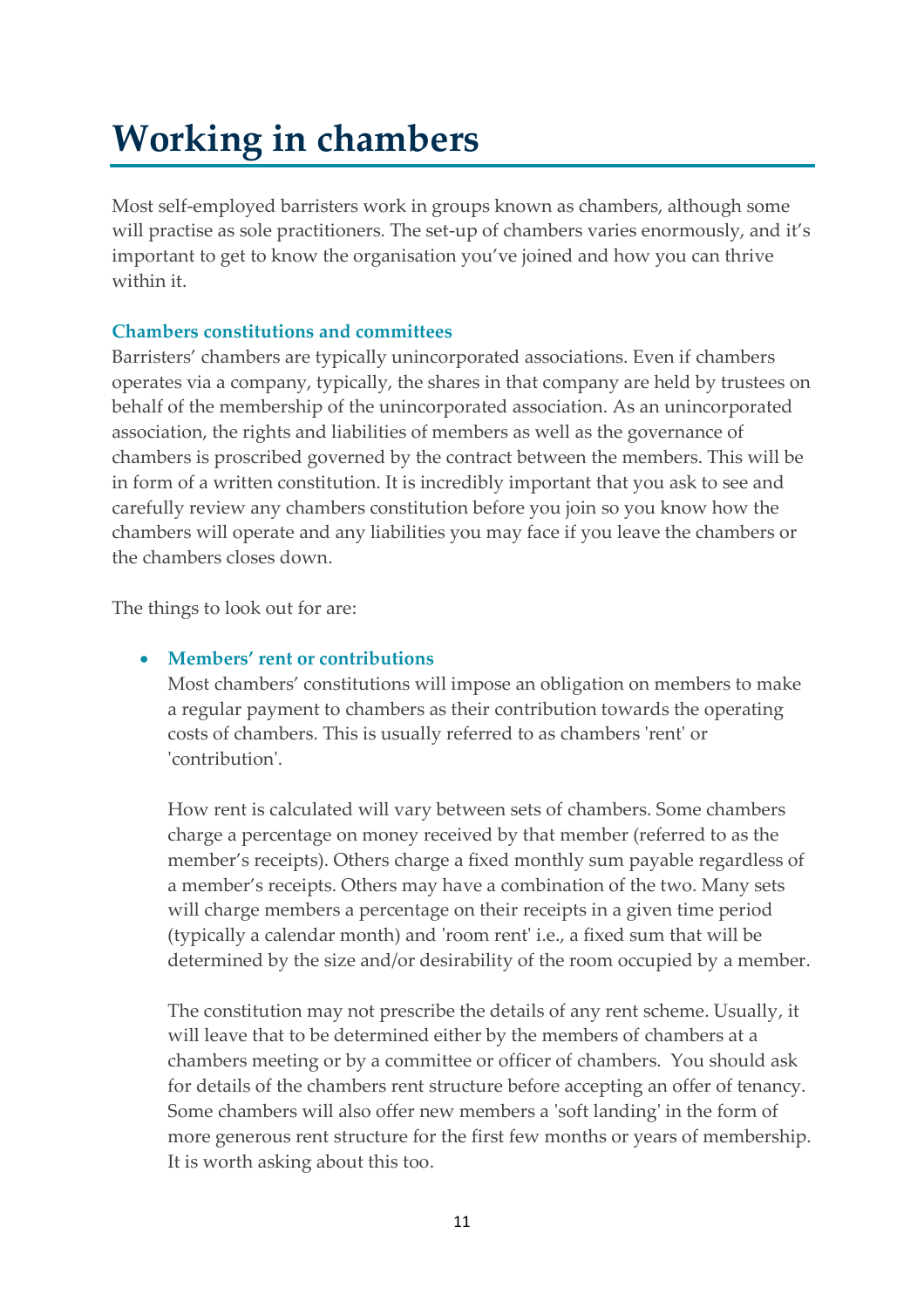#### • **Liabilities on dissolution**

The constitution will typically also set out the liabilities of members in the event that chambers dissolves. Chambers will typically have entered into long-term financial agreements with third parties – e.g., the lease of the premises occupied by chambers, contracts for access to electronic resources, contracts for the supply of photocopiers. If chambers dissolves, sums due under these contracts will still need to be paid. The constitution will usually determine the amount that members are to pay in these circumstances. Some constitutions will provide a strictly equal division of liabilities. Others may divide liabilities on a sliding scale based on a member's receipts over a certain time period, and others may have a sliding scale of liability dependent upon the length of membership.

Often the constitution will provide that members remain liable for chambers' debts for a period after they have ceased to be a member.

Many constitutions will make it a term of membership that members enter into an indemnity, by which they agree to indemnify those members of chambers that, for example, have taken out the lease of chambers premises or have agreed to guarantee that lease. It is important to carefully read any indemnity you are asked to sign and be sure that you understand the liability it imposes.

#### • **Notice period and notice monies**

Given that chambers will be required to enter into long term contracts it is quite normal for chambers to require those who wish to terminate their membership of chambers to have to give notice of their intended departure. The length of notice members must give before they leave will usually be set out in the constitution. Typically, this be about three to four months.

A lengthy notice period e.g., in excess of six months or more - may amount to an unlawful restraint on trade or possible breach the Code of Conduct. It is also worth checking the financial obligations of departing members during any notice period.

#### **Questions to consider:**

- Are departing members obliged to work out their notice or can they leave chambers during their notice period?
- Do the financial obligations of departing members during their notice period vary depending upon whether the departing member works out their notice?
- What are the financial obligations of a departing member during their notice period?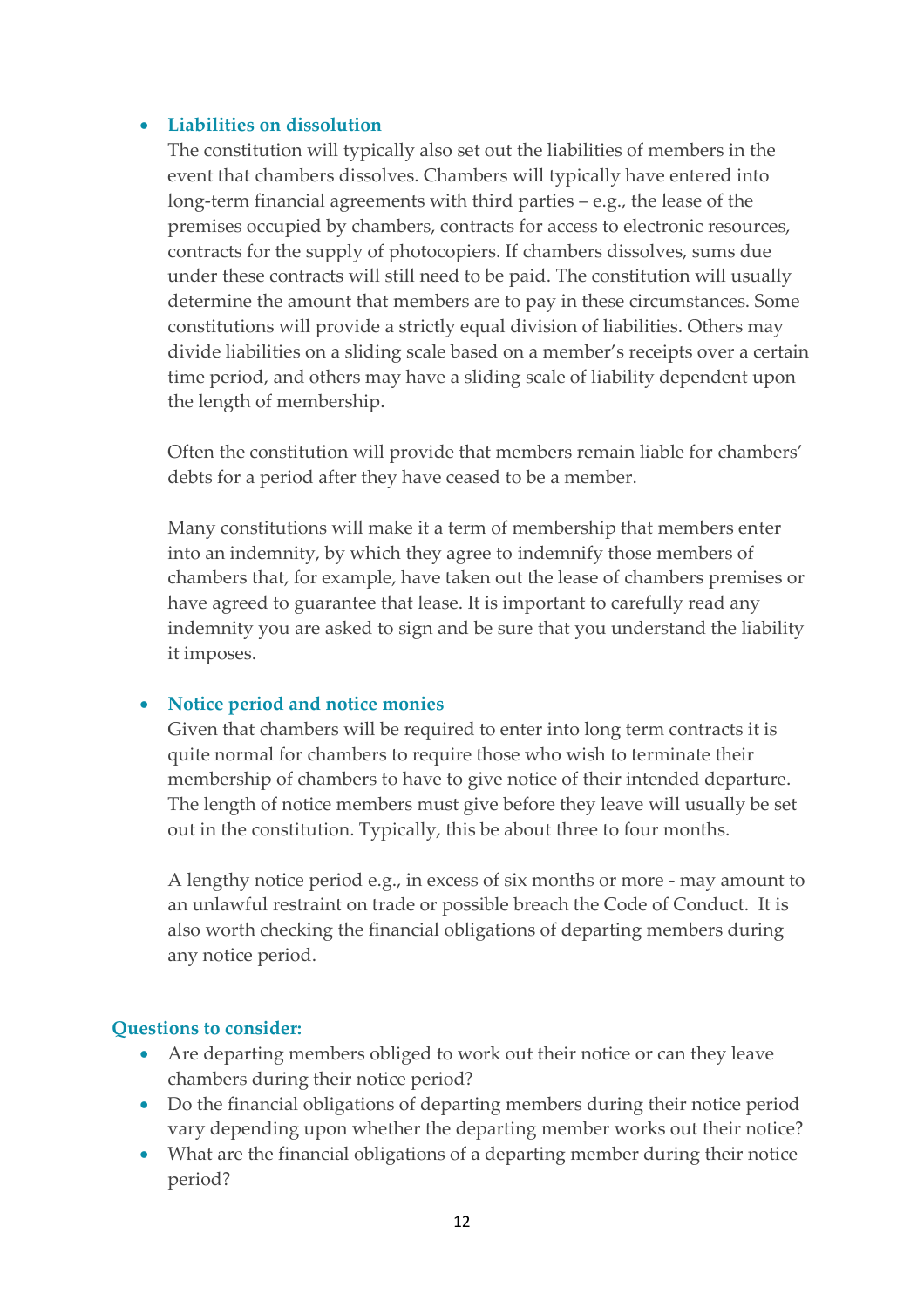Many chambers' constitutions will require a parting member to work out their notice period or to pay a sum equivalent to that which might have been paid to chambers if the member had worked out their notice. Some constitutions may also require a member that does not work out their notice period to pay to chambers 'rent' for work done at their new set. Because it is commonplace that chambers will place financial obligations on a departing member during their notice period it is worth speaking to any new set of chambers to which you are moving to see if they will give you a 'soft landing' during your notice period. You may also want to enquire as to who will collect rent on work that is in your diary after you leave but which was booked before you leave your previous set.

The governance of chambers will be spelt out in the constitution too (or at least it should be). Historically, each set of chambers had a Head of Chambers who was responsible for making all of the decisions as to the running of chambers. Over the last forty years the Bar has moved away from this model of governance. Albeit most chambers still have a Head of Chambers there is no regulatory requirement to have one and some chambers have removed that office altogether. Typically, a chambers will have:

#### • **Head of Chambers**

Their functions are usually spelt out in the constitution. In some chambers the Head of Chambers will function as a figure head and may chair the Management Committee but will have little executive authority. In others, they may be invested with powers and functions that makes the role more akin a chief executive.

#### • **Management Committee**

Most constitutions vest the supervision of the management of chambers in a management committee (often abbreviated to ManCom or MC). Most chambers will have regular elections for the management committee. Some constitutions allow the management committee to co-opt members. The management committee may include within its membership the chambers Director or Senior Clerk as well as other senior members of staff. In some chambers, some of the members of the management committee will each hold a portfolio – e.g., treasurer or chair of the pupillage committee.

#### • **Other chambers committees**

Chambers may, in addition to the management committee, have other committees too  $-e.g.,$  the pupillage committee, finance committee, marketing committee. The composition of these committees and their functions will differ between chambers and may not be spelt out in the constitution. This is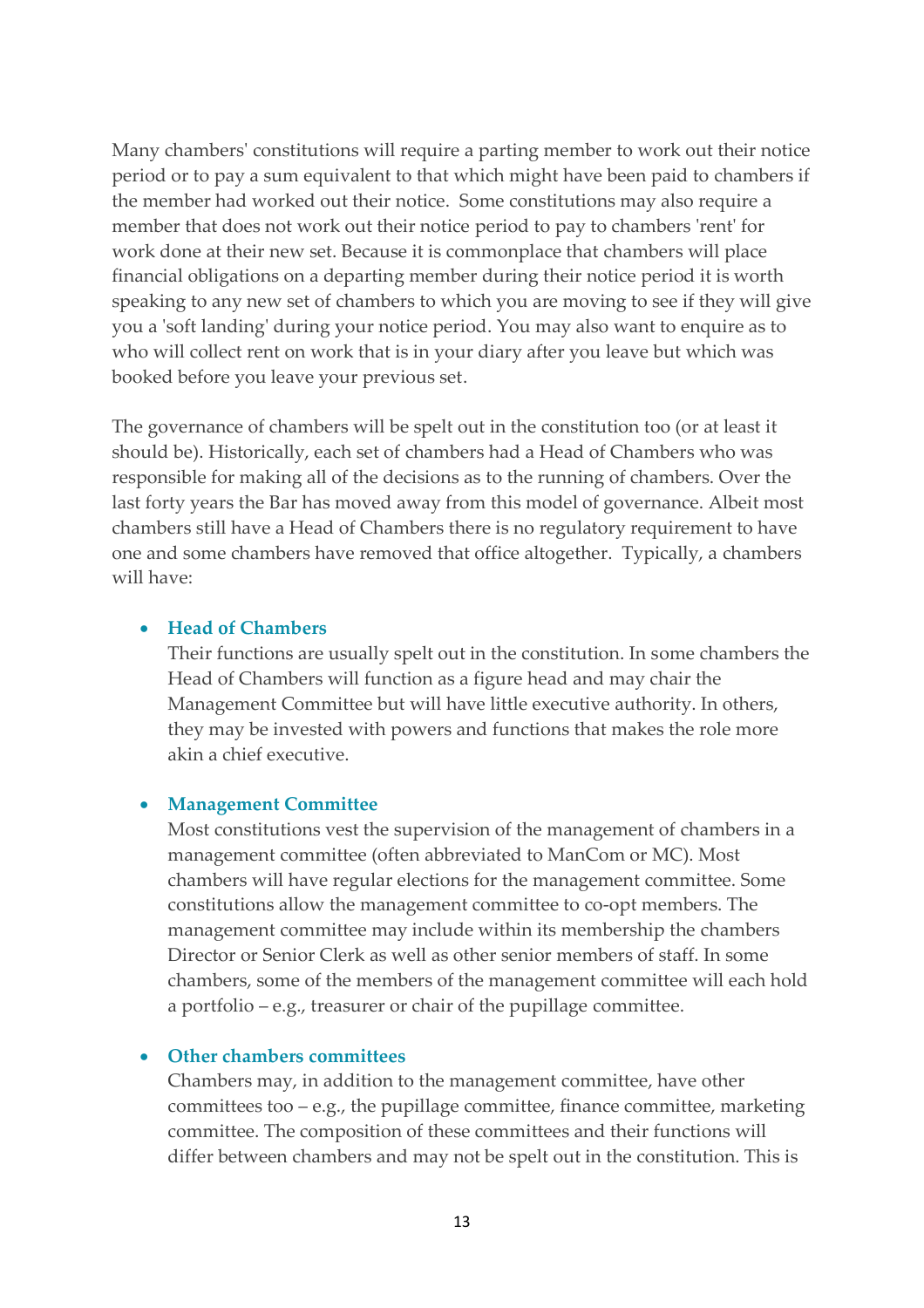especially so if they function or were established as sub-committees of the Management Committee.

### • **Chambers meetings**

Most constitutions will provide for the holding periodic meetings of all members, often held on a yearly basis and referred to as Annual General Meetings (AGMs). Typically, at these meetings the finances of chambers will be reviewed and important decisions affecting chambers will be made – e.g., moving premises or changes in the rent structure. The frequency and functions of a chambers meeting will, again, vary from chambers to chambers.

Traditionally, offers of tenancy would be determined by all members of chambers at a chambers meeting. In larger sets of chambers, this function is now often vested in the management committee with members having the right to trigger a chambers' meeting to veto that decision if enough members disapprove.

In all chambers there will be a degree of 'chambers politics'. There will be some members for whom chambers' decision making is important and who want to be more involved in that decision making and, perhaps, want to hold office. There will be others who are content to concentrate their time solely on developing their practice and are happy to leave the management of chambers to others. In larger sets there even may be factions. On first joining chambers it is unlikely that you will immediately be aware of 'chambers politics'. It may be sensible to take the opportunity to take stock and seek to understand how chambers is governed and the personalities involved before getting stuck in.

# **Relationships with senior members**

In many ways, chambers can operate as an internal market, with senior members being a very important source of work for junior members. This is not the only benefit of working with senior members as this may also provide you with access to those senior members' contacts and experience, which can be invaluable. The same is true for employed barristers in organisations.

You may get junior work as a result of personal relationships (in particular, with your former supervisor), or simply because you are the one who's available when a junior is needed for a case. Your chambers and clerk or practice manager should be helping you find stretching and interesting led work, and if they don't its worth asking them why and how to make sure you're in the running for this work.

In your first years, don't be frightened of asking QCs or senior juniors what they are working on and if you can help. This will expose you to higher calibre and more complex work and may give you opportunities to act as junior for them in the future. Also don't be afraid to ask questions and go to senior members if you have a difficult case. This can benefit you in three ways: by giving you support; by giving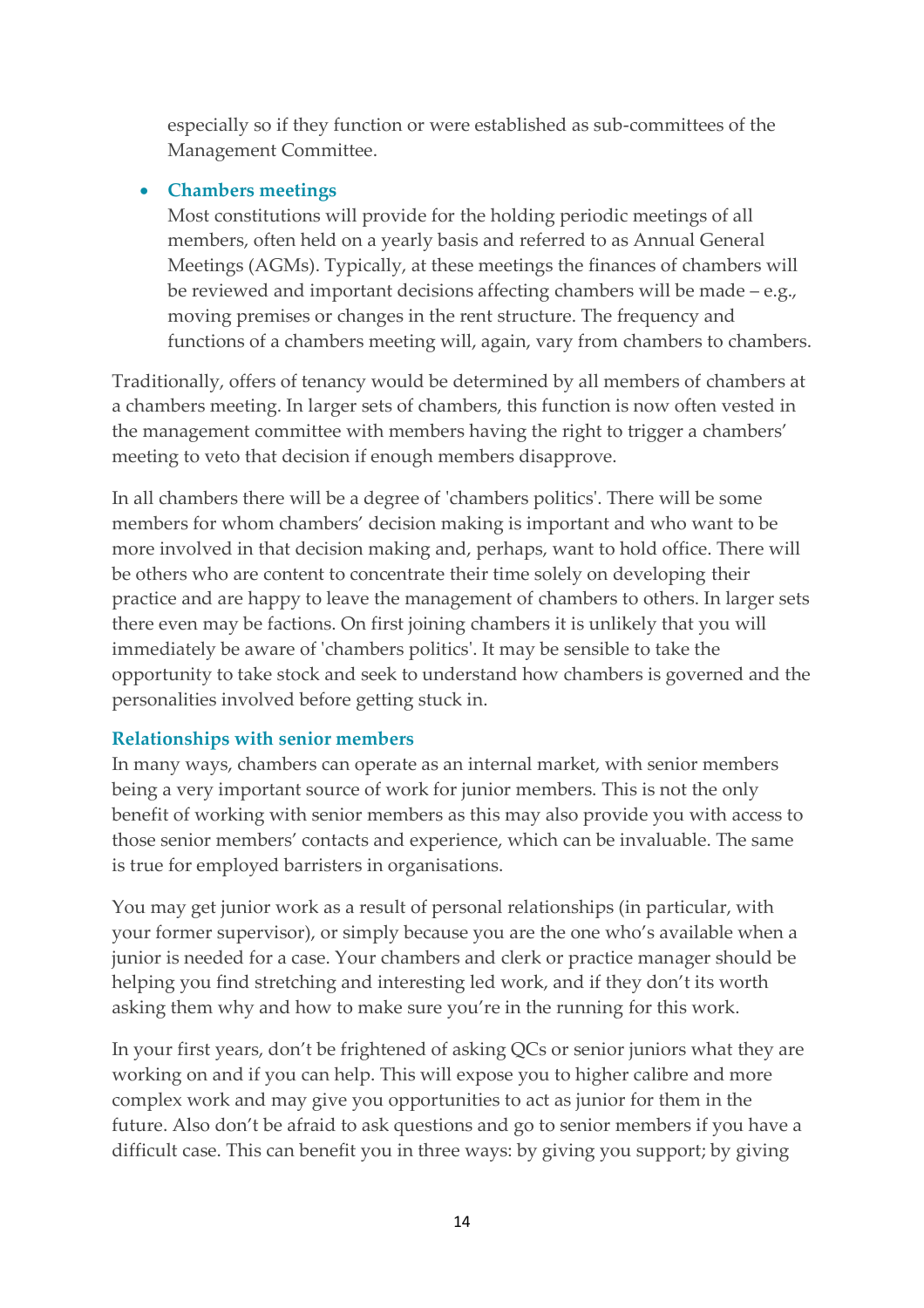them an opportunity to see how you approach a case; and by giving you a chance to see how they would approach such a case.

#### **The importance of building relationships – a Young Barrister's experience**

Building relationships with senior members of chambers is important for a variety of reasons: it gives you the opportunity to draw on their experiences of being at the Bar, it potentially gives you access to their contacts and also creates opportunities to assist with higher profile and more complex work.

It is important to remember that building relationships and reaching the point where you feel comfortable enough to ask other members of chambers questions about their work can take time. Likewise, approaching QC's and senior juniors in chambers to offer help can feel like a daunting task, particularly in the early stages of practice.

Professional relationships will often develop organically in chambers but there are certainly ways in which you can be proactive. If you are able to do so, being in chambers regularly is helpful. This will give you the opportunity to see and to speak to more senior members in and around chambers. Taking an active interest in work that other members are doing is also important. If a member of chambers is discussing a case, they're working on take the time to listen to them and try to engage in the conversation if possible. It is also good to regularly attend events that your chambers is running; a networking session or a seminar is not just a good opportunity to speak to solicitors but also other members of chambers who may be happy to introduce you to their contacts at the event.

Making your mark in chambers can be a difficult process but engaging with more senior members, being a present part of chambers life and taking an interest in the work of other members can all help. As your relationships in chambers develop it will feel more natural to offer to provide assistance to senior members and likewise, asking questions to senior members if you have a difficult case that you are working on. This in turn will lead to future opportunities, whether that be an introduction to a solicitor, an opportunity to act as a junior or even just feeling comfortable enough to approach a senior member of chambers to ask for advice.

Junior work may develop as a result of the relationships you build, particularly from people like your former supervisor. It is also important to speak to your clerks about opportunities to act as a junior; make it clear to them that you are available and interested in opportunities in chambers to be a junior. Senior members of the Bar are very happy to assist junior members in developing their practice and most will remember what it was like in their first few years. By being proactive you can really tap into the collegiality that the Bar is well known for.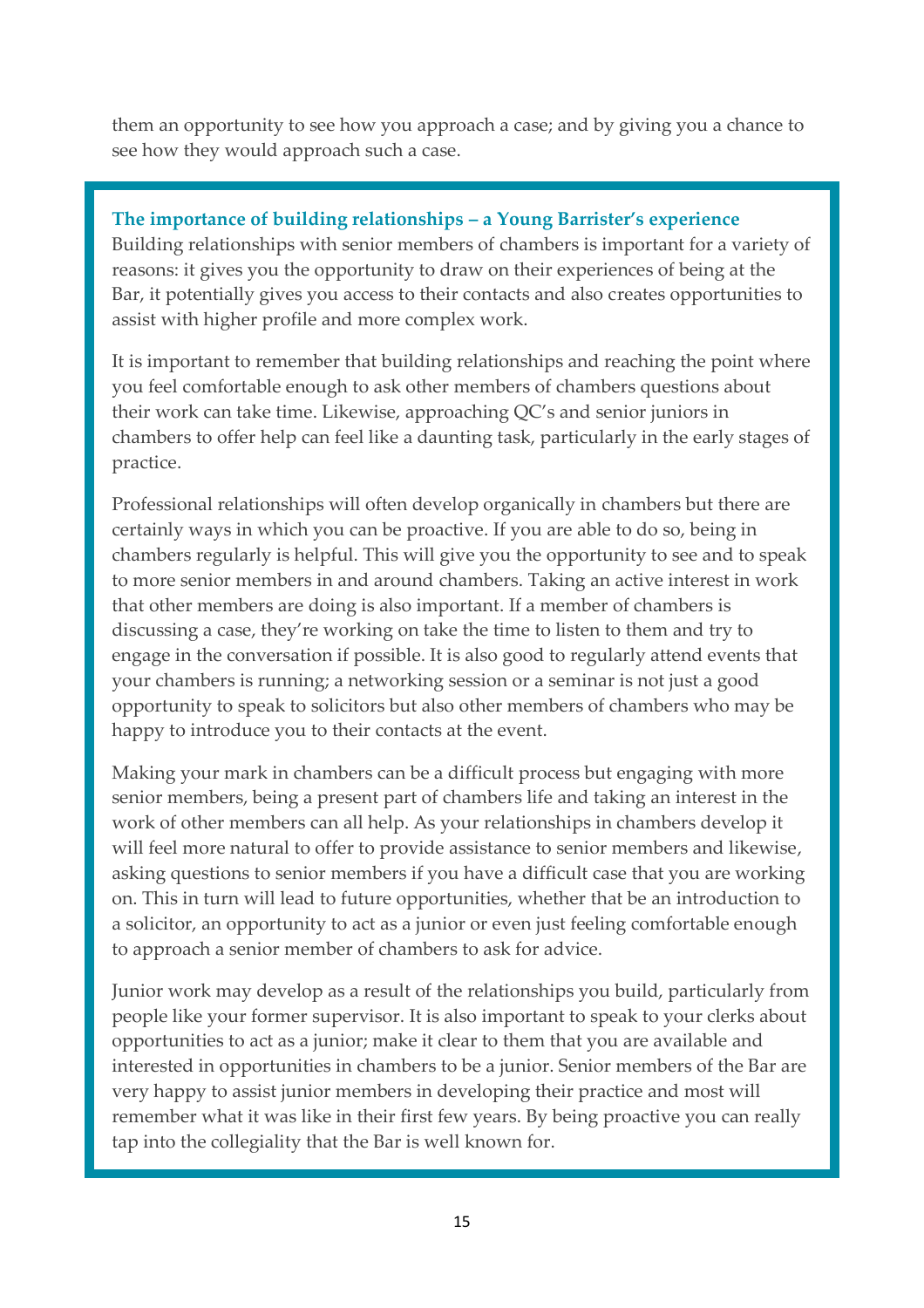# **Working with clerks**

Clerks and practice managers are a vital part of the chambers system, they liaise with solicitor and clients, are responsible for the work which comes into chambers, allocating work to barristers and managing Members' diaries. Clerks often know everything that's going on in chambers, with the key clients, and they are the people who will be able to support you in making your new practice thrive. Developing good, positive working relationships with your clerks is incredibly important and there are things you can do to make that more likely.

# **Building rapport**

- Ask early on, who is your responsible for clerking your work, and how best to liaise with your clerks e.g., are you clerked by just one person or a team? Do you email the whole team about something or a specific person if you need a listing?
- When you start as a new tenant, there may be a particular person who is responsible for clerking your work. It's very important to build and maintain a good relationship with this person.
- For some people, becoming comfortable in the clerk's room as a new tenant as opposed to a pupil can take a little bit of getting used to.
- It helps to remember that your clerks are usually under a lot of pressure and probably have many barristers to manage and cajole.
- Be respectful of the work clerks do and the contribution they make to chambers. They are often very experienced and know how much a piece of work is worth or how long it should take. Equally they may want to know from you how long a piece of work will take you and then use that to consider the brief fee.
- Most clerks would prefer you to liaise with your clerks in their hierarchical order. Going over your practice manager and communicating directly with the senior clerk for example could undermine your designated clerk. You should try and only do this if you have concerns about your clerk/practice manage.

# **Being a team player**

- Your clerks need you to be reliable and punctual. They also need reliable feedback and warning (in advance if possible) of any problems you may see coming up with your diary or workload. You should keep your clerks well informed. For example, when you finish in court you should inform your clerks of the outcome at the very earliest opportunity. The more they know, the better they can manage the immediate, future and prospective workload and expectations of the client/s.
- You can build your career by being helpful and available. If you put yourself out, your clerks will notice, and so will your clients. The juniors who are up for taking on work are the ones who will do well at the Bar. If your clerks ask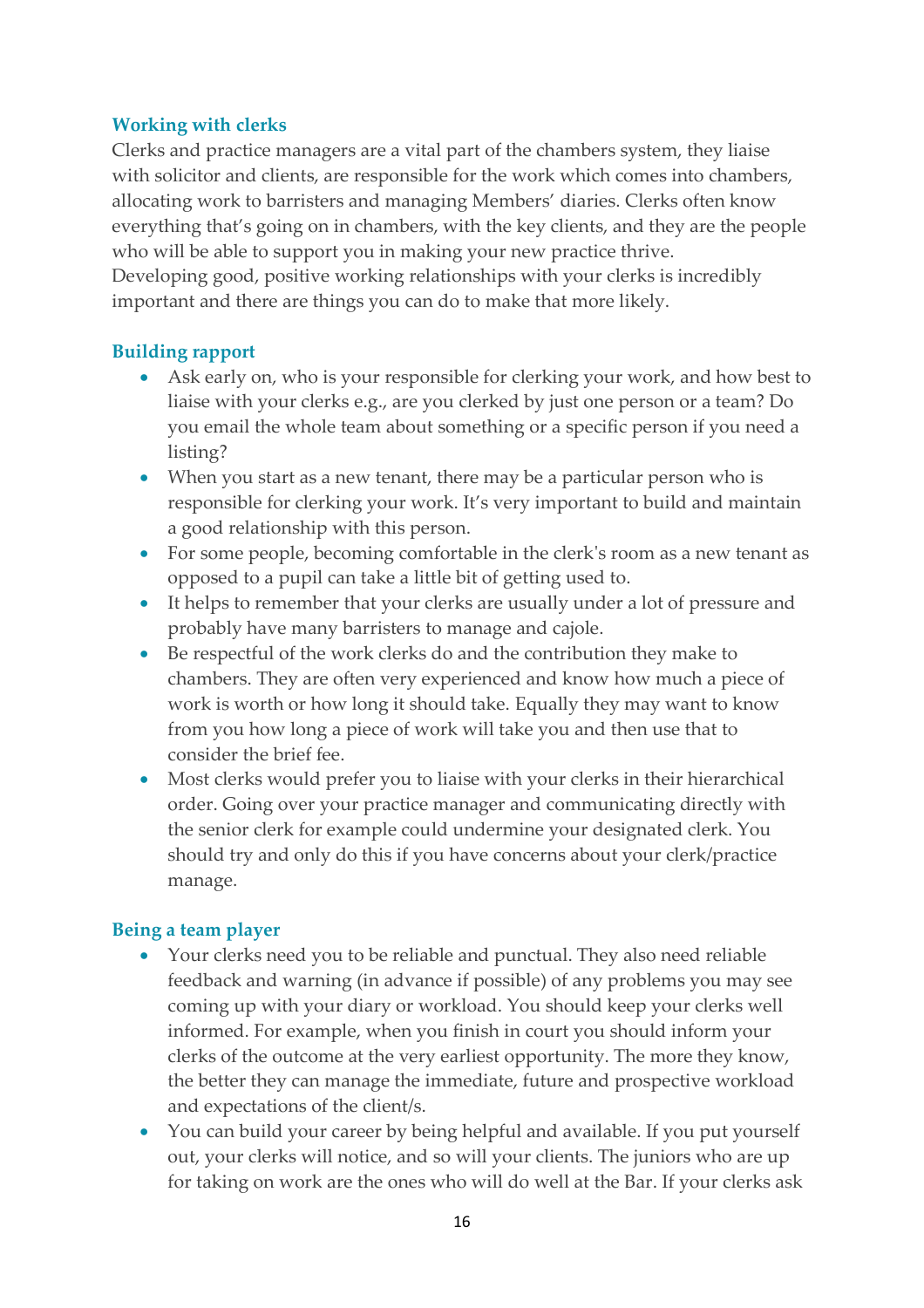you to do a piece of work, and you have the time and ability, then do it. It's important to look at your diary and commitments to see if you have the capacity to take on the work when asked. It's much better to say to no to taking on the work, than not doing a good job or being late with deadlines because you can't manage your workload.

• Clerks are the ones who can recommend you for work, so they need to see that you have a presence and the ability to make a good impression on professional and lay clients.

#### **What you can/should expect from your clerk/s**

- Whilst your engagement with the clerks is very important, you should expect to be treated fairly and respectfully. If you have any concerns about how you are being treated, spoken to or managed you should speak to your designated clerk or practice manager in the first instance if this is appropriate and you feel able to do so. If your issue is with that clerk, then you should speak to the senior clerk. And if the issue is with the senior clerk you should speak to the head/s of chambers. Your Chambers should appoint a member of chambers to whom you can go to seek advice if these types of problems arise.
- Clerks should be managing your practice professionally and objectively. Your work allocation should be based on, but not limited to availability, practice area and experience. Your clerks are required to make judgement calls based on their knowledge and naturally are not expected to put everyone forward at each instance, e.g., a barrister fresh out of pupillage would not be expected to be put forward for a serious offence in the crown court.

#### **Allocation of work**

There are rules governing how work is allocated within chambers. Rule rC110 of the [BSB Handbook](https://www.barstandardsboard.org.uk/uploads/assets/de77ead9-9400-4c9d-bef91353ca9e5345/c4df2a18-5242-4334-a31566516b116df3/second-edition-test31072019104713.pdf) on "allocation of unassigned work" means if unallocated briefs come into chambers, they are supposed to be allocated in a way which is fair to barristers who are qualified and available to do the work. In theory this means all barristers should get a fair shot at interesting work, but it doesn't always work out like that. One of the reasons is much of the work is already allocated as solicitors and clients know who they want to use. That is why marketing your practice and becoming known to other members of chambers and solicitors is so important. Another reason is that although clerks may add your name and bio to a list of available barristers, where you appear on the list, how you're described and what sort of work you've already done will have a big impact on whether you actually get the work.

There is a lot of work being done at the Bar to improve allocation of work and make it fairer. Chambers should be monitoring how work, both allocated and unallocated is distributed throughout chambers, and supporting you to build your practice if you're not getting the quantity or quality of work you need.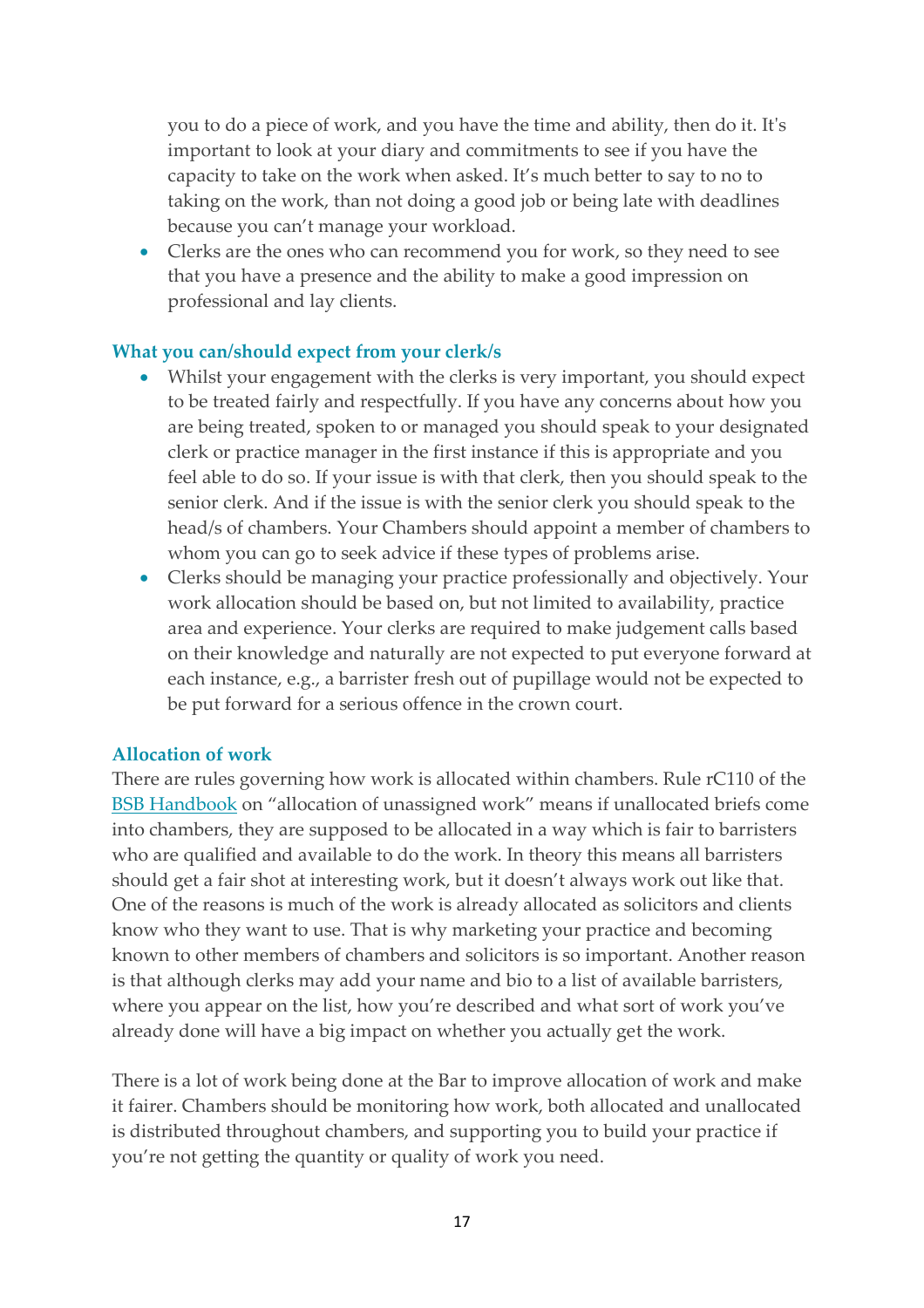# **Practice reviews**

If you are self-employed, you should have regular practice review meetings. In the first couple of years of tenancy you probably need these meetings to happen quarterly, going down to 6 monthly or yearly after you're more established. Ideally these meetings will include your clerk and a more senior clerk or practice manager. It depends on the chambers set up, but the key is to understand who within chambers can support or help you. If you're employed, you should be having these meetings with your line manager/supervisor. If these aren't happening, request them and be proactive in setting them up.

The practice review meetings are an opportunity to discuss how your practice is developing, whether you're getting the type and quantity of work you need, how you're managing the workload, your developing relationships with clients, marketing opportunities and relationships. These meetings are an opportunity to discuss work allocation, junior briefs/led work opportunities and fees. Information you should explore in your practice review meeting including:

- **An overview of your practice** levels of work, types of work, amount of advocacy etc
- **Future planning** expanding into different but related areas of law, working more with leaders, being introduced to different solicitors, applying for panels; planning your practice progression
- **Your earnings** how your earnings compare to your comparator group; whether your earnings are in line with both your, and your practice manager's, expectations; proposals to increase or sustain earnings.
- **Aged debt** are there any fees which particularly need chasing; are there any fees that you are worried about in terms of becoming a bad debt
- **Targets** what do you want to achieve before the next practice meeting with targets, for example, working with a new solicitor; increase your revenue by *x*%; reducing/increasing your workload; marketing activities.
- **Wellbeing** how you're managing, workload, clients, balance with family or other commitments, health.

Don't hesitate to request regular practice meetings which cover these areas. Your clerks and practice managers are experts in your practice - they know what's working and what needs attention. They also know if your earnings are in-line with expectations and if you are making the most of marketing opportunities. This information will support you in building a sustainable and thriving practice.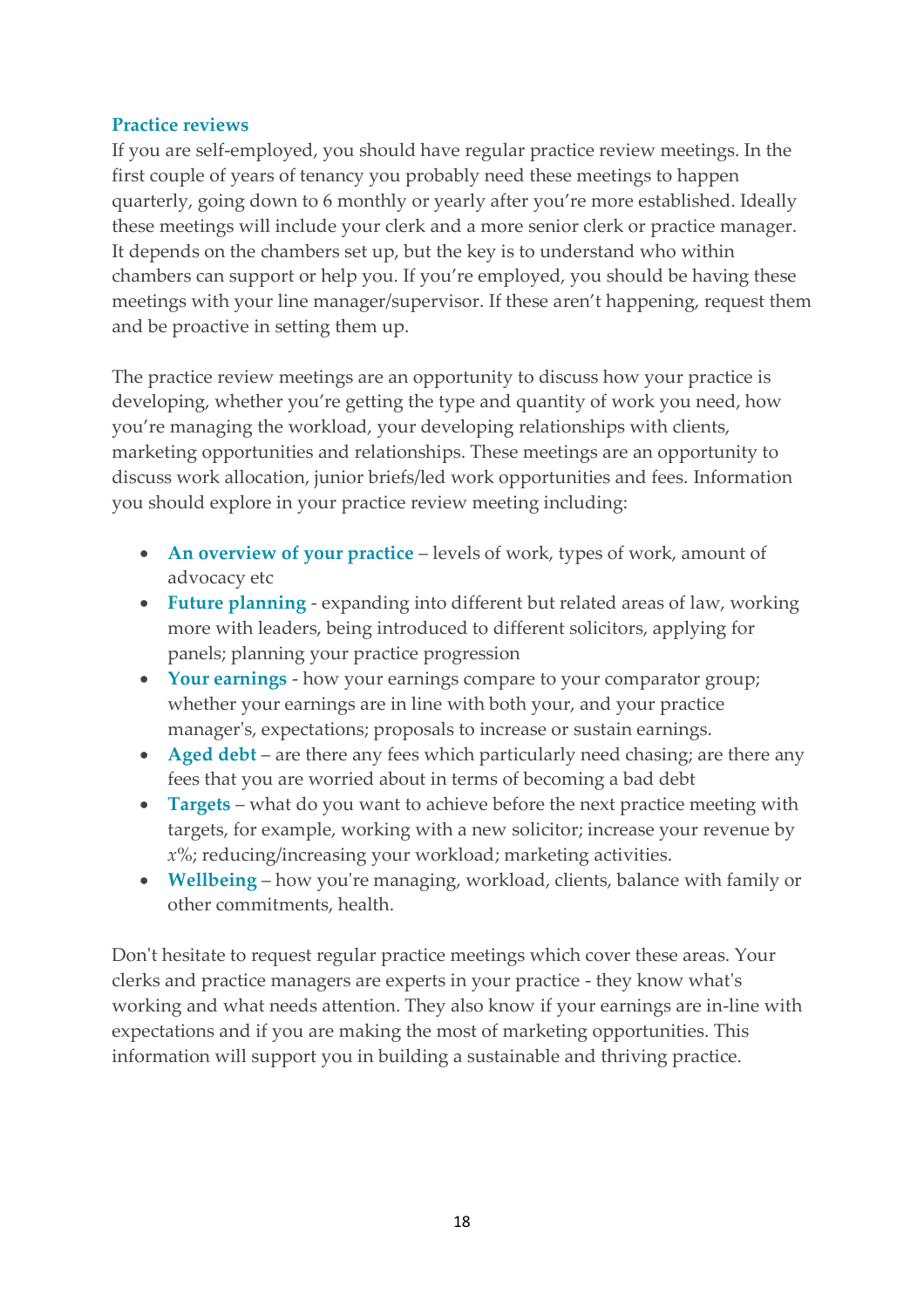

#### **Data protection**

All self-employed Barristers are data controllers for the purposes of UK GDPR and need to be registered with the [Information Commissioner's Office.](https://ico.org.uk/for-organisations/data-protection-fee/)

It is essential to take data protection issues seriously. It is all too easy to have a rucksack stolen from a pub, or to leave a briefcase on a train. Make sure you know the rules, follow your chambers' policies and look after personal information properly. The Information Commissioner has fined several barristers heavily for data protection breaches.

<span id="page-19-0"></span>All of the information about rules barristers should follow is on [GDPR Bar Council](https://www.barcouncilethics.co.uk/documents/gdpr-guide-barristers-chambers/)  [Guide for Barristers and Chambers](https://www.barcouncilethics.co.uk/documents/gdpr-guide-barristers-chambers/) on the Bar Council Ethics Hub.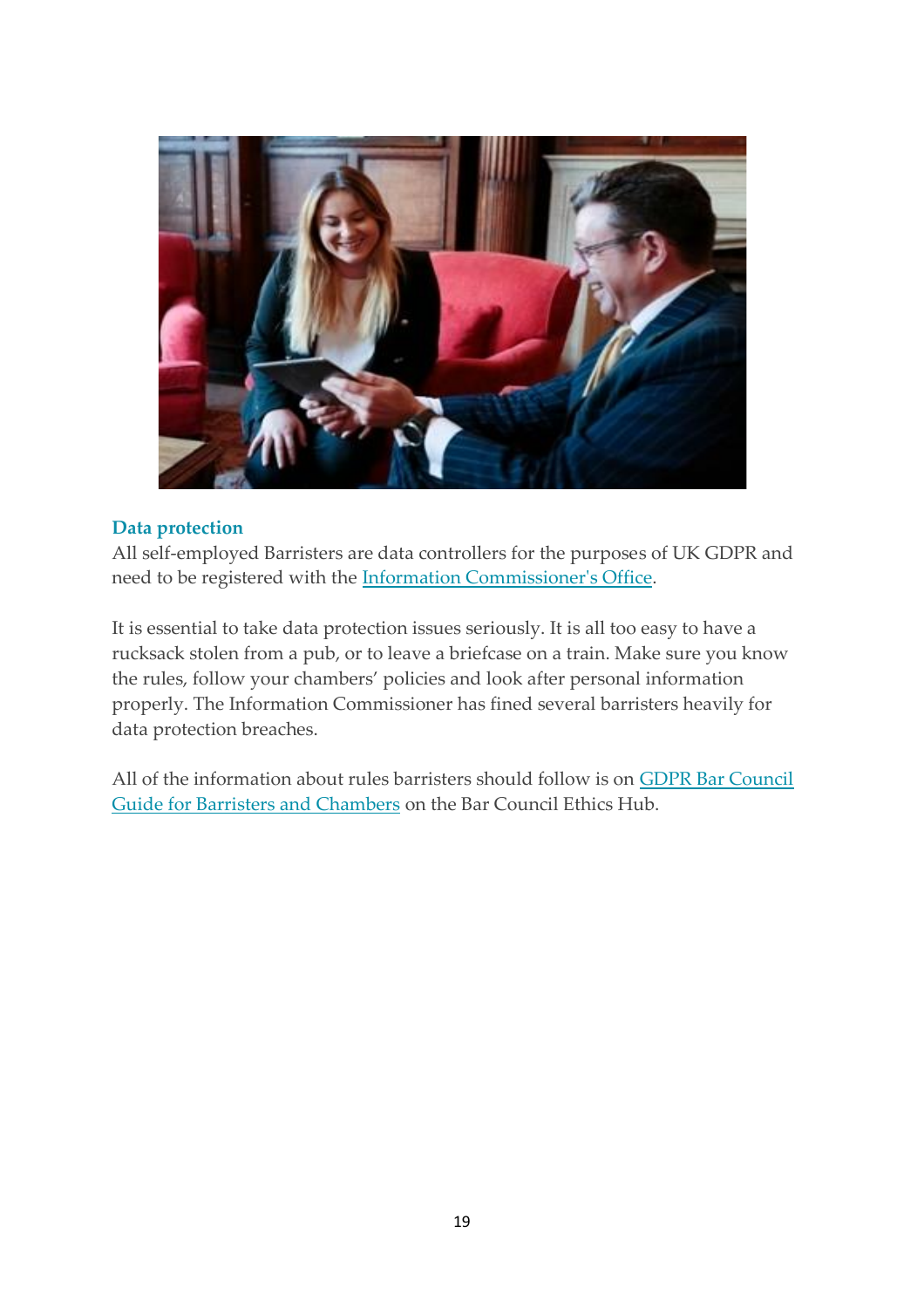# **Equality and Diversity**

Whether in employed or self-employed practice, all barristers are expected to take equality and diversity rules very seriously.

Barristers and their chambers are highly regulated. Everyone called to the Bar is expected to meet a high standard of conduct, and chambers are subject to the same rules on equality as any other workplace.

There is detailed information on the equality and diversity standards in the **BSB** [Handbook.](https://www.barstandardsboard.org.uk/the-bsb-handbook.html?part=E3FF76D3-9538-4B97-94C02111664E5709&audience=&q=) The Core Duty not to discriminate unlawfully against any person (CD8) and Rules rC12 and rC28 set out express rules on discrimination, which apply to all barristers, and Rules rC110-rC112 and the guidance at gC140-gC152, which prescribe the equality and diversity policies to be pursued in chambers. The BSB has guidance and supporting information in the [BSB Handbook Equality Rules](https://www.barstandardsboard.org.uk/for-barristers/compliance-with-your-obligations/equality-and-diversity-rules.html)[.](https://www.barstandardsboard.org.uk/about-bar-standards-board/equality-and-diversity/equality-and-diversity-rules-of-the-bsb-handbook/)

Rule rC110 places a personal obligation on all self-employed barristers, however they practise, and on the managers of BSB-authorised bodies, as well as on the entity itself, to take reasonable steps to ensure that they have appropriate policies which are enforced. Breaches must be appropriately punished. As a minimum, your chambers must have a written statement of policy on equality and diversity, as well as policies dealing with anti-harassment, parental leave, flexible working and reasonable adjustments. It must appoint an Equality and Diversity Officer and Diversity Data Officer to conduct equality monitoring and collect and publish diversity data. The BSB prescribes selection and recruitment procedures in the [Fair](https://www.barcouncilethics.co.uk/documents/fair-recruitment-guide/)  [Recruitment Guide.](https://www.barcouncilethics.co.uk/documents/fair-recruitment-guide/)

Barristers employed by public bodies, including the Government Legal Service, are also covered by the [Public Sector Equality Duty](https://www.equalityhumanrights.com/en/advice-and-guidance/public-sector-equality-duty) which places a positive duty on them to consider or think about how their policies or decisions affect people who are protected under the Equality Act 2010.

It is important that the Bar is representative of wider society and promoting equality, diversity and inclusion is key to achieving this objective. Equality legislation and the BSB's Equality and Diversity rules provide the minimum standards to avoid unlawful discrimination and harassment on the grounds of sex, race, disability, sexual orientation, age, religion and belief, gender identity, marriage and civil partnership or maternity. But much more is required to achieve a truly inclusive Bar.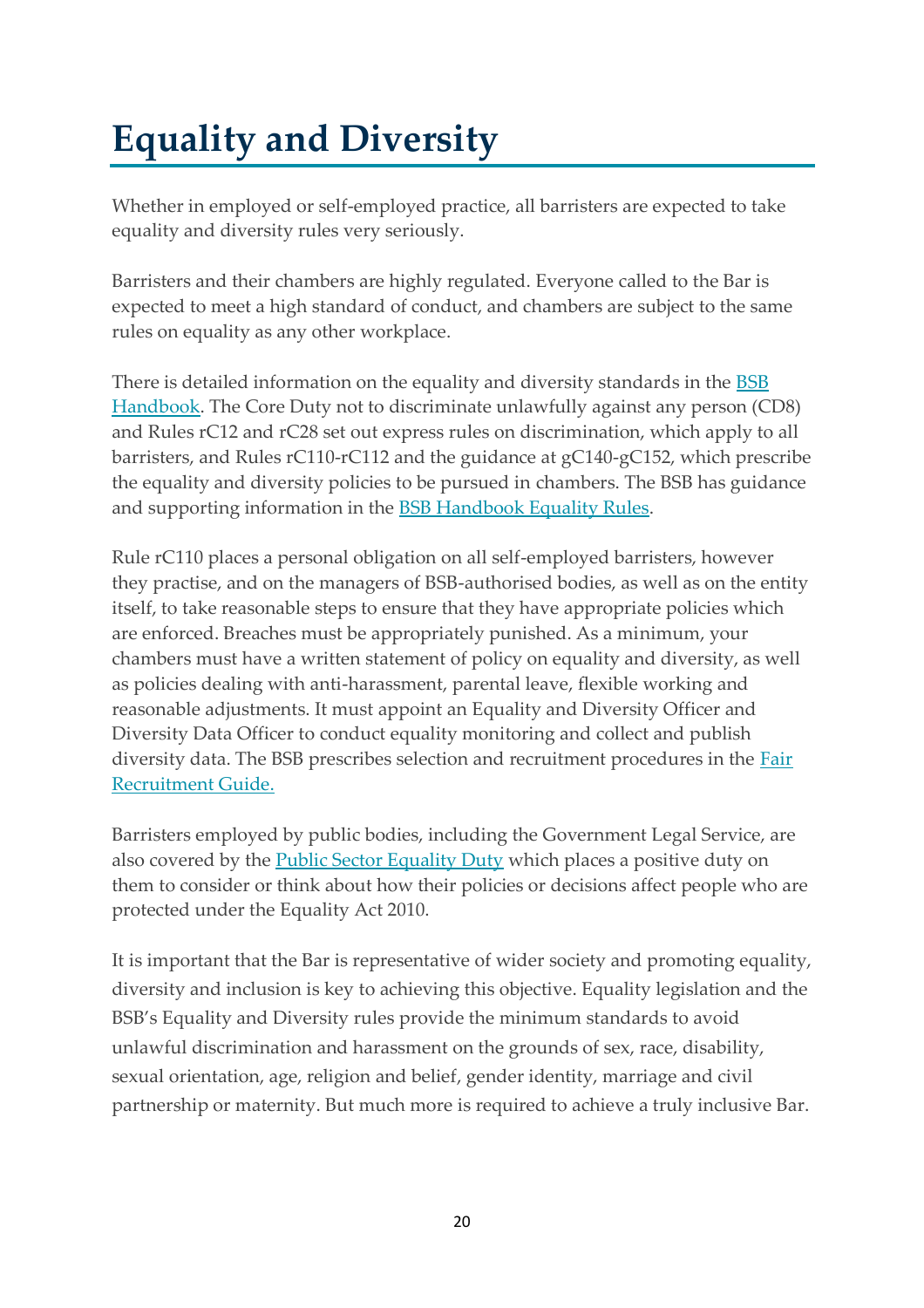# **Legal obligations – the Equality Act 2010**

Section 47 of the Equality Act 2010 prohibits discrimination in relation to:

- the arrangements chambers use to decide who to offer pupillage or tenancy, the terms offered or not offering a pupillage or tenancy
- the terms on which someone is a pupil or tenant, in the way the pupil or tenant is afforded access to opportunities for training or gaining experience or for receiving any other benefit or service, by terminating the pupillage or pressuring a person to leave chambers or subjecting that person to any other detriment

It also prohibits a barrister from:

- harassing a pupil or tenant or anyone who has applied for pupillage or tenancy
- victimising another person in relation to recruitment to pupillage or tenancy or the terms on which this is offered or in not offering a pupillage or tenancy

# **Disability**

If you have a disability, you have a right to be properly supported by your chambers or employer, and not to be discriminated against. If you have a disability, it is personal to you. This means you can expect your chambers, employer or colleagues to be sensitive to how you feel about your disability and issues that relate to it. A fundamental principle is that they should not assume, they should ask you what you want and need, and respect your position. Whether you're comfortable freely discussing your disability or not, that's your choice.

There is no requirement on you to disclose your disability. If you do, then your chambers or employer has a duty to make reasonable adjustments. You should also have the opportunity to speak directly to your chamber's Equality and Diversity Officer for advice and support and to can contact the Bar Council's [EDSM](https://www.barcouncil.org.uk/about/bar-council-governance/committees/equality-diversity-and-social-mobility-committee.html)  [Committee](https://www.barcouncil.org.uk/about/bar-council-governance/committees/equality-diversity-and-social-mobility-committee.html) directly for advice from its Panel of Disability Advisors.

# **Reasonable adjustments**

The Equality Act 2010 imposes a duty on a barrister to make reasonable adjustments. The legal duty to make reasonable adjustments comprises three requirements to make reasonable adjustments:

- 1. Where there is a provision, criterion or practice which puts a disabled person at a substantial disadvantage in relation to a relevant matter in comparison with persons who are not disabled
- 2. Where a physical feature puts a disabled person at a substantial disadvantage in comparison with persons who are not disabled
- 3. Where a disabled person would, but for the provision of an auxiliary aid, be put at a substantial disadvantage in comparison.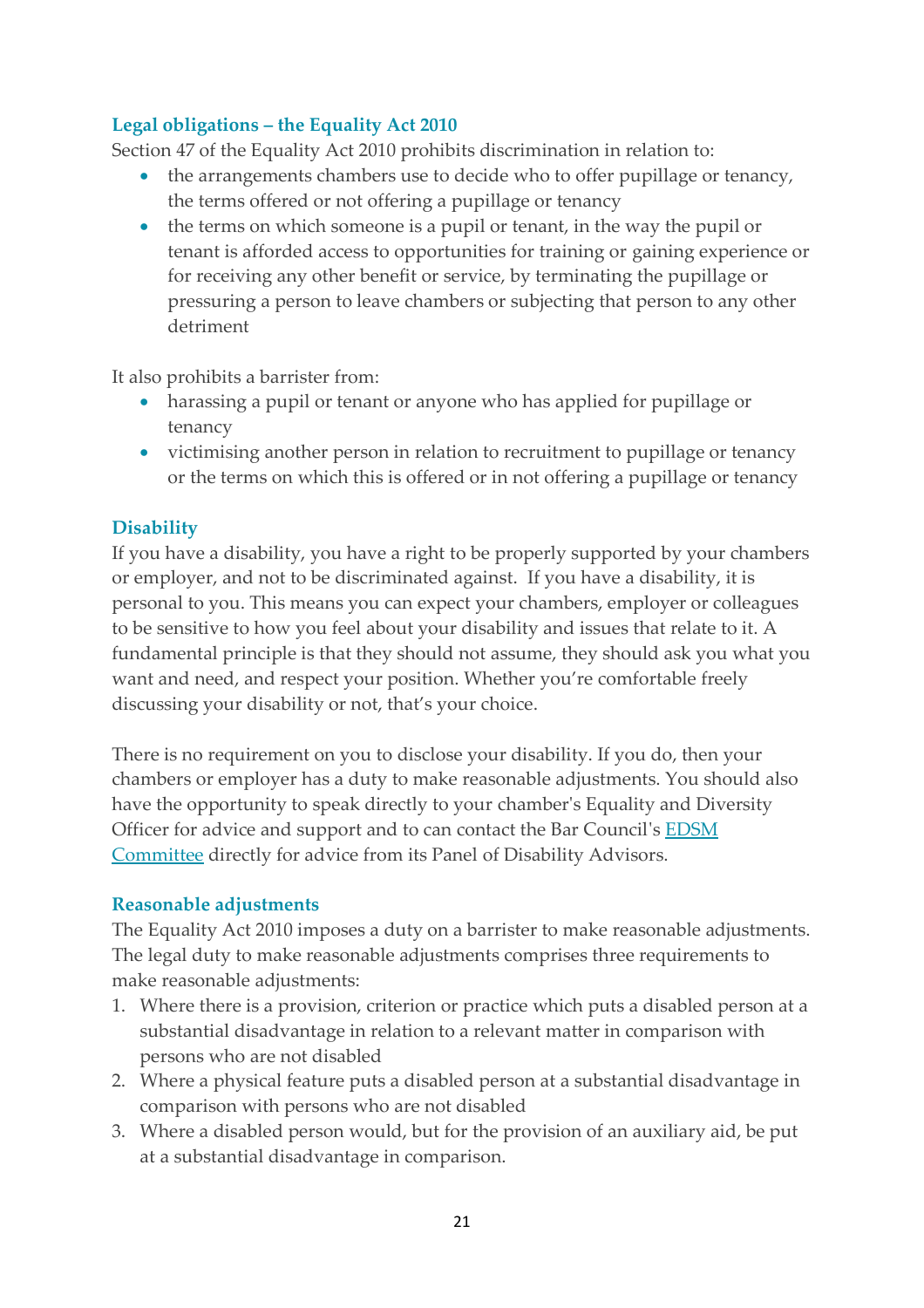Where the provision of information is a requirement under 1. and 3. it must be provided in an accessible format.

A failure to comply with the duty to make reasonable adjustments is discrimination against the disabled person.

The Bar Council has a [checklist for chambers and employers](https://www.barcouncilethics.co.uk/documents/bar-council-accessibility-self-audit-tool-for-chambers/) with more information about reasonable adjustments.

Chambers are required by the BSB Handbook rC110(3)(m) to have a reasonable adjustments policy covering all members, pupils, staff, mini-pupils, clients and visitors to chambers. A basic model policy is provided in the [BSB Handbook:](https://www.barstandardsboard.org.uk/uploads/assets/bea4dc04-7acd-49a8-98a23a4d345f644d/8b833ea5-5d8f-4d67-a1156687cbdcce27/Supporting-Info-Chambers.pdf)  [Supporting Information.](https://www.barstandardsboard.org.uk/uploads/assets/bea4dc04-7acd-49a8-98a23a4d345f644d/8b833ea5-5d8f-4d67-a1156687cbdcce27/Supporting-Info-Chambers.pdf)

Further information on the types of reasonable adjustment that can be made can be found on the [Equality and Human Rights Commission \(EHRC\) website.](https://www.equalityhumanrights.com/en/advice-and-guidance/what-are-reasonable-adjustments)

# **Access to Work**

Access to Work is a Department for Work and Pension's (DWP) programme, delivered by Jobcentre Plus, which covers either advice and/or potential financial support for practical measures to overcome work related barriers based on a disability. Access to Work is available to barristers with a disability who are in paid employment or self-employed.

Access to Work can help with things such as:

- Assistive technology;
- Travel costs:
- Support workers;
- Adaptation to buildings;
- Training

The Bar Council has more [information about Access to Work](https://www.barcouncilethics.co.uk/documents/access-work-guide/) on the Ethics Hub.

# **Race at the Bar**

There is a wealth of evidence and data which shows that barristers from all ethnic minority backgrounds, and especially Black and Asian women, face systemic obstacles to building and progressing a sustainable and rewarding career at the Bar. In response to this, the Bar Council's Race Working Group published a groundbreaking report on [Race at the Bar,](https://www.barcouncil.org.uk/uploads/assets/d821c952-ec38-41b2-a41ebeea362b28e5/Race-at-the-Bar-Report-2021.pdf) detailing the evidence and setting out 23 specific actions aimed at shifting the dial in improving career outcomes for barristers from under-represented ethnic groups.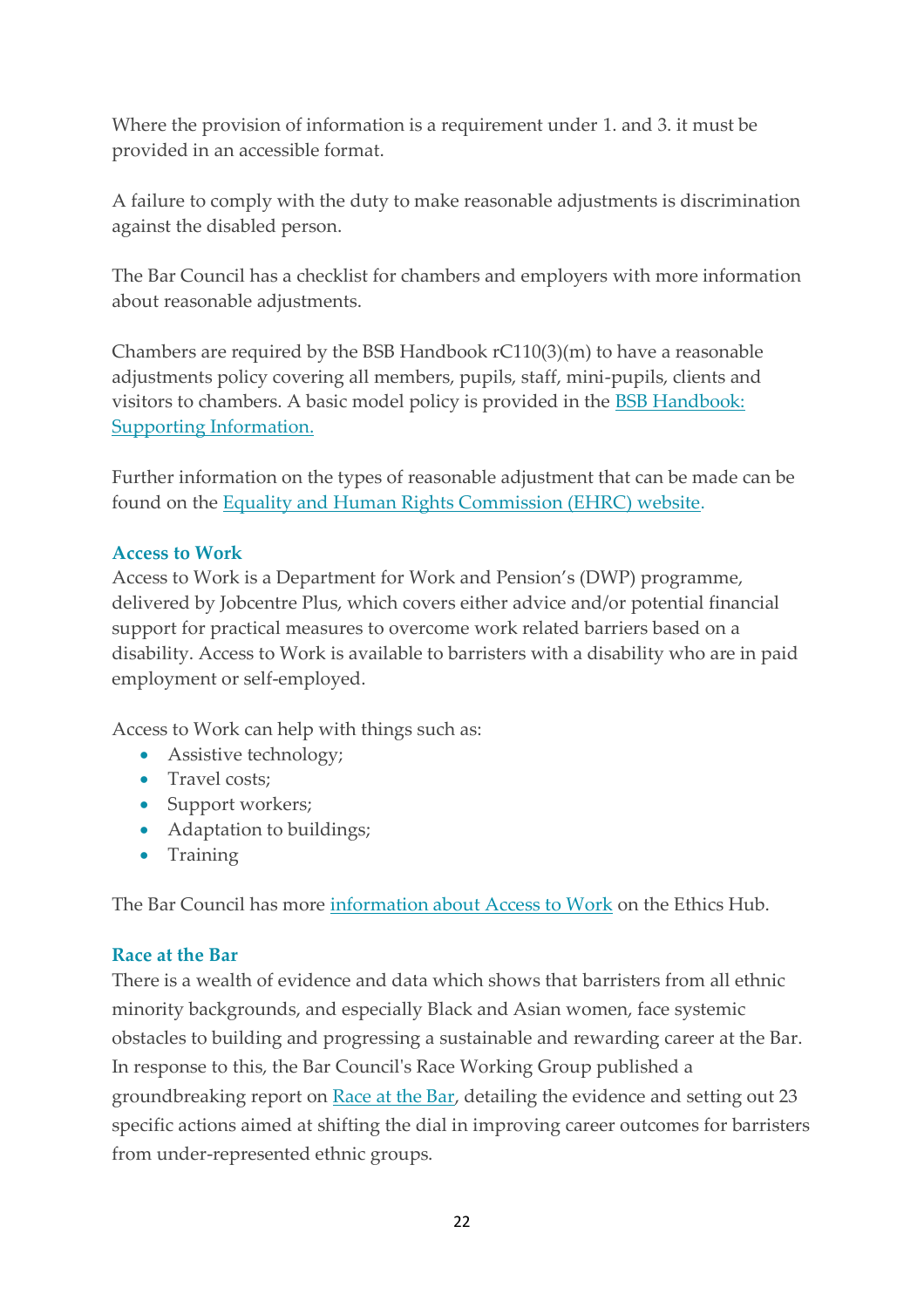There are a growing number of networks across the Bar which support barristers from under-represented groups (see [further information and support\)](#page-47-0), and the Bar Council Ethics Hub has guidance including a [Framework for Taking Action on Race](https://www.barcouncilethics.co.uk/documents/framework-for-taking-action-on-race-equality/)  [Equality,](https://www.barcouncilethics.co.uk/documents/framework-for-taking-action-on-race-equality/) a [Race Terminology Guide](https://www.barcouncilethics.co.uk/documents/race-terminology-guide/) and a toolkit for [Monitoring Work Distribution](https://www.barcouncilethics.co.uk/documents/monitoring-work-distribution-toolkit-part-2-race/)  [by Race.](https://www.barcouncilethics.co.uk/documents/monitoring-work-distribution-toolkit-part-2-race/)

#### **Bullying, harassment and inappropriate behaviour**

The BSB's rules make it clear that harassment, bullying and inappropriate behaviour are unacceptable within the profession and that there must be policies and procedures to tackle them if they arise. But the Bar is not immune to these issues. The [IBA's research in 2019](https://www.ibanet.org/bullying-and-sexual-harassment) showed that 1 in 3 women working in the legal profession had experienced sexual harassment and [the 2021 Barristers Working](file:///C:/Users/RKrys/Downloads/Barristers%20Working%20Lives%20report%202021.pdf)  [Lives survey](file:///C:/Users/RKrys/Downloads/Barristers%20Working%20Lives%20report%202021.pdf) found one in five (20%) of all barristers have personally experienced bullying, harassment and/or discrimination at work. Research and experience suggests particularly young people, those from under-represented groups and those who share one or more protected characteristic are more at risk of being on the receiving end of these behaviours.

There are sources of help if you experience any type of bullying, harassment or inappropriate behaviours at the Bar:

- **Speak to someone.** Your chambers or employer must have a bullying and harassment policy which will include sources of support and routs to reporting. Have a look at the policy and decide what you want to do. You may want to speak to the Equality and Diversity Office in chambers, or someone in an HR role if you are employed.
- **Call the confidential Bar Council helpline** (T: 0207 611 1426; email: equality@barcouncil.org.uk). If you call this number you will be put through to Sam Mercer or a member of the Bar Council's Equality and Diversity team, they are responsible for issues including harassment and bullying at the Bar. At no point will you be required to give your name or the name of your chambers or employer. Whoever you speak to will be able to provide advice and support on what you should do next, but you will not be required to do anything, you can simply discuss your options. If you would like additional support, you will be put in touch with a member of the Equality, Diversity and Social Mobility Committee. You will be told the name of the person you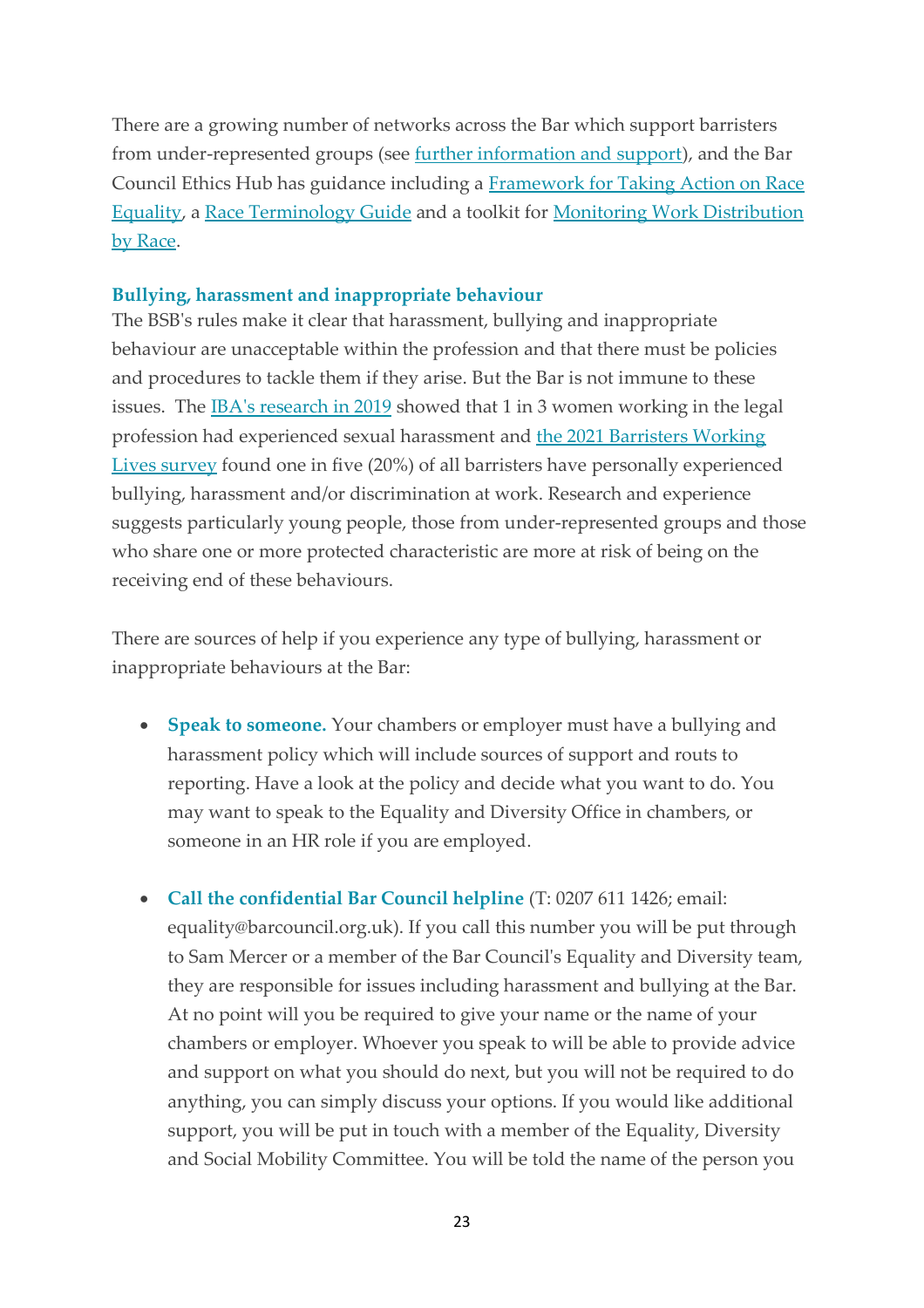are being put in touch with first, and you can ask to speak to someone else if you wish (we make sure you have a choice, so you don't have to speak to someone you know/or from your chambers). Any member of the committee you speak to has a special exemption from BSB reporting requirements and is able to provide advice without being required to report the incident to the BSB. All contact is treated with strict confidentiality at all times.

- **[Talk to Spot](https://www.barcouncil.org.uk/support-for-barristers/equality-diversity-and-inclusion/talk-to-spot.html).** Talk to Spot is a completely secure online platform designed to help people working in the Bar to record and report inappropriate behaviour. It will let you make a record of exactly what happened, who did it, who saw it, where it happened and when. It's simple to use and when in information has been inputted, Talk to Spot will generate a date stamped contemporaneous record of the incident. You can then use this report to request more support, make a report to the BSB or a report to the police if appropriate.
- **Consider reporting the incident to the BSB**. This will prompt a BSB investigation. Harassment constitutes serious misconduct (rC65/gC96) which has [reporting requirements.](https://www.barstandardsboard.org.uk/complaints-and-professional%20conduct/obligations-to-report-serious-misconduct/) If you make a complaint to the BSB this is what [you should expect](https://www.barstandardsboard.org.uk/complaints-and-professional%20conduct/making-a-complaint/what-will-happen-as-a-result-of-your-complaint/) to happen

#### **More Information and support**

The Bar Council provides information, advice and guidance to barristers and chambers on handling equality and diversity issues and compliance with the BSB's Equality and Diversity rules. There is an Equality and Diversity Helpline available on 020 7611 1321 from 09:15 – 17:15 Monday to Friday.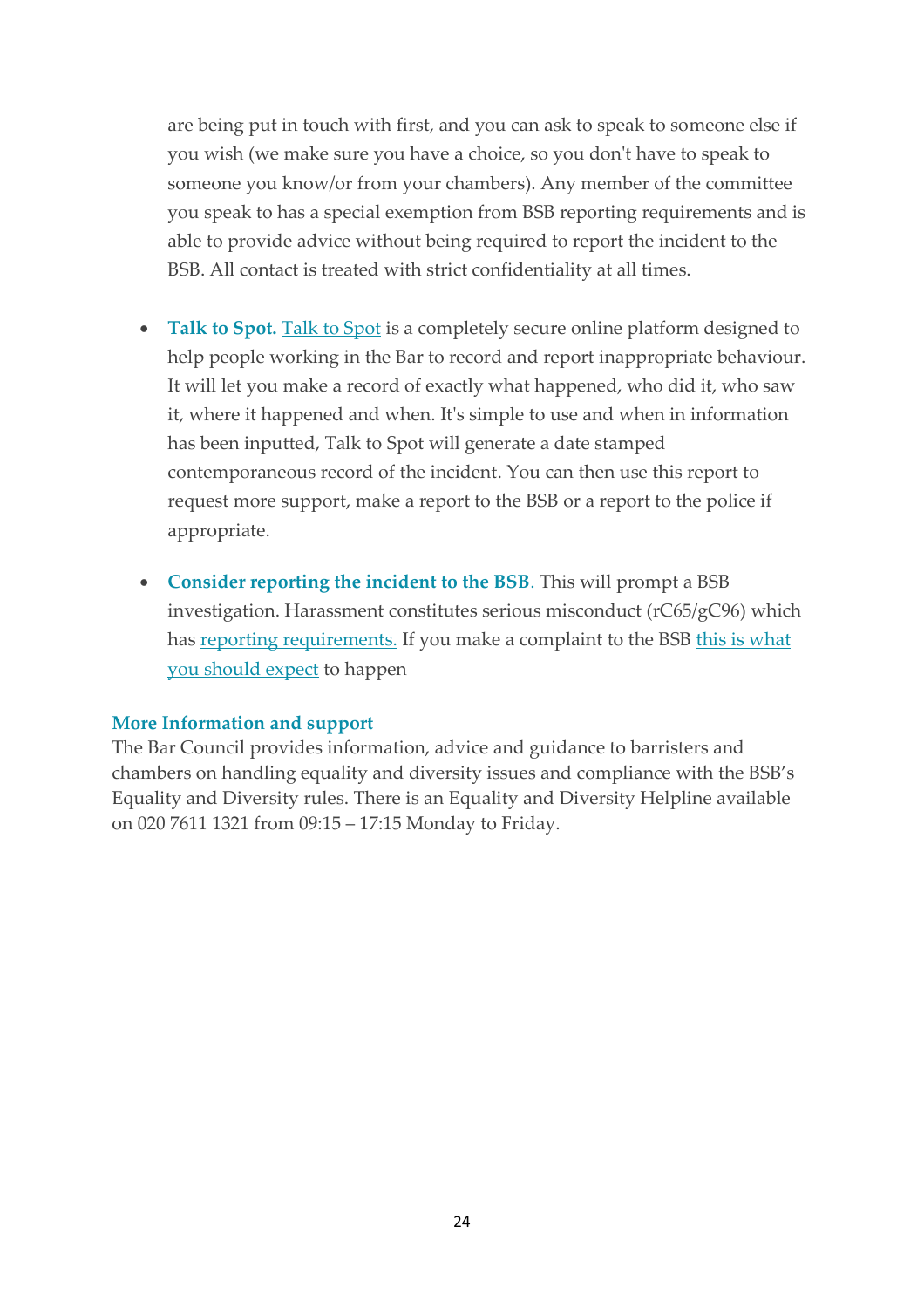# <span id="page-25-0"></span>**Finances and administration**

# **Costs of practice**

Whether you are self-employed, employed or a dual practitioner you will need to give careful thought to the practical costs of your practice as a barrister. These are likely to include but are not limited to:

- Chambers fees
- Insurance
- Cost of annual renewal practising certificate
- Equipment, clothing and software e.g., computer or laptop, software e.g., Adobe, ergonomic desk chair for work or home, work mobile telephone and clothing for court
- High speed stable internet for home working
- Income tax and national insurance
- Specialist Bar Association fees e.g., the Criminal Bar Association, Commercial Bar Association or membership of your circuit
- Training and professional development e.g., paying for courses on equality and diversity or alternative dispute resolution
- Travel card for public transport or the costs of running a vehicle
- Accountant and/or financial advisor fees

All the above-mentioned costs of practice are applicable for self-employed practitioners. Where you are employed, you will not have to pay chambers fees; more often than not your employer will pay for the cost of your practising certificate and professional indemnity insurance but you will wish to check as well as the administration in relation to the same e.g. does your employer expect you to make arrangements to renew your practising certificate and for insurance cover and they will provide monies?

# **Managing your money**

The best way to manage your money is to start by -- and continue to -- keeping your own detailed records so you can easily see how you're doing, how much you're owed and a rough idea of when money will come in, and what you owe (to chambers, tax etc). Getting a system in place from the start and devoting time to managing your money, even when there isn't very much coming in, will help you feel more in control. This guide cannot offer you financial advice and we would encourage you to seek specialist financial advice. What we say below is what we have learned from our own practice and may or may not be applicable to you.

Use an Excel spreadsheet or other similar and/or more sophisticated software to keep track of your income and outgoings. Some practitioners also find it useful to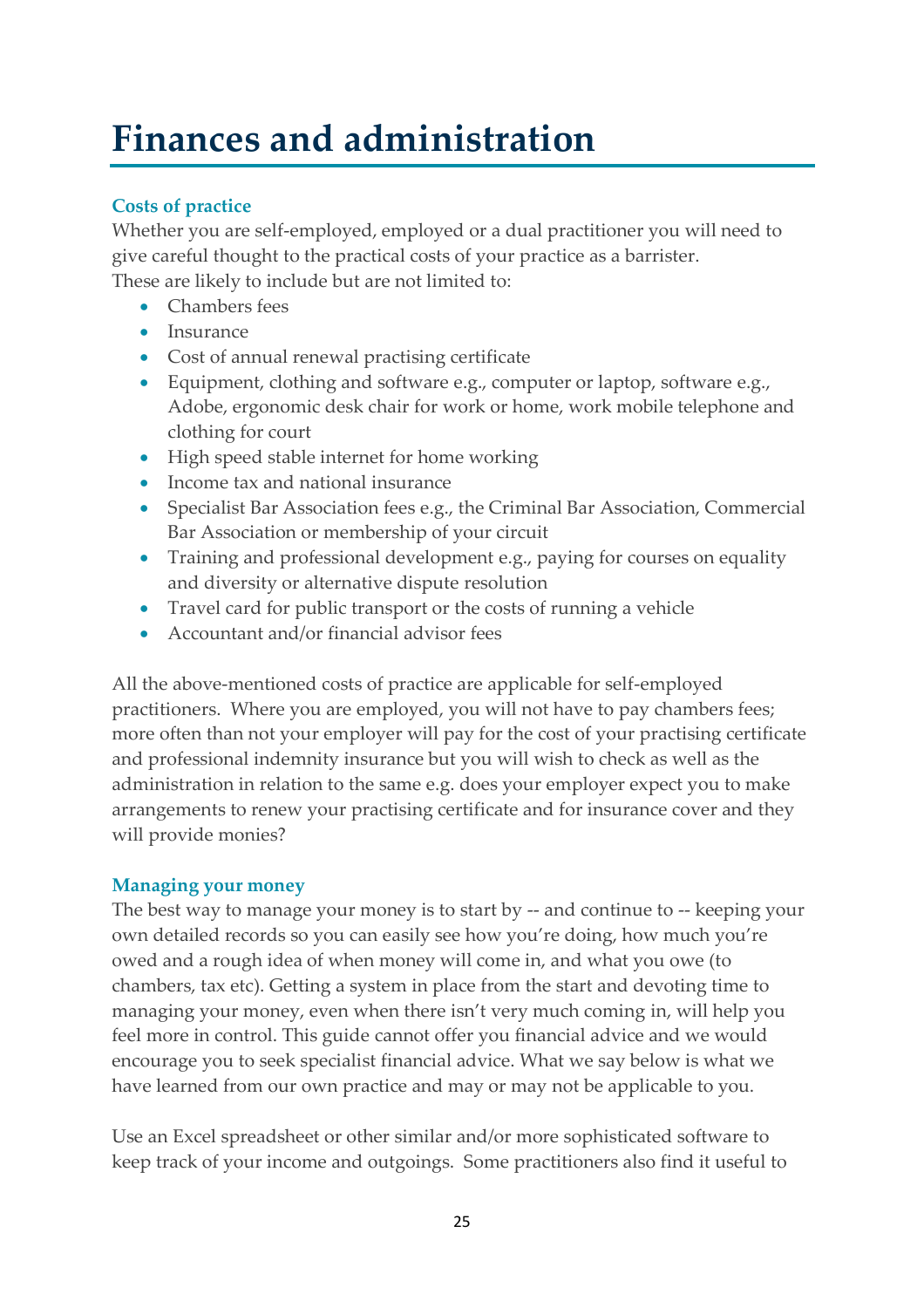set reminders 6-8 weeks in advance of certain payments being due e.g., renewal of their practising certificates so that they can organise their finances accordingly. When you become a tenant or join a new set of chambers, it should be made clear to you how your clerks and fee clerks operate. If in doubt, speak to them or a junior tenant who has been in practice for a while, a former pupil supervisor or another member of chambers you feel happy to approach.

When a brief fee has been agreed for a piece of work you or your clerk should keep a written record of the date when that agreement was reached and who agreed that fee. Be clear about the terms on which the work has been agreed (see rC22.1 of the [BSB Handbook\)](https://www.barstandardsboard.org.uk/the-bsb-handbook.html?part=E3FF76D3-9538-4B97-94C02111664E5709&audience=&q=) - you may need to refer to them later.

Generally speaking, your clerks will bill your work for you. Billing for work is dependent on you reporting your hours or the completion of a piece of work to the clerks. Some chambers have a form that you complete; in others it is incumbent on you to tell your clerks (either by email or in-person). It stands to reason that it's important to keep your clerks up to date so that they can bill work on your behalf. In any event, you must keep records supporting the fees that you are charging to comply with rC88 of the [BSB Handbook.](https://www.barstandardsboard.org.uk/the-bsb-handbook.html?part=E3FF76D3-9538-4B97-94C02111664E5709&audience=&q=)

If (when) solicitors or other clients do not pay you promptly, your clerks are the ones who will chase the payments on your behalf. Chasing payments is usually the role of a specific fees clerk. They will contact the client at certain intervals to chase up payments.

If you have a problem with cash flow and aged debt, your fees clerk will be the person to speak to. You can discuss the current situation with them, and they will usually be happy to let you know what is going on – as long as you don't pester them too much! See also the resources available on Outstanding Fees on the Ethics [and Practice Hub.](https://www.barcouncilethics.co.uk/subject/remuneration-and-contracts/)

Ensure that all your billing information is sent to the clerks in a timely fashion. The goal is for you to be paid for your hard work. If it can be helped, do not let billing build up as another task to deal with later down the line. Billing should ideally be sent after the piece of work or attendance is completed. Where possible, do it in the first instance.

Always check and familiarise yourself with the clerk's billing processes. There may be a central email billing inbox, while others rely heavily on time recording. Equally you may be working under graduated fee. Your clerks should inform you but if you are unsure ask your clerks as this may guide you to the correct billing process.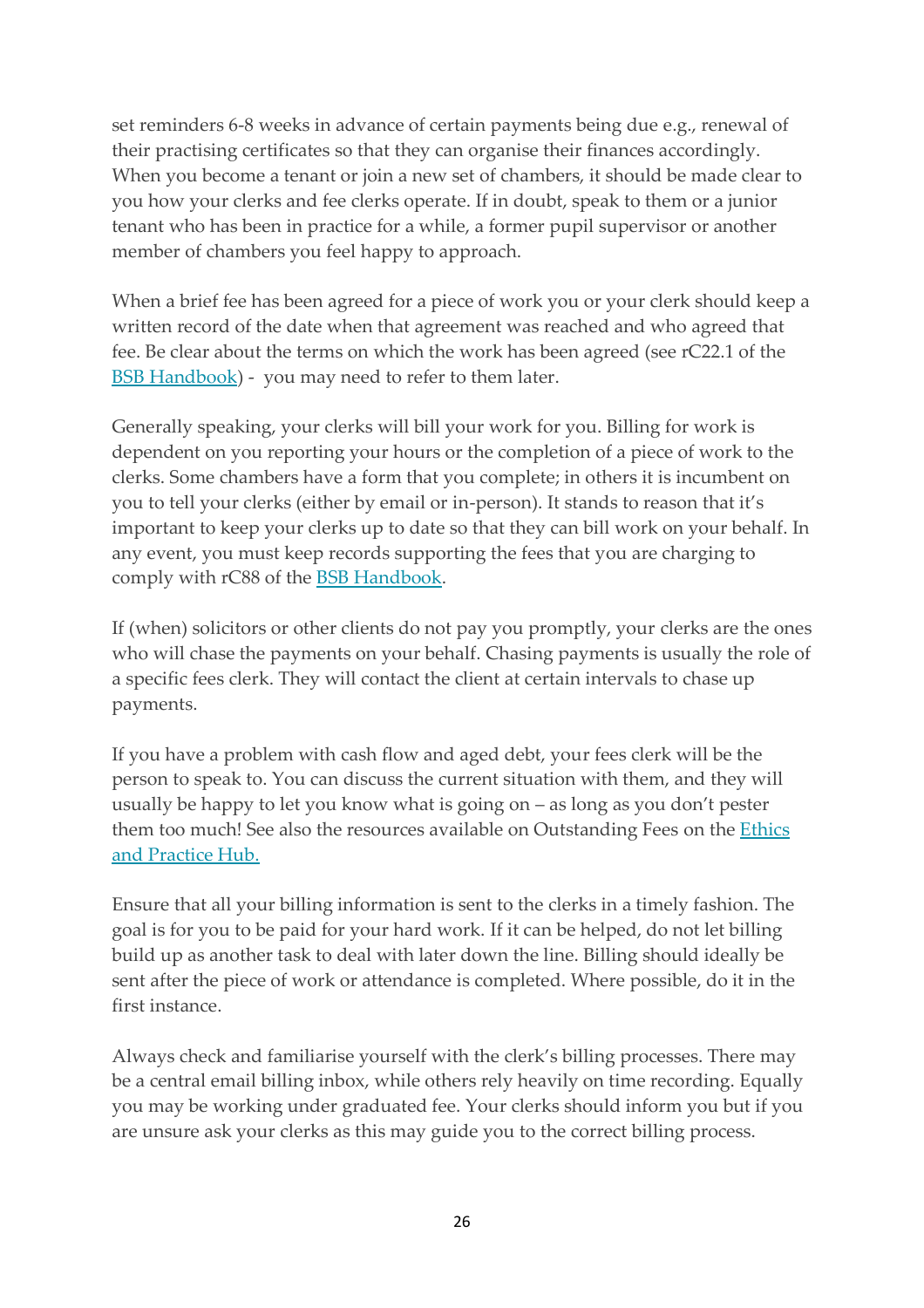Keep all bank details and relevant reference numbers (such as Legal Aid Agency, VAT Number) up to date. If chambers do not have up to date, or any bank details for you, it may result in a delay or no payment.

If/when you are VAT registered, if VAT is billed on a case and your VAT number is missing, some clients will refuse to discharge the fees. Similarly, if you work on publicly funded cases the Legal Aid Agency will not release the payment without the barrister's individual LAA number.

Different chambers manage their financial processes differently, as do professional and lay clients. Generally, fees are paid by BACS, however there are still those who pay by cheque.

Some chambers take chambers contributions at source and pay you the difference, whereas others pay their barristers the full fees and invoice them for contributions at a recurring point (i.e. monthly). Ensure you have a full understanding of this early on to manage your own expectations.

You should not accept any payments from clients directly. If the clients insist for any reason you should contact your clerk/s immediately and explain.

# **Financial wellbeing**

Sometimes there can be financial stressors, particularly at the start of your career and it can impact on your practice and your wellbeing. When that is the case it is important to remember that you are not alone. There's lots more information about this on the [wellbeing at the Bar website](https://www.wellbeingatthebar.org.uk/problems/financial-stress/)

Taking care of your financial health at the start of your practice can be daunting but there are some simple steps that you may be able to take which may assist such as:

• **Know precisely what you have and that what you don't have** – whatever your practice, employed, self-employed or dual practitioner be clear about: (i) what your outgoings are (ii) when said outgoings occur (iii) what income you receive (iv) when you will or have received income (v) what assets do you hold e.g. do you own a residential property, a car and (vi) what liabilities do you have e.g. student loan, personal loans, credit cards etc. The Money Advice Service, which is a free and impartial service set up by government, has tools on its website for budget planning and assessment of your income, outgoings, assets and liabilities see -

[https://www.moneyadviceservice.org.uk/en.](https://www.moneyadviceservice.org.uk/en) Once you have a clear idea of where you stand you can make better informed choices about the best steps for you in light of your own personal circumstances.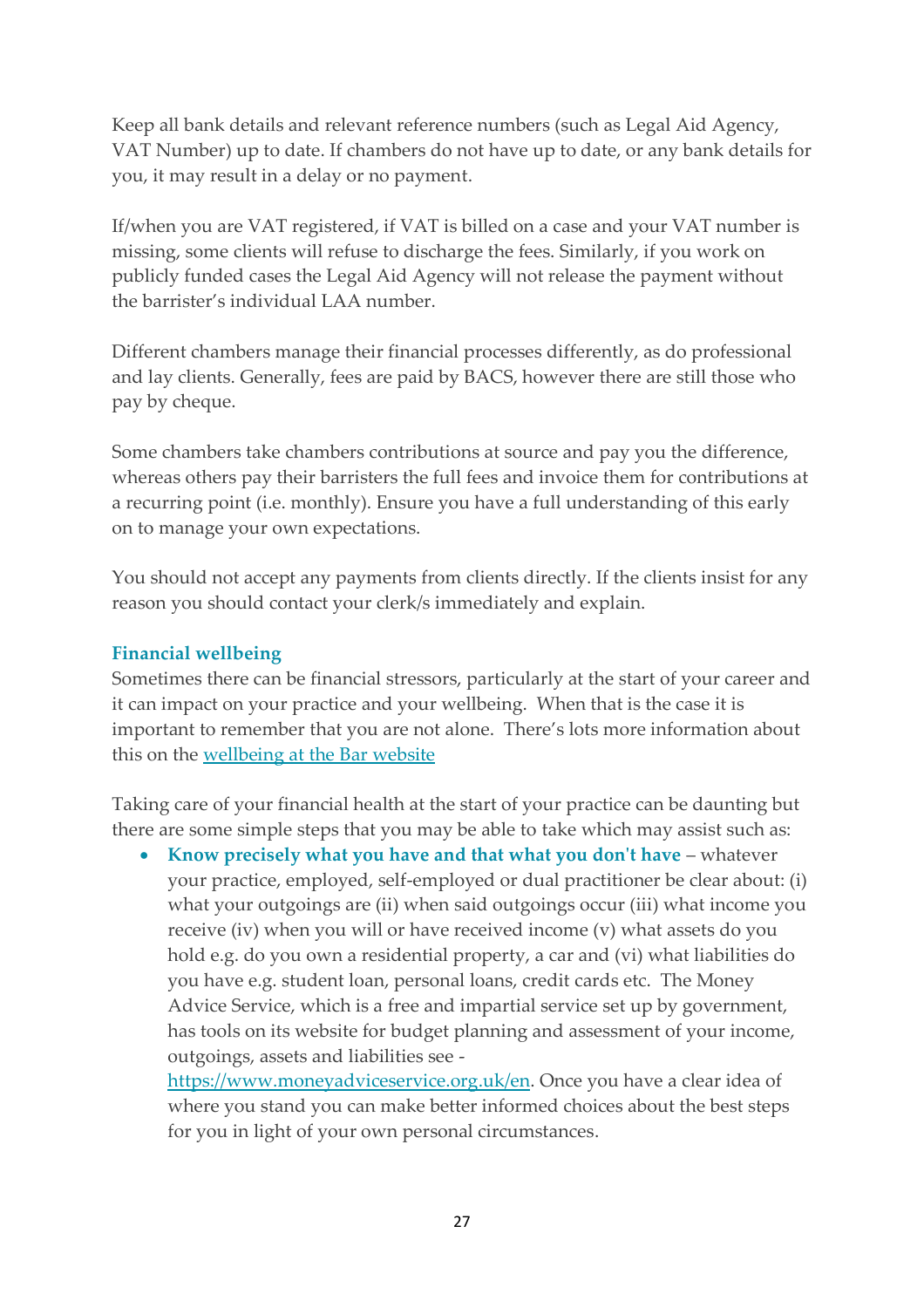- **Seek advice** it is worth seeking advice for a financial services professional advisor at an early stage if possible. Such a professional will be able to give you advice about how to make your money work for you.
- **Clear your debt** consider making a plan to clear outstanding debt that you owe. It is worthwhile seeking advice about how to do this.
- **Create a safety net** there are likely to be times in your practice where you will struggle with cash flow. You may want to consider starting to save regularly so that you have an emergency fund at your disposal. Try and build up an emergency fund so when the leaner months come, you are able to pay your bills. Maximise your ISA as the interest is tax free. In the same way you insure your laptop and phone, you should consider ways to insure your income. Income protection insurance will, depending on the terms, pay out a sum of money every month should you become sick. This is particularly important if you are self-employed.
- **Take advantages of discounts** in short try to avoid spending money unnecessarily e.g think about whether you can save money on travel with a national railcard which gives you a third off certain fares, look at the discounts on offer if you have paid the Bar Representation Fee take advantage of the member discounts etc.
- Ask for help if you are struggling it can be worthwhile speaking to your practice manager, clerks or employer. For example, sometimes an interest free bridging loan may be available to you through your Inn, or a grant maybe available from a benevolent association for example the [Bar](https://www.the-bba.com/)  [Benevolent Association.](https://www.the-bba.com/)

#### **Tax**

Once you secure tenancy, it is important to keep on top of your tax returns and management of your finances. Tips on how best to manage life as a qualified barrister can be found [here.](http://www.wellbeingatthebar.org.uk/problems/financial-stress-barristers/)

Make sure you sign yourself up with an accountant in good time for your tax return (and VAT returns if you so choose). They can advise you on the best way to set up your bank accounts for your business.

Consider setting up a pension as soon as possible. Its understandably very difficult when you are starting out, and hard to see that far ahead, but investing in a pension now will help you build up resources for later in life and your pension contributions are tax deductable.

# <span id="page-28-0"></span>**NOTE: All the above points are for general information only and are not intended to constitute advice which you should seek independently.**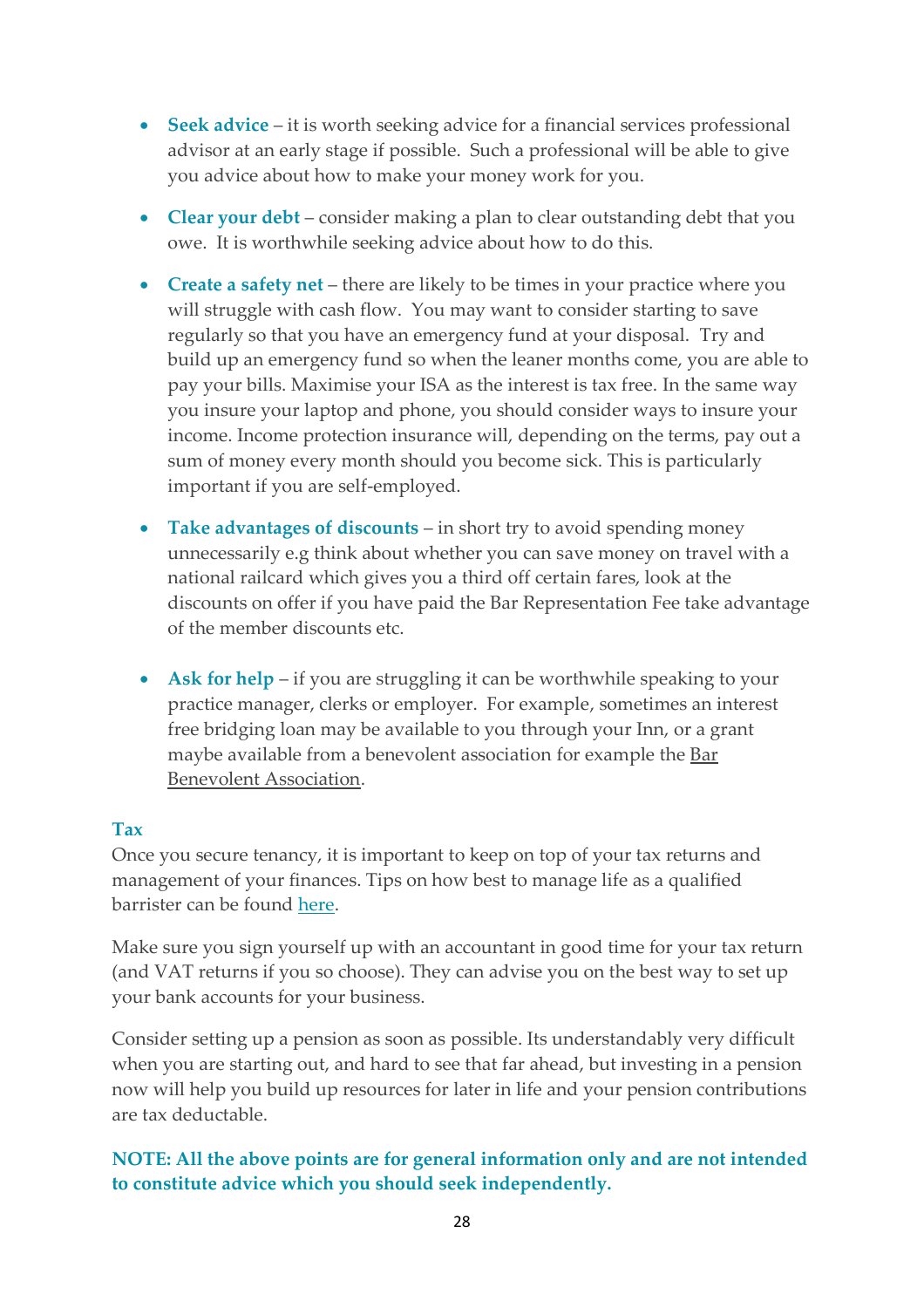# **Building Your Practice (and being a brilliant barrister)**

Day one of being a brilliant barrister will not be your first experience in chambers, at work or in court. You'll have done extensive on-the-job training during your pupillage, and you may have done one or more mini-pupillages and have a lot of other work experience. But now you're out on your own, we asked some barristers a bit further down the road for some tips on what really makes a brilliant barrister.

# **Working with solicitors**

- Always acknowledge a piece of work as soon as you receive it and copy in your clerks when doing so. Your instructing solicitor will be glad to know you've picked up the papers – even if your message is simply to tell them you'll get back to them as soon as you've had time to read them. It ensures the solicitor is abreast of what's happening and enables them to speak with confidence to the client.
- Don't sit on papers. If you need longer to do a piece of work, make sure you let the solicitor know so they can manage the client's expectations. It's better to be realistic and deliver on time than over-promise and fail to deliver.
- Check the instructions on receipt of the papers and, if necessary, ask for further information or documents. If a conference is required let your instructing solicitor know this at the outset as there may be difficulty in arranging a convenient time for the client and/or the expert.
- If asked for your opinion, give your opinion. Try not to defer giving that opinion while further information is obtained (unless it is crucial). Remember that your instructing solicitor is having to assess the strength of any claim on an ongoing basis usually with only partial information.
- After attending a hearing, drop the solicitor a quick email/text to give them the highlights. Once back at your desk give the solicitor a clear and concise report and attendance note which can be passed onto the client with minimal adaptation. Include action points in numbered paragraphs or bullet points. Depending on the area of law and the client they represent, they may not want lengthy advice on esoteric points of law (if they do, they'll usually ask for them).
- Think about proportionality and the costs which the solicitor will be able to charge or recover. If the case is a modest or fixed fee case a long shopping list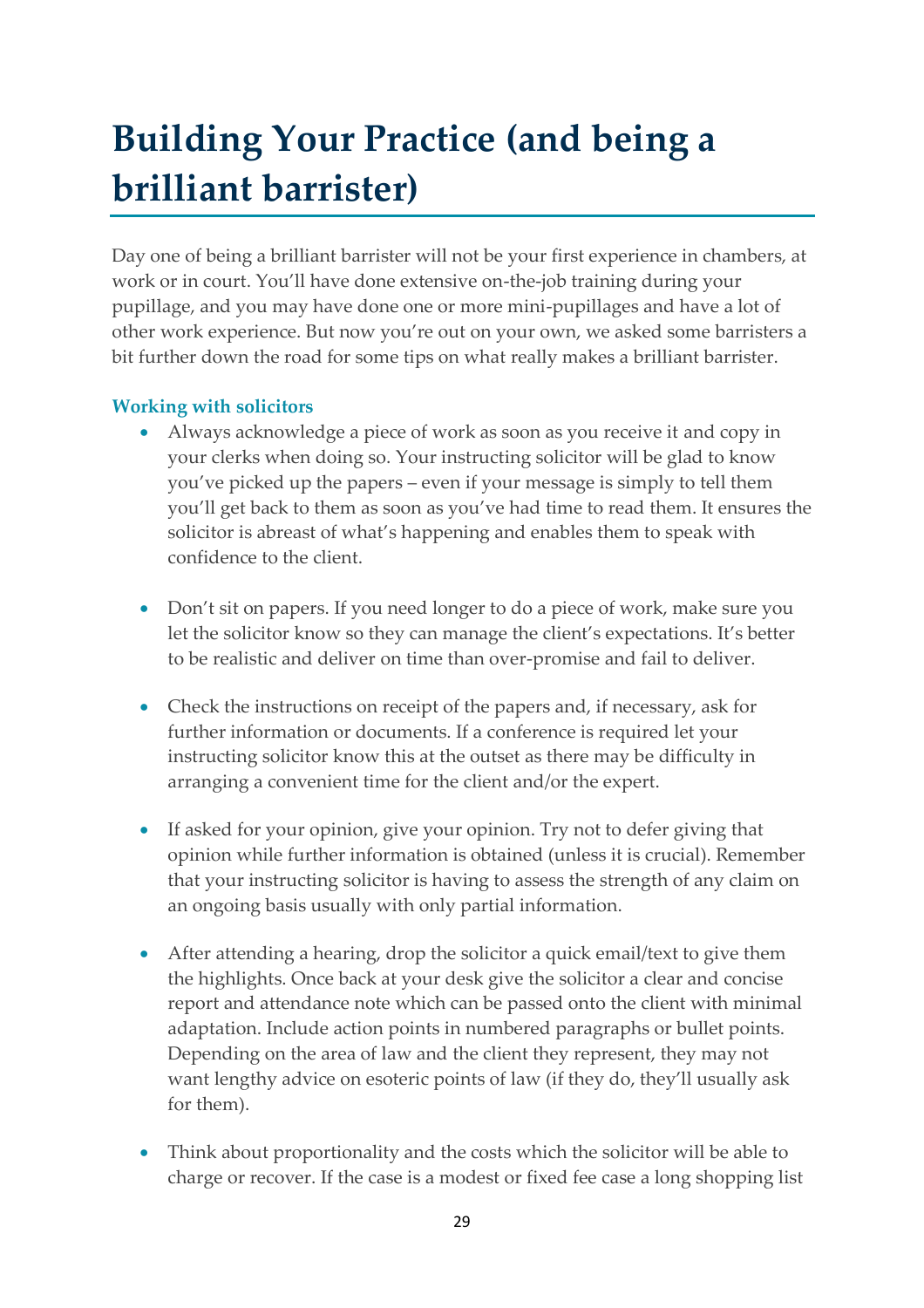of actions or items is unlikely to go down well. And remember, solicitors want practical solutions and this is usually what the client wants too.

#### **Marketing your practice**

Marketing is an essential part of building a thriving practice, but it doesn't come naturally to some people. Marketing is everything you do to promote the work you're doing, including social events with solicitors and colleagues, speaking at conferences and events, training sessions, blogs and vlogs, articles, books, and social media commentary.

#### **Chambers marketing opportunities**

You might be in a chambers which is very good at marketing and your clerks and practice managers may be presenting you with loads of opportunities to promote yourself and your practice. If you're in this position take every opportunity you possibly can. Be present at every event, help out – even if it means manning the cloakroom as your colleagues will be grateful and you will get the chance to speak to people. Better still, if asked to speak at an event, or take part in training, don't hesitate. The more you show up, be present and be useful, the more you will be asked and the more people you will meet. Don't be afraid to volunteer to speak at an event, even if you are starting out. You will have the opportunity to fully research and prepare a topic you are comfortable speaking on.

If your chambers have a marketing committee, try and join it or at least suggest ideas for events. Keep an eye out for issues which crop up in your work which you think might make good material for a seminar or talk and offer to organise one. Make sure your clerks or management committee know you are interested in assisting with marketing. Above all, be proactive.

#### **A senior clerk says:**

"Turn up at events – whether you're speaking or involved or not. Go and listen. Offer to look after the registration desk. It is rare not to be able to make contacts at drinks receptions afterwards, and you will get your face and name known. If you go to an event, ask your clerks if they know anyone attending who is likely to be there and might be a useful contact.

This is also true for employed barristers. It's important to build your contacts and profile within and outside your organisation. Being known as a team player and reliable colleague is vital and having a reputation as a source of legal knowledge and advice will make you an asset in any organisation.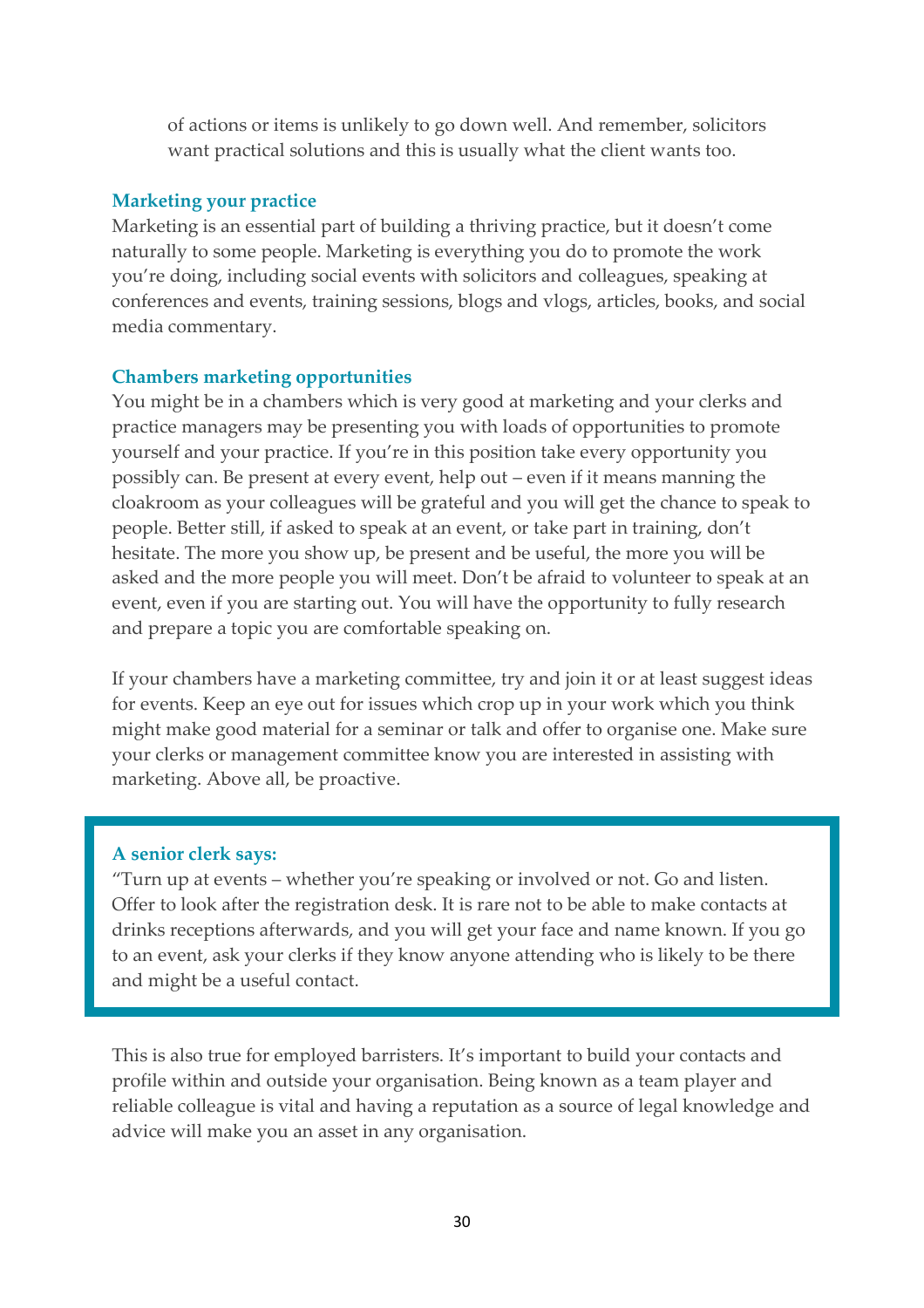#### **Making your own opportunities**

For many new barristers, marketing opportunities won't be handed to you on a plate and marketing your new practice will be a priority. The Specialist Bar Association (SBA) for your area of practice will run events which you should attend and make contacts at. Your Inn of Court and Circuit, Young Barristers and other groups and forums around the Bar will also have an events programme. Once you have made contacts, you can start to put yourself forward as a speaker or propose event ideas. There is more information about the forums around the Bar on page 45. More senior members of chambers or colleagues may contribute to practitioner texts, law books or guides and you could take the opportunity to help them and impress them with your knowledge and commitment. Writing articles for your chambers website or contributing to a newsletter is also a great way to get known.

#### **Social media**

Whatever you do to market your practice, you can amplify it using social media. Some self-employed barristers have been able to build a significant social media profile commenting on legal news, cases they're working on or policy developments. For some of these commentators, their profile has transcended legal twitter (a reasonably big platform in itself) and they are regularly asked to commentate on news events.

Finding your space and voice on social media can be very effective. Whatever your practice area, commenting on legal developments, and making the law understandable and accessible to non-lawyers is a great way to get noticed. Following other lawyers in your field, joining in conversations or debates will make your name more familiar to potential clients, could build your reputation with seniors who may be looking for juniors in the future, and would help with your SEO (search engine optimisation is responsible for where your name comes up in a Google search – tweets on relevant subjects can really help with that.)

There are of course significant challenges to achieving twitter stardom. There's a lot of competition for attention, and it's hard to get your voice heard without being controversial. And being controversial can be tempting but as a new barrister you really need to think about the impact any strong or controversial opinions could have on your emerging practice. There's a fine line between outspoken and 'rent-agob', and one of the hallmarks of being a brilliant barrister is knowing when to speak out and when to remain silent. Some, like The Secret Barrister, have used anonymity to speak out, but while this might be satisfying keeping your name a secret isn't an effective marketing strategy.

Barristers must always be conscious of their professional standards, and mustn't publish anything on social media which could bring the profession into disrepute.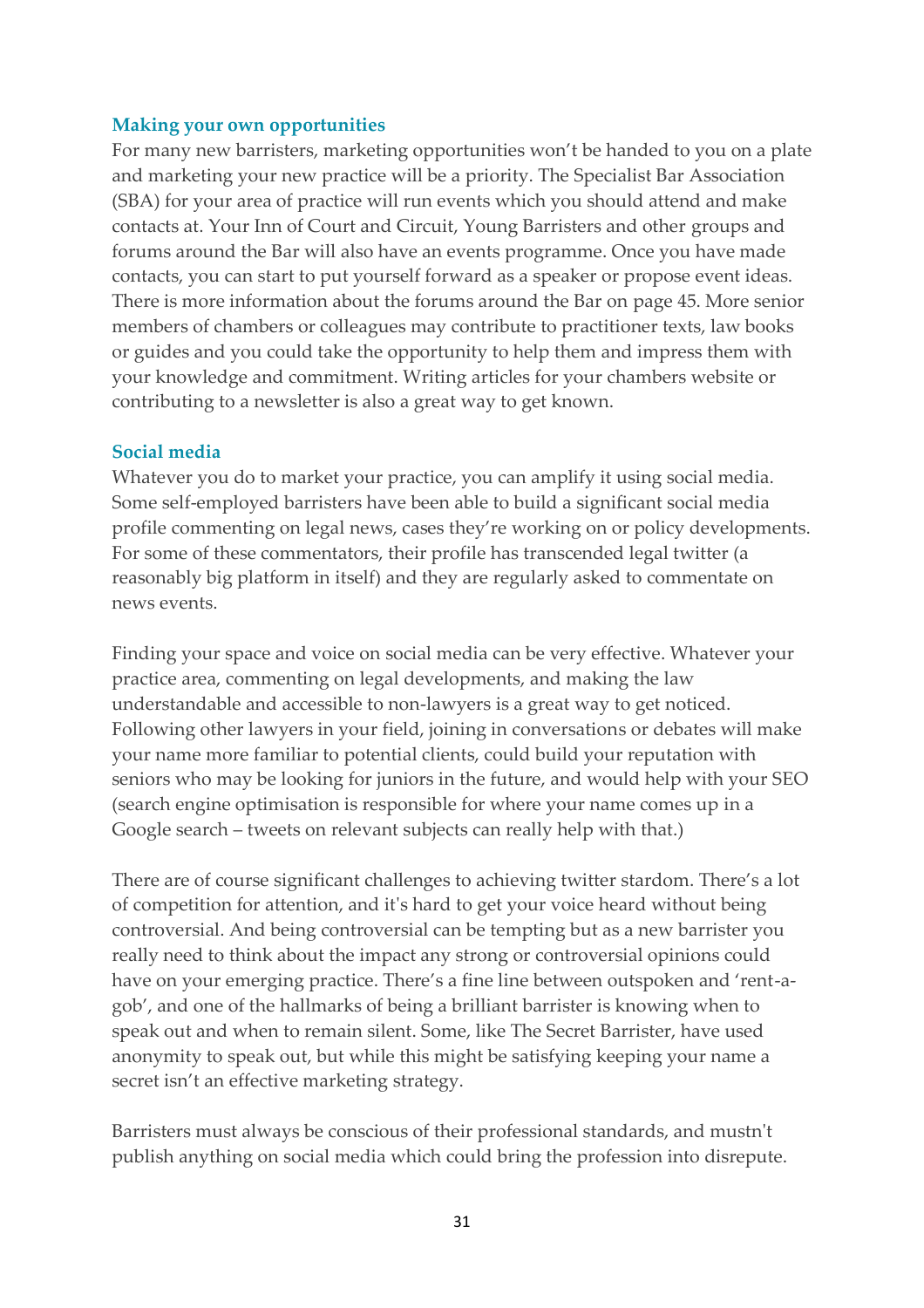Barristers must also be alert to the risk of being in contempt of court when tweeting about live or current cases. The [AG blogged](https://www.barcouncil.org.uk/resource/guest-blog-attorney-general-on-the-bar-s-role-in-tackling-contempt-of-court-on-social-media.html) about this for the Bar Council in 2021.

Employed barristers must consider their organisation's rules about social media, there may be strict restrictions in place which prevent you talking about your work.

### **Building relationships with colleagues, solicitors and clients**

There have been huge changes at the Bar in the last 20 years. Ask anyone over 10 years call and they will probably tell you that the workplace culture of the Bar is dramatically different. Where once chambers and circuits resembled a Gentleman's club, now there are diversity and wellbeing initiatives, equality training and confidential helplines. This shift is the result of a lot of hard work by people across the Bar and its institutions to create a more inclusive and open workplace. The Bar has had to run to catch up with its counterparts in other areas of law and other professions which were quicker to modernise.

But while the above is true, it also can't be denied that some of the old-fashioned cultures linger. And socialising with solicitors, clients and colleagues in bars and clubs is one of the hangovers from this bygone age. It remains true that building strong social ties with those in a position to give you work continues to be an essential part of your marketing strategy.

Some barristers still find this easier to do in the pub. A few drinks at the end of a tricky or long case, a meet up over drinks to discuss tactics. But for some, it isn't that easy. Lots of people don't feel comfortable combining drinking and working. Bars are not always safe, comfortable, familiar places. For many it blurs the lines between professional and social. For some it is simply inconsistent with their values or beliefs to drink alcohol or spend time in a pub or bar. Reports of harassment at the Bar Council's harassment reporting platform [Talk to Spot](https://app.talktospot.com/) include many incidents which have happened after hours and after one too many.

There are of course valid alternatives to the pub. Coffee shops in the day, a catch up in chambers or office, a phone call after a successful case are all part of maintaining a working relationship. Being available for informal chats or even advice can lead to work, as can sharing interesting articles or events. "I saw this and thought of you…" followed up with "what did you think…?" or "Any good?" can be an effective way of maintaining a relationship and keeping your name front of mind.

Socialising at more formal or work-focused events is a lot less intimate than going to a bar alone, so making sure your contacts know where and when you'll be speaking or attending a relevant meeting, seminar or event is great marketing.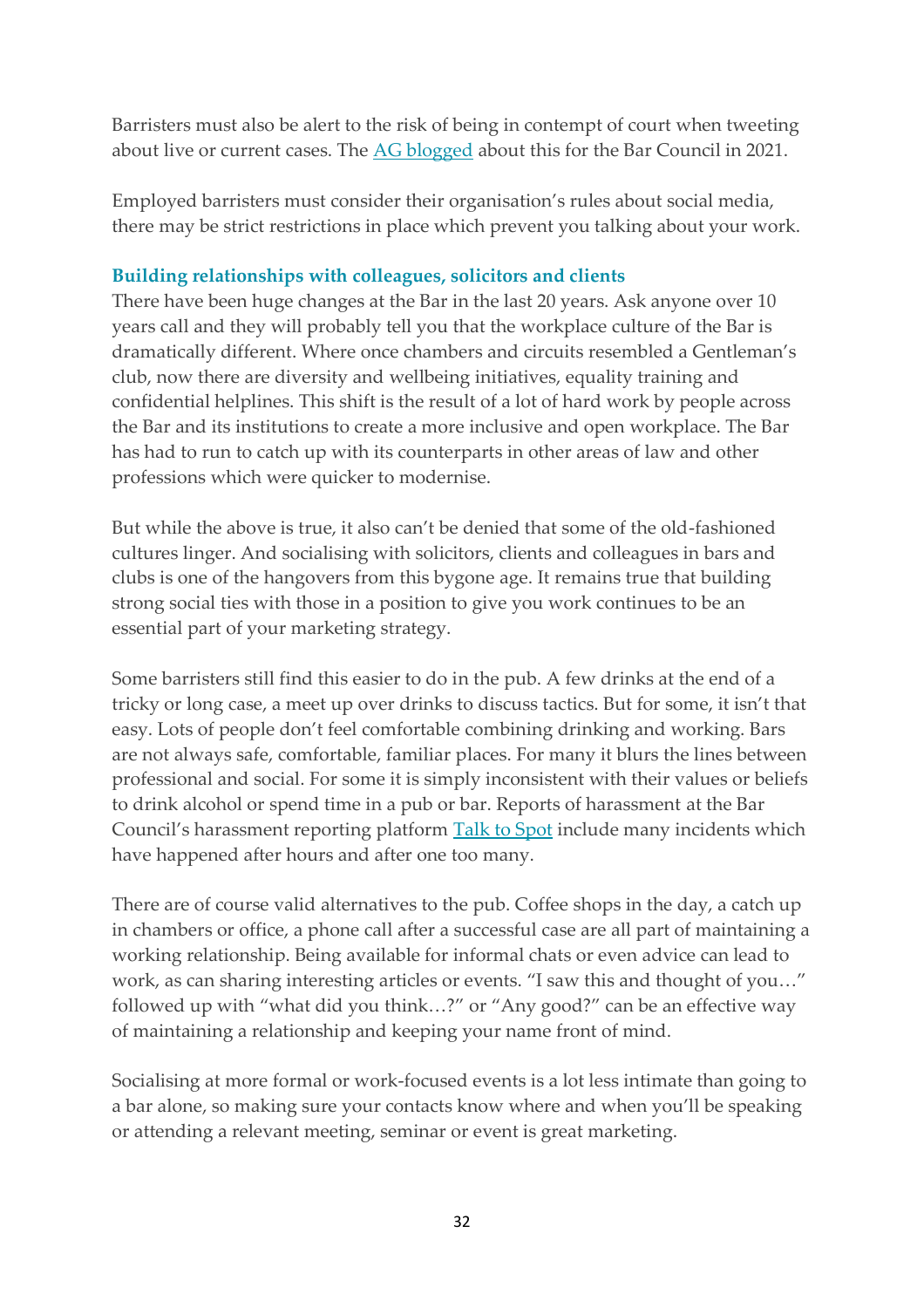# **Top Tips**

- Nothing beats doing a good job it's the best marketing. Clients will come back if they have confidence in you. So, make sure you do the best job you can, and that they know about it.
- Talk to them. When you receive an instruction, give the solicitor or client a call. This gives them comfort that you have the information and are on top of it and strengthens your relationship with them.
- Talk to your clerks and other members of chambers or team. They will probably know more about the client or solicitor than you and can give you vital insight into how to work best with them. Gauging the level of formality to adopt how they like to be addressed can be tricky and others may be able to help you.

# **Mentoring**

There is a mentoring mindset at the Bar. It could be something to do with the pupillage model or the sharing out of work into leading and junior briefs. It means there are many mentoring schemes across the Bar, meeting different needs across practice areas, circuits, career stage or life stage.

Good practice suggests that mentoring relationships should be time-limited, focused and mutually beneficial, which means both being mentored and mentoring someone can have a positive impact on your practice and wellbeing.

Your mentor might be your old pupil supervisor, someone who's led you on an early case or a colleague in chambers or your organisation. It is also worth looking at one of the mentoring schemes across the Bar to find a mentor outside of your existing network. There's nothing to stop you having more than one mentor at a time, supporting you with different aspects of your work or life.

# **Mentoring schemes across the Bar**

There are a number of mentoring schemes across the Bar, some focused on career stage, others are circuit based and some for specific groups. Many chambers run mentoring schemes, and most barristers are open to being a mentor if you ask them.

This is a list of some of the mentoring schemes across the Bar:

- The [Bar Council Mentoring Service](https://www.barcouncil.org.uk/support-for-barristers/wellbeing-personal-career-support/mentoring.html) specifically assists: students seeking to join the Bar, parents who wish to stay in practice and barristers considering silk or judicial appointment.
- The [Middle Temple Mentoring Scheme](https://www.middletemple.org.uk/members/inn-initiatives-and-events/mentoring-scheme)
- The [Gray's Inn Mentoring Scheme](https://www.graysinn.org.uk/education/barristers)
- The [Western Circuit Women's Forum Mentoring Scheme](https://westerncircuit.co.uk/womens-forum/)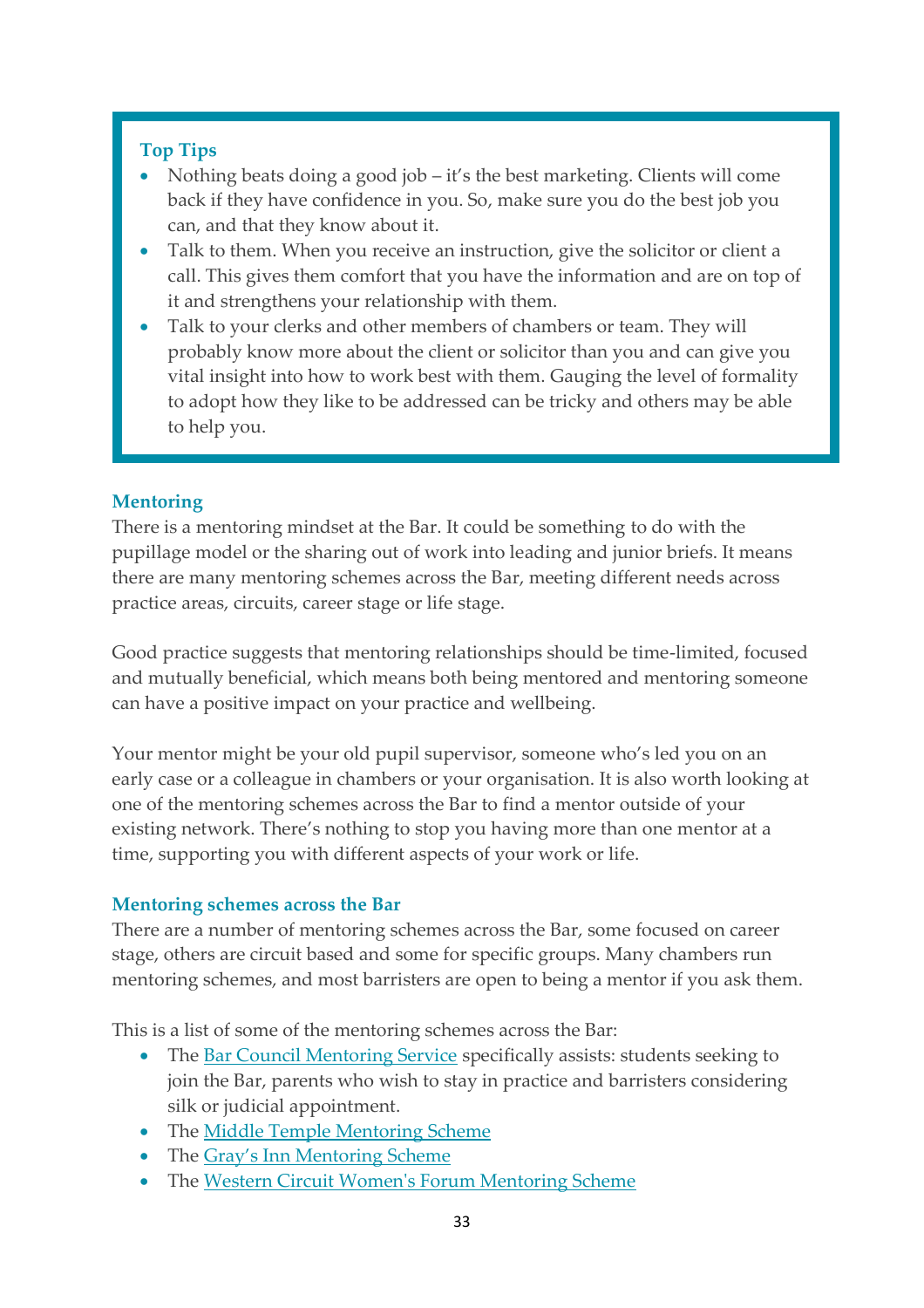- The [Midland Circuit Women's Forum Mentoring Scheme](https://www.midlandcircuit.co.uk/women-mentoring-scheme)
- The [Chancery Bar Association Mentoring Scheme](https://www.chba.org.uk/for-members/mentoring-scheme)
- [Women in Family Law Mentoring Scheme](https://womeninfamilylaw.net/mentoring/)
- The [Black Barristers Network](https://www.blackbarristersnetwork.org.uk/our-work)
- [Women in Criminal Law Mentoring Scheme](https://www.womenincriminallaw.com/mentoring)
- The [Association of Women Barristers Mentoring Scheme](https://www.womenbarristers.com/mentoring/)

If there are other schemes which should be on this list, please let us know by emailing us at **ybc@barcouncil.org.uk** 

# **Specialisation**

There are pros and cons to specialising your practice early, and you will be given many different opinions by the people you ask. Specialisation can allow you to develop expertise early and stand out. You may find you get to do more advanced and complex work sooner in your career. However, there may be disadvantages, like losing the opportunities of a wider practice or of being in practice in an area where there is a smaller stream of work.

A lot depends on the chambers or organisation you're in. Some chambers with mixed practices require their most junior tenants to do a bit of everything. Others will have specialist teams and require pupils to work across different teams but juniors to concentrate on one area of practice.

There is nothing wrong with wanting to maintain a more general practice. For some practitioners a mix of work presents more opportunities to hone their skills. Others develop a specialist practice through developing 'cross-over' work between two or more areas of law.

For self-employed barristers one route to specialisation is a secondment at a firm of solicitors, regulator, or government agency which does the sort of work you want to. Sometimes specialisation will occur naturally as your practice develops; if you enjoy and are good at an area of law, solicitors will want to reinstruct you. Find out if there is a Specialist Bar or Law Association and go to its meetings. Engage in academic debate or write journal articles. If some members of chambers specialise in a particular area already, specialising could be as easy as getting to know those barristers involved and letting them and the clerks know that you would like to specialise in that area. This could lead to an opportunity of being led on a case involving that specialism. Remember that it can take a few years to develop a specialist practice.

If you find yourself in a set that does not support the specialism you want to pursue, consider whether to move to a different set. It is easier now than it used to be to move from one set to another, but remember that you will need to show a good track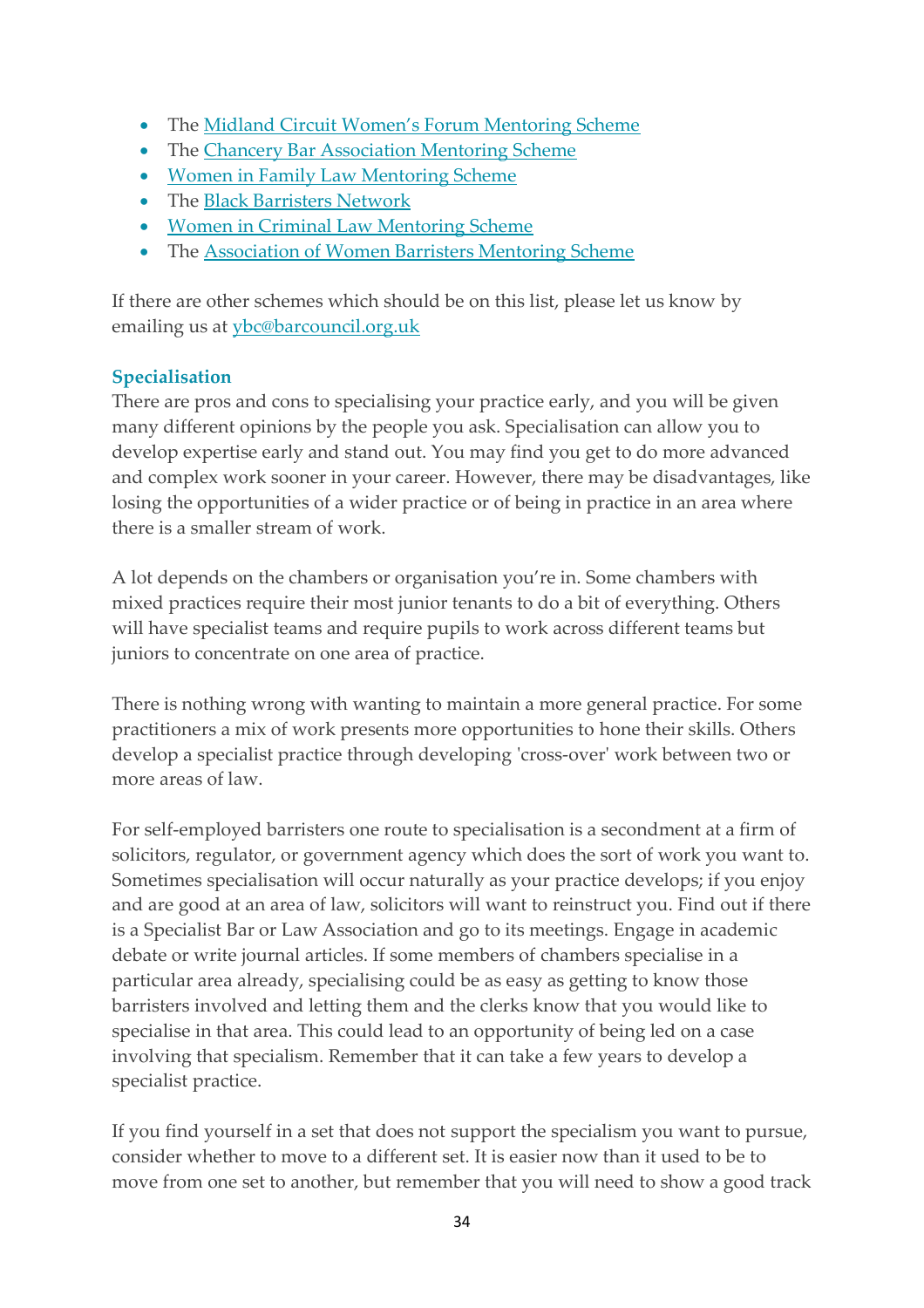record (cases, financials, and solicitor support) and evidence of real interest in the area that you want to pursue, if you are to persuade a new set to take you on.

For employed barristers, there may be the opportunity to work in a variety of government departments or non-governmental organisations which help you find your niche and specialise or develop a broad range of experience which you build on.

# **Pro bono and volunteering**

Pro bono work is one of the greatest traditions of the Bar. There are so many people who are not able to access legal aid. There are Litigants in Person who would benefit from early legal advice about the merits of their claim, or discrete representation at a hearing.

Pro bono work and volunteering can also provide career benefits for a young barrister. If your practice is mainly paper based, you can gain advocacy experience in the courtroom. If you are looking to develop your practice in another area, undertaking pro bono work can be one of the first steps in gaining experience in that area. It can also lead to exposure to other solicitors. Sometimes a solicitor will be helping a client pro bono and is looking for pro bono counsel, or you will meet other solicitors in court for the other side.

Young barristers are often asked to volunteer by working for Advocate, at a Legal Advice or Law Centre, or by providing services free to charities or even friends and family. There is no reason why you shouldn't do this, and it can provide valuable experience.

[Advocate](https://weareadvocate.org.uk/) is a national charity that offers opportunities for barristers to contribute to the community. It matches members of the public with deserving cases but can't get fund representation or access legal aid with barristers who are willing to donate their time and expertise for free. It also operates a trustee-finding service for charities looking for legally qualified trustees.

[The Free Representation Unit](http://www.thefru.org.uk/volunteers) provides representation at tribunals in social security and employment cases. There has been a significant reduction in the number of cases being brought before the Employment Tribunals and a corresponding drop in the number of volunteers required, but applications are still welcome from junior barristers and would-be barristers at all stages of their legal training and early careers.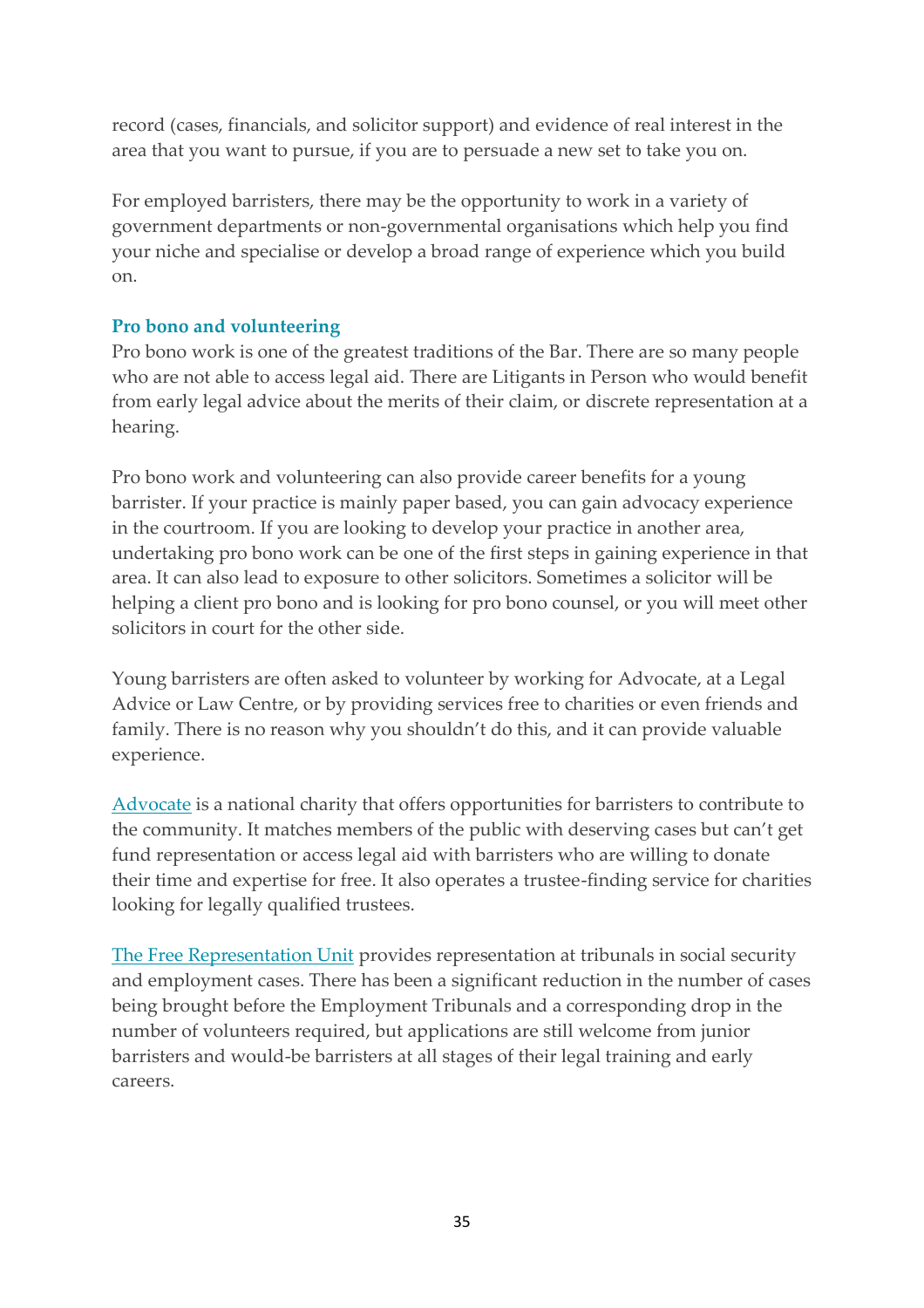#### **Pro bono - The Rules**

Barristers may supply legal services (as defined in the [BSB Handbook\)](https://www.barstandardsboard.org.uk/the-bsb-handbook.html?part=E3FF76D3-9538-4B97-94C02111664E5709&audience=&q=) at a Legal Advice Centre on a voluntary or part-time basis so long as they observe the requirements of rS41-42 and gS9-11 of the Handbook. The BSB's definition of "legal services" specifically excludes "giving advice on legal matters free to a friend or relative or acting as unpaid or honorary legal adviser to any charity benevolent or philanthropic institution", so if you are acting in any of these capacities you need not hold a current practising certificate. The situation is different if you are employed by a Legal Advice Centre.

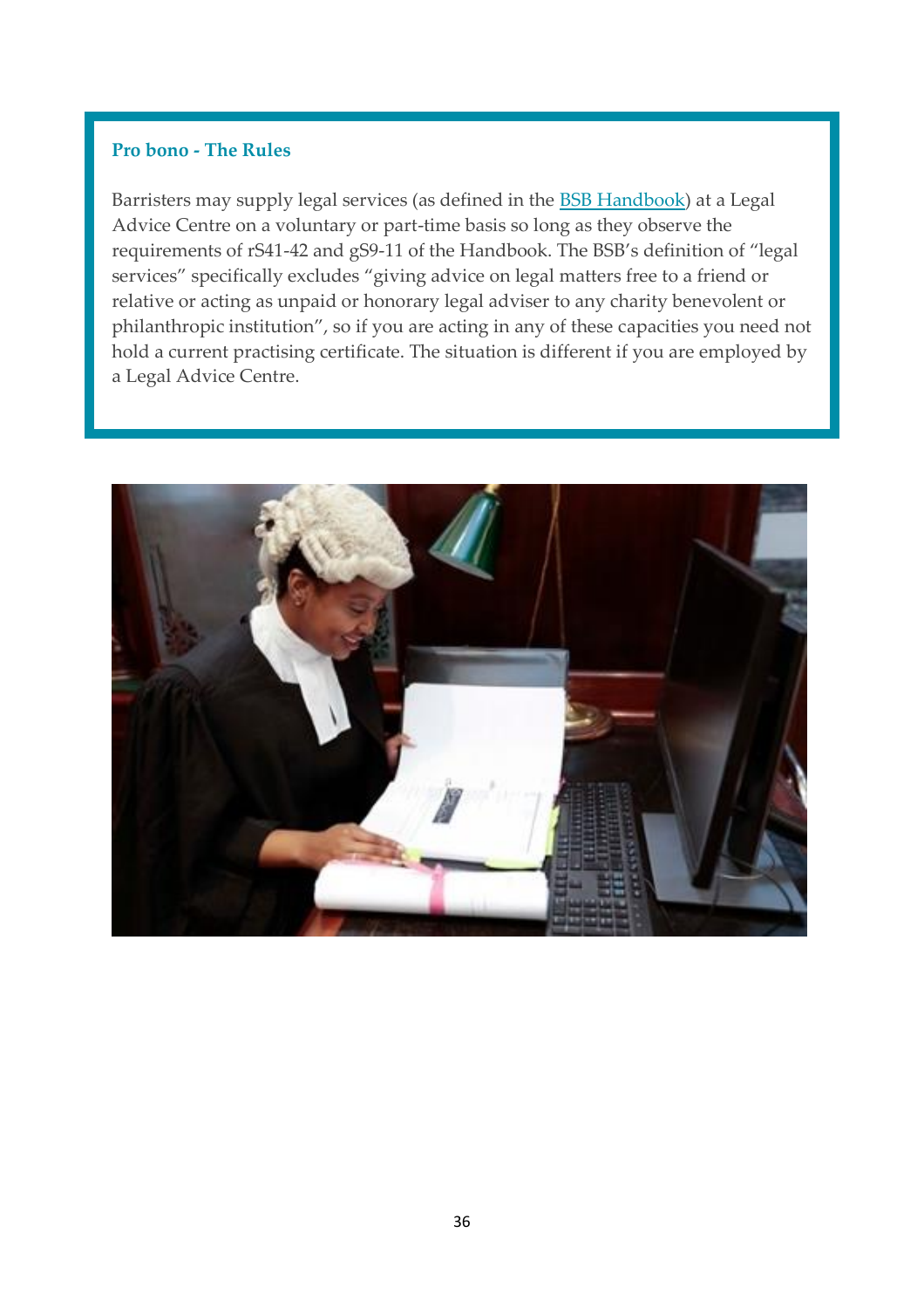# <span id="page-37-0"></span>**Wellbeing**

Although rewarding and exhilarating, the life and work of a barrister is demanding and often pressured. When pressure becomes chronic you may experience stress and your wellbeing could be at risk.

The Bar Council has worked with doctors, experts and barristers to bring together a website dedicated to [wellbeing at the bar,](https://www.wellbeingatthebar.org.uk/) which provides information for barristers, clerks and chambers on staying well and tackling stress.

# **Looking after yourself as well as your practice**

If you do not have time to do a piece of work properly or you have too much work, tell the clerks or your manager. Equally, if you are concerned about saying something and the perception it may generate, let someone know. It may have gone unnoticed, but if you are struggling it is best to ask for help quickly.

If you encounter stresses, health problems or difficulties, its best to involve your clerks or manager. If you're going to do your best work, they need you fighting fit, and your wellbeing is of paramount importance. Do not suffer in silence. There are some tips on how to go about this on the [Wellbeing at the Bar website.](https://www.wellbeingatthebar.org.uk/)

Keeping your clerks or manager well informed will allow them to manage your workload appropriately. Good clerks and managers will quickly identify where you have been exposed to particularly stressful or complex work, taken on large volumes of work, or been travelling excessively in a short space of time.

# **Managing your time**

Training to become a barrister through school, university, the Bar exams and then pupillage is very ordered. There is a tremendous amount of work with immovable deadlines. Once you are on your feet and managing your own practice, things are a little different. The heavy workload is still very much a fact of life (most junior barristers work very long hours) but while some of the deadlines remain rigid – court dates, filing dates, clients' deadlines – others, particularly those relating to building your practice, can feel less of a priority.

Setting aside time to look after yourself is essential and not an optional extra. There are thousands of tips, articles and guides to time management online, and even more companies trying to sell you the tech which will organise your life and help you create more hours in the day.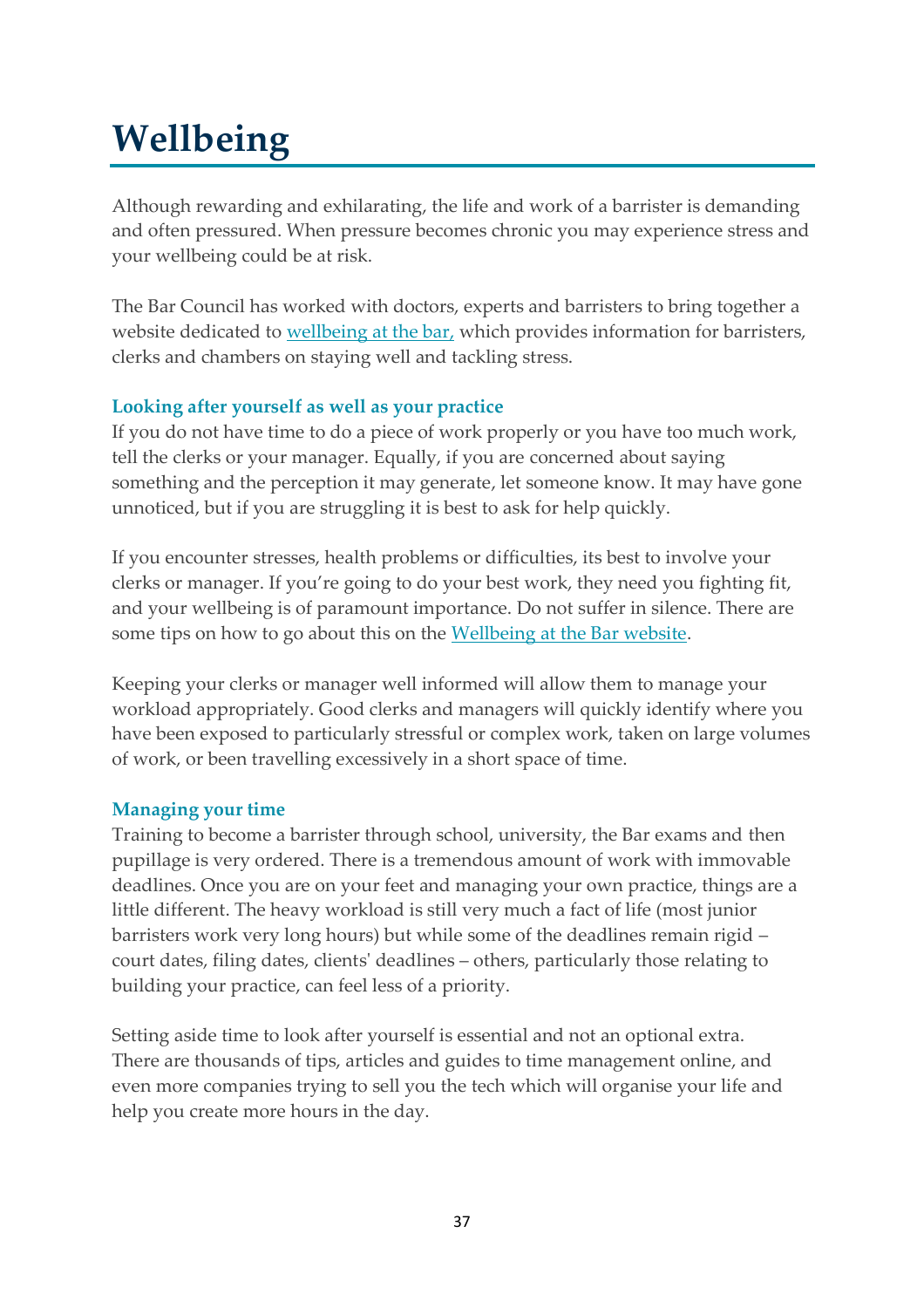#### **Time management – tips from young barristers**

- **Actively manage your diary**. Keep regularly up to date with your chambers or work diary and make sure your workload for the coming month is manageable. Stay aware of which days will be intense and which days might be easier to handle. That way you can plan your social life around when work might be easing off and give yourself extra spare time when the job might need a little more from you.
- **Make 'to do' lists.** Keep a note on your phone, or if you're old school a notebook, with tasks that need completing and allocated timeframe for completing them. Everything from prepping for a trial and drafting paperwork to telephoning a solicitor or arranging a meeting with your clerk should be on your list. Working this way has the added satisfaction of ticking off or clearing the list and feeling incredibly productive.
- **Use spare or 'dead' time wisely.** Being a barrister is hard work and can be intense but there also tends to be a lot of segments of wasted time within a day. Draft your attendance notes on your train journeys to and from court or answer e-mails or scan papers when you are sitting around waiting at court (only if you are done with client conferences, of course). Using those small pockets of time for work can clear up large tracks of your evening. Work smart!
- **Be aware of how you work best (and worst!).** The Bar is unique as a profession in that your time is, mostly, your own and no one will have oversight over how much a little time you spend on a task. For some people this can be really daunting and for others it is a perfect way of working. If you're someone who struggles to get started or procrastinates, set yourself a timetable like you might have done at university or for Bar School revision. If your problem is knowing how long to spend on a task, ask a more senior member of chambers as to how long they think this type of work should take and try to stay reasonably close to that estimate. If you work better after a break in the evening, do that. If you're an early bird, then try and keep your evenings a little freer.
- Give yourself a break. Try to get ahead of work when you can but also make sure you give yourself time away from it too. You will be much more effective and efficient if you do. It might seem counterintuitive but planning for fun and non-work time and sticking to it regardless of your load will lead to a more productive work session afterwards. A lot of junior barristers will give themselves Friday evenings and Saturdays completely off from work (save in the most exceptional cases), but part of Sunday will be a prep day for the week. Work out a system or regime that works best for you and make good use of out-of-office notifications so colleagues and clients know when they can expect to hear from you.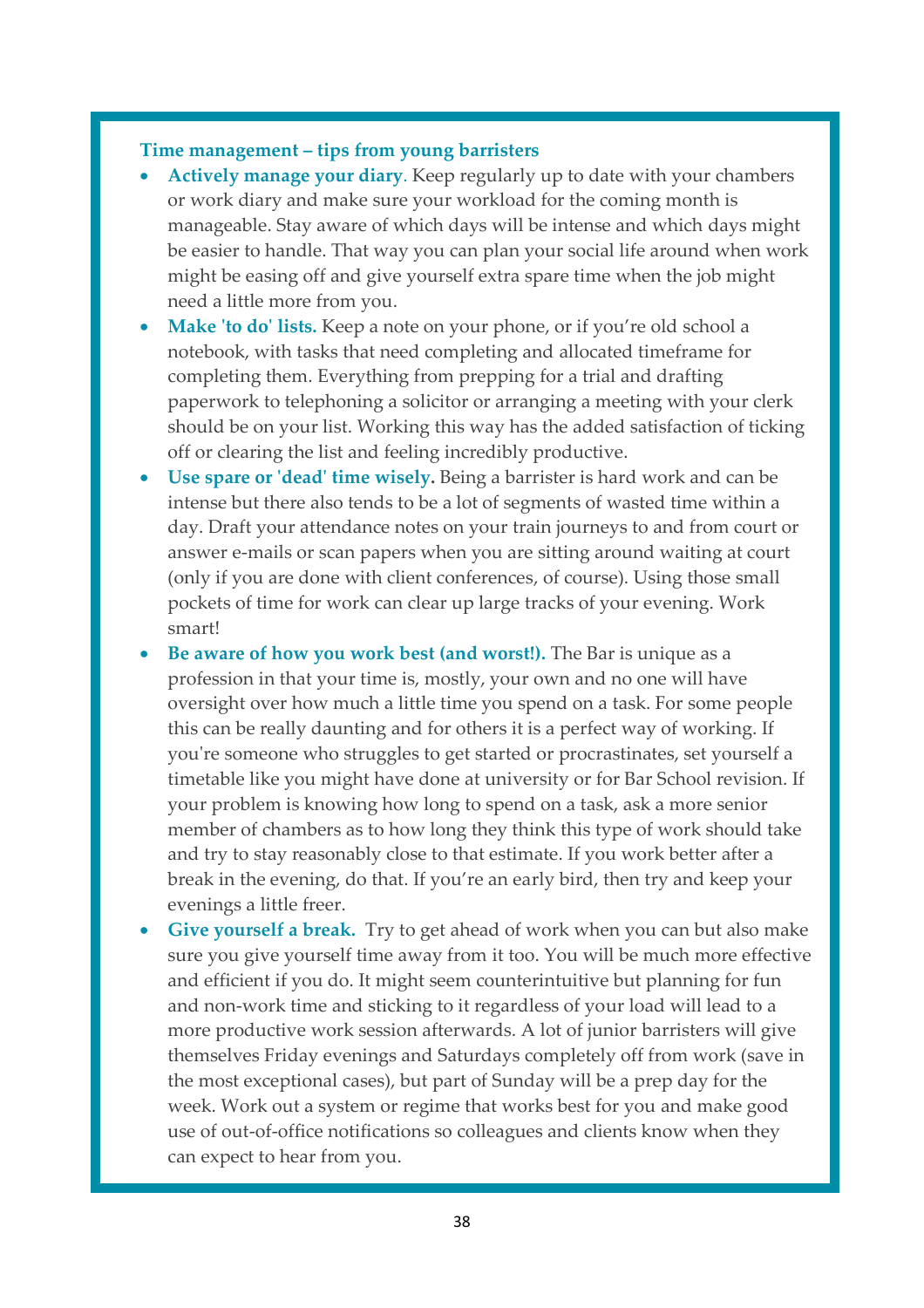#### **Staying human**

Being a brilliant barrister is hard work and most barristers work really long hours, especially in the early years while they are building a practice. Of course, this isn't great; it makes work-life balance hard, it makes finding time for friends and relationships really challenging and it makes fitting in other commitments sometimes feel impossible. BUT…you still have to do those other things. They're the things which will help you stay human, connected and ultimately help you sustain a busy practice. It just takes a bit of practice.

#### **Top tips for staying human**

- **Don't let work seep into every waking hour**. Of course, if you have a deadline or an important case you're going to be working late. But that shouldn't be the norm. Try to work normal working hours then do something else which isn't work. It will make you more focused during your working hours and less likely to burn out. It will probably make you a better barrister and definitely make you a better human for your friends and family to be around.
- **Take holidays**. They don't have to be really long (two weeks is completely reasonable). Be considerate and plan your breaks – the more warning your clerks have, the better they can manage your diary around them. Think about school holidays – if you don't have school aged children take your holidays in term time – they're cheaper and your colleagues who are parents will thank you. A massive caveat to this is that August is a quiet month for some practice areas – if that's the case, take your holidays then.
- Ask for help. If you're struggling to get all the work done, if you feel overloaded or if you aren't confident in the work you're doing, speak to someone about it. Your new colleagues, your mentor or supervisor, your clerks or practice managers have probably seen it before and can see if you're struggling. There is probably something which can be done, and if you don't ask for help they may be reluctant to offer it. But being self-employed doesn't mean having to do everything on your own.

#### **Nerves (& imposter syndrome)**

All barristers have nerves. They are a normal part of the work and its possible they're a sign that you're working at your best. The trick is to get used to the nerves, then getting them to work for you.

In her book 'How to Own the Room', Viv Groskop describes how you can do this by managing your 'fight or flight' response and the adrenalin it generates to help you perform. Her *[How to Own the Room](http://vivgroskop.com/podcast/)* podcast is a great source of inspiration.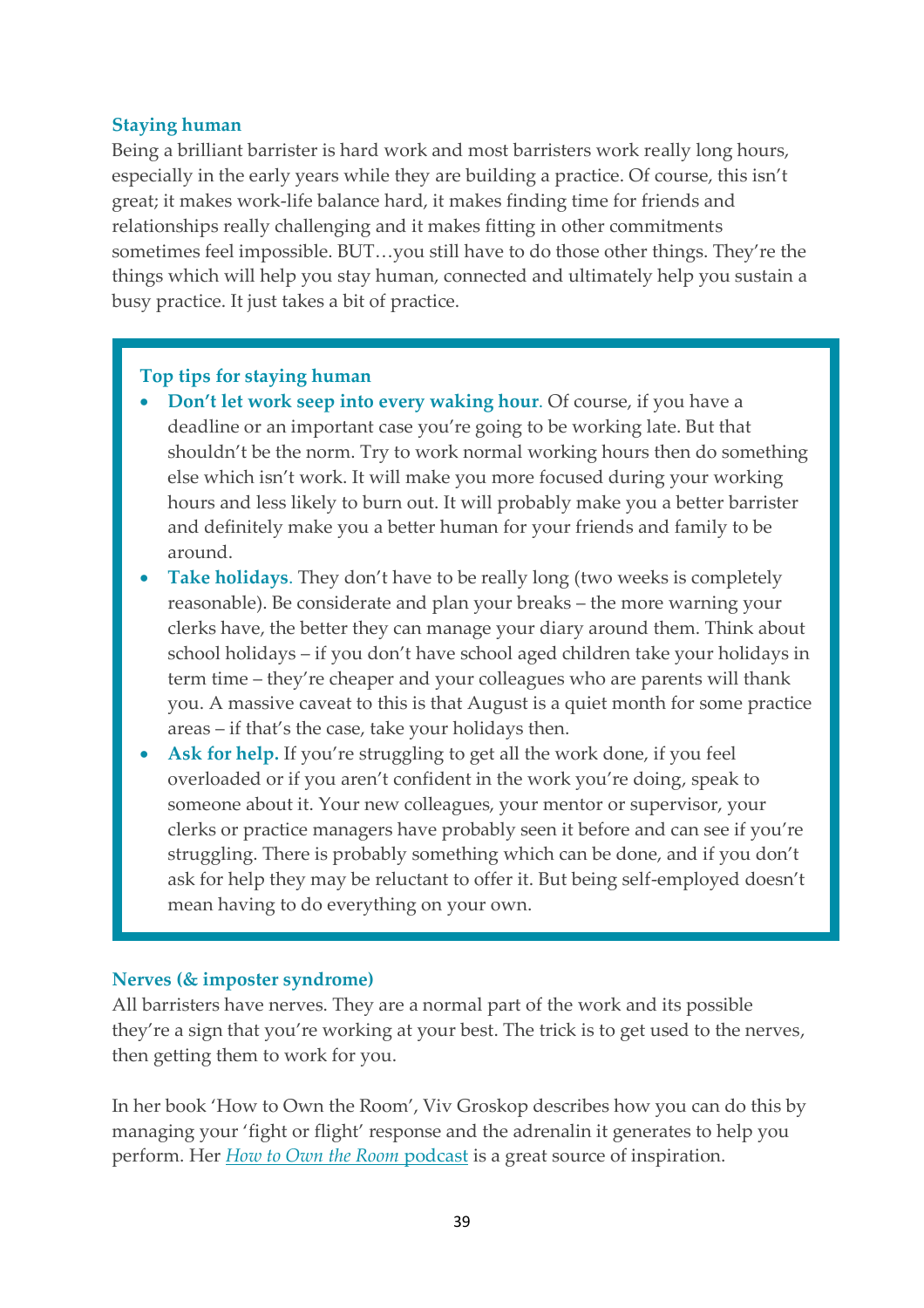Imposter syndrome is the feeling that you are not good enough, do not belong and will be found out as a fraud. It can be debilitating and affect anyone, even the very best barristers. Natasha Shotunde, barrister at Garden Court Chambers, a Social Mobility Advocate for the Bar Council and founder of the Black Barristers' Network wrote a brilliant [article](https://www.counselmagazine.co.uk/articles/overcoming-imposter-syndrome) for *Counsel* Magazine on the impact of imposter syndrome and what she does to overcome it.

The [Wellbeing at the Bar](https://www.wellbeingatthebar.org.uk/help-for-barristers/) website looks in depth at the different causes of nerves including perfectionism, stress and excessive workload.

#### **Handling criticism**

The Bar can be a critical place -- barristers are a competitive bunch. It is not unusual for barristers, especially those who are inexperienced, to be subjected to unwarranted criticism. And everyone's a critic when things go wrong. Most cases result in one side winning and the other side losing – that doesn't mean the barrister on the losing side did anything wrong…it's just how it is.

#### **A barrister says:**

"Don't fall for robing room games. Some barristers positively enjoy trying to put off their opponents by ostracising or intimidating them. It isn't you. They're just playing games. Ignore them, as you would any other bully."

The best way to protect yourself from this is by doing as careful and competent a job as you possibly can. It might be helpful to keep a detailed record of all the work you do on a case: the people you consult, the instructions you take, the conversations you have, the drafting you do, the advice you give – so that in the event the case has to be returned there is a clear record of the professionalism with which you've approached your handling of it.

Don't be afraid to admit you are struggling. You need to be able to recognise if you have a problem so you can seek help and do something about it.

If you are experiencing criticism which feels more like bullying, there is help out there. You could report your experiences on [Talk to Spot,](https://app.talktospot.com/) get support from the [Wellbeing at the Bar](https://www.wellbeingatthebar.org.uk/help-for-barristers/) website or call the Bar Council's Equality and Diversity Line on 020 7611 1426. There is more information about help and support on page 43.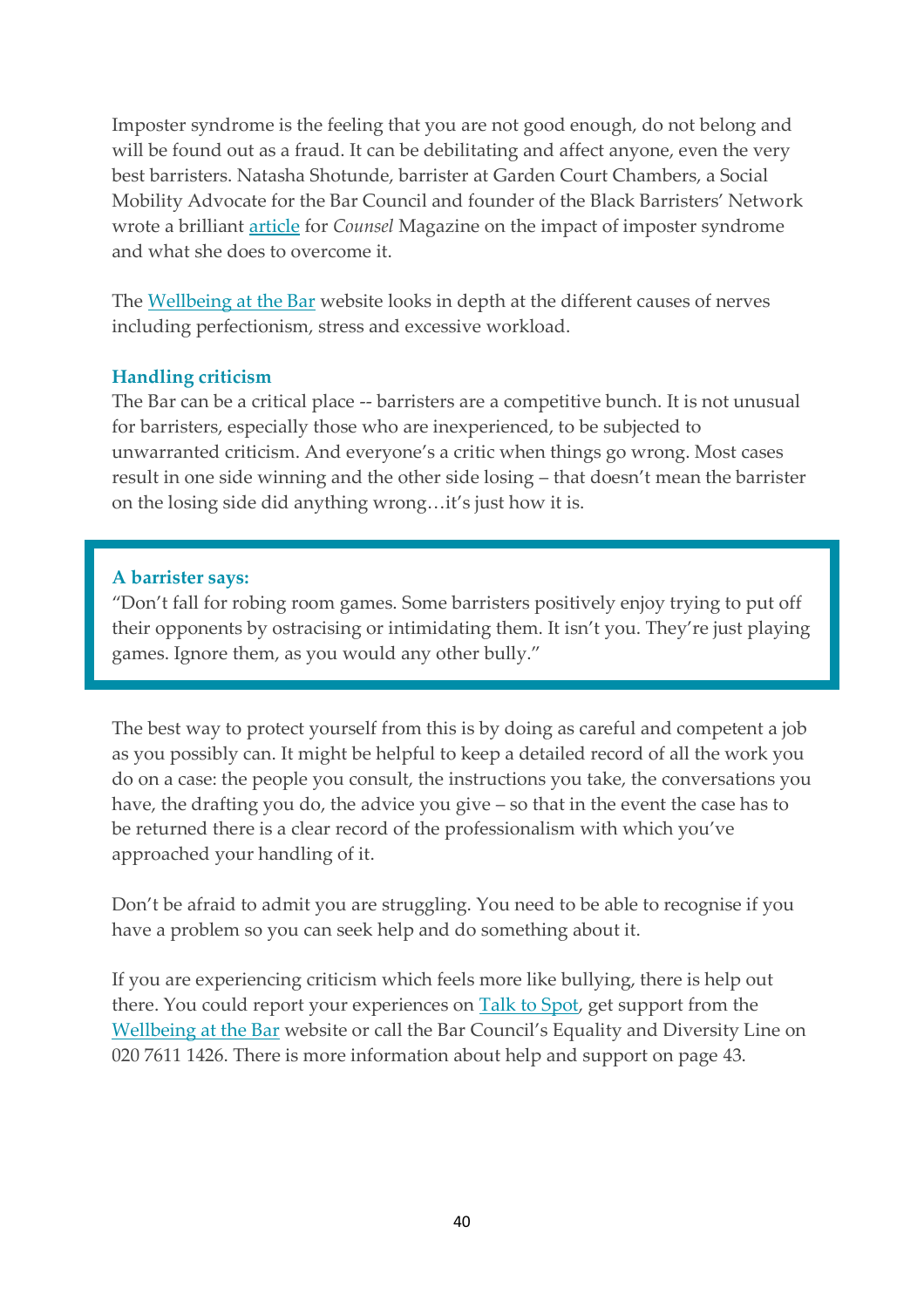# <span id="page-41-0"></span>**Parenting at the Bar**

There are a lot of parents working at the Bar. They are in every practice area and many have thriving practices. But it has to be said that the Bar is behind other institutions in designing really effective flexible working models. It has been left to individuals to work it out for themselves, often juggling maternity leave and parttime working and having to negotiate with chambers on rent breaks and payment holidays.

Now chambers have more sophisticated parental leave and flexible working policies, and there are rules which ensure new parents can take proper leave (up to 1 year), have rent holidays (at a minimum, some chambers go a lot further), and ways to help you 'keep your hand in' while on leave.

All of the information about the rules covering [family career breaks](https://www.barcouncilethics.co.uk/wp-content/uploads/2017/10/Family-Career-Breaks_Advice-Pack_2019.pdf) are on the Bar Council Ethics Hub.

There is also information about working and balancing your family life on the Bar's [Wellbeing Hub.](https://www.wellbeingatthebar.org.uk/help-for-barristers/)

The [Bar Council's New Parent Mentoring scheme](https://www.barcouncil.org.uk/support-for-barristers/wellbeing-personal-career-support/mentoring/maternity-mentoring.html) is for any barrister thinking about starting a family, on maternity leave or trying to balance working with bringing up a family. The scheme will put you in touch with a mentor who has made it work and is happy to share their secrets, while supporting you with your new challenges. Where possible they will try and match barristers from the same practice areas or circuits.

The Bar Council has special arrangements for barristers with the **[Smithfield](http://www.smithfieldnursery.co.uk/)** [Nursery](http://www.smithfieldnursery.co.uk/) in London and [Tiny Tree Day Nursery](http://www.shinechildcare.co.uk/tiny-tree-leeds/) in Leeds. Both offer barristers special rates and more flexible opening hours to accommodate barrister parents' schedules.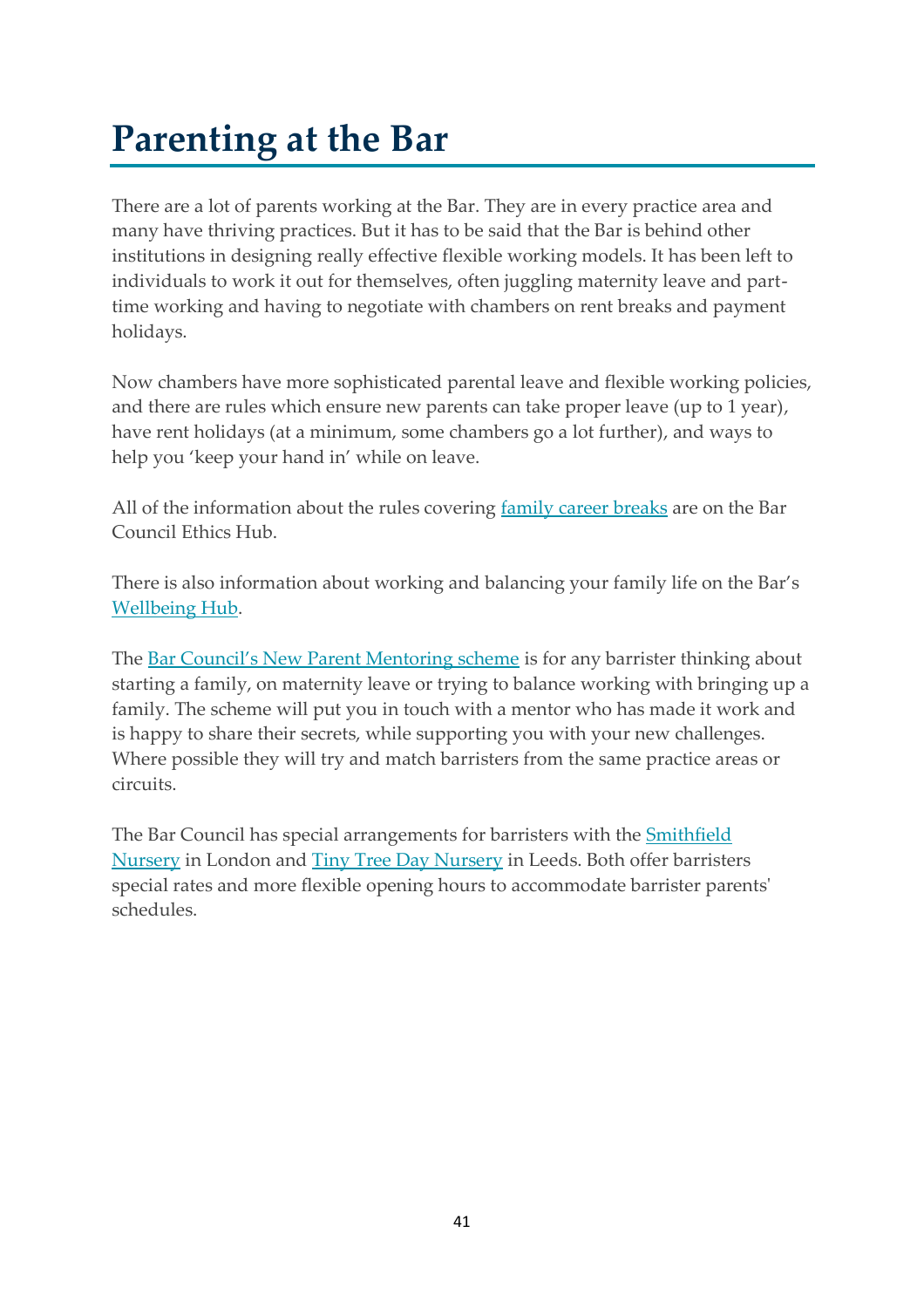#### **Preparing for starting a family – tips from a young barrister**

- Be curious about your chambers parental leave policy and the support provided to tenants who have been on parental leave both during their leave and on return to work. If you begin your career before you have children and perhaps consider that having children is a way off still, consider the parental leave policy. This is your opportunity to shape your chambers provision before being faced with parental leave without the support you need. Don't think of parental leave support as something that doesn't apply to you but as an integral part of how you can ensure your chambers will continue to nurture your career and your talent. If your chambers will not offer this support, then don't be afraid to take your talents elsewhere.
- Be honest about the impact that having children will have on your ability to work as a barrister – particularly if your work is heavily court based. The quality of the work you do should not diminish but the quantity may have to be sacrificed for a time. Supportive clerking is essential to this and without this there is a real risk that you will feel overwhelmed, and your work and wellbeing will suffer.
- Find a parenting mentor. You may have been fortunate to be mentored as a law student, you will have pupil supervisors, as a junior you will have colleagues in chambers ready to answer questions and offer you help – you need the same thing as a parent at the Bar. Choose your mentor wisely. Try to find someone whose personal circumstances mirror your own.
- It takes a village to raise a child and that is especially true at the Bar. Work out your support network and be realistic about the amount of childcare you need and the amount of childcare you can afford.
- Don't ignore the benefits of the Bar when it comes to having a fulfilled family life. If your chambers policy is up to scratch, you have the support of your clerks and you can manage your caseload then you can maintain control and be there for your children in a way that other professions can't necessarily accommodate.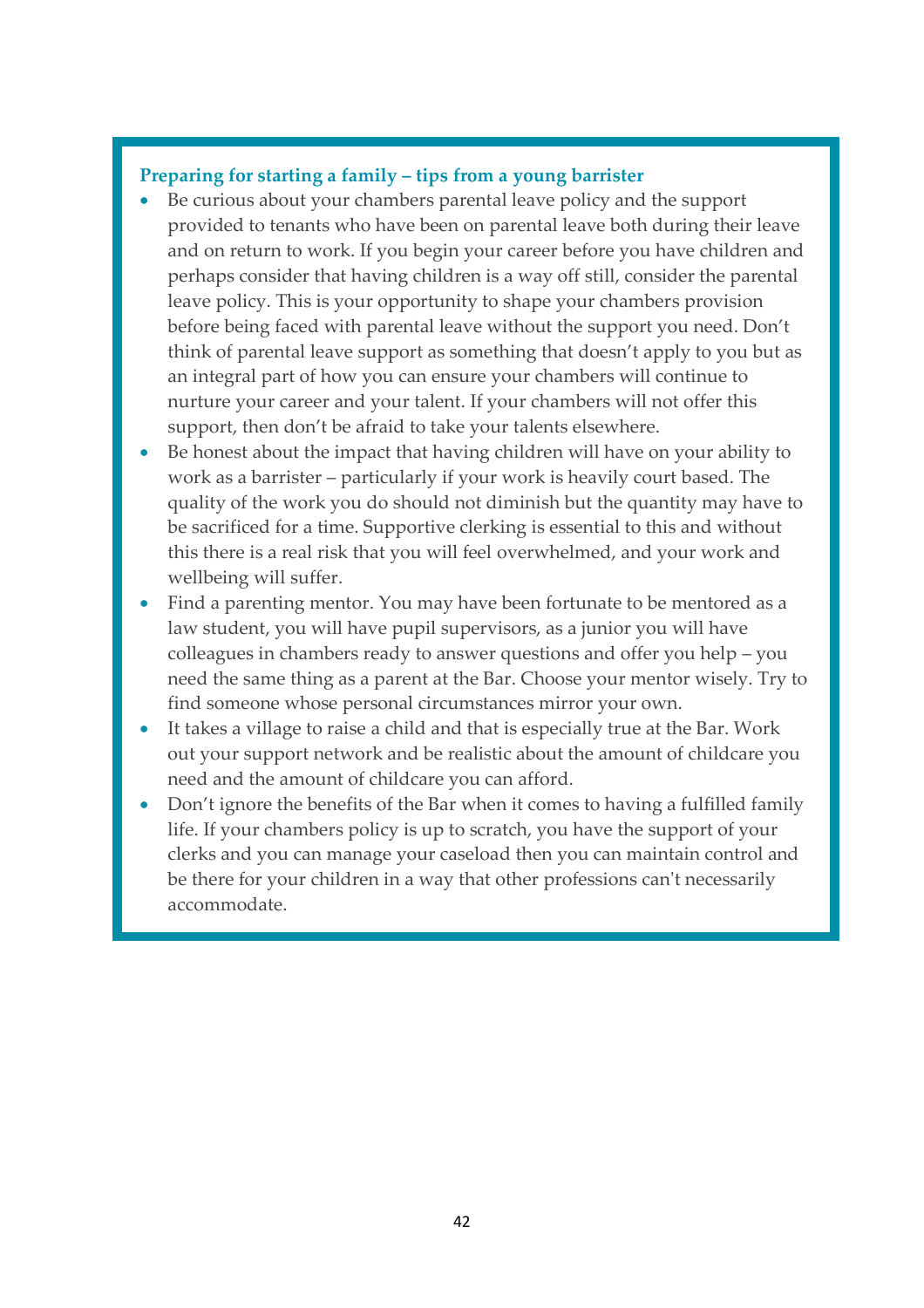# <span id="page-43-0"></span>**Handling complaints**

You are probably an excellent barrister. You've done all the training, made it through pupillage and have been taken on by a chambers or employer. That's amazing. Nonetheless, being an excellent barrister does not mean you will never face a complaint, and it certainly does not mean you will never get things wrong.

Complaints may take many forms. A minor gripe or forgotten attendance note may be sorted out by you, the client or solicitor and your clerks and should not need to commence formal procedures. But, if the complaint is more serious, approaching it with transparency and a willingness to sort it out will always be the best way. Your chambers will have a complaints handling procedure, with strict timetables for the process. You must comply with it. Every complaint must be treated seriously. If a complaint comes directly to you, inform your senior clerk or head of chambers immediately so the complaints procedure can be complied with.

- Don't sit on a complaint or put your head in the sand and hope it will go away. Engage and respond, even if it is painful or infuriating. Speak to someone in chambers – another barrister and/or your clerk as soon as possible.
- You will need to speak to your Head of Chambers if the matter is serious (and you may want to even if it is not).
- Inform the [Bar Mutual Indemnity Fund](https://www.barmutual.co.uk/) ('BMIF') as soon as possible. If a complaint is going to a tribunal, they should pay for your representation. If for any reason it won't, ask a more senior member of chambers for help.
- Always respond to letters and emails from the BSB, as failure to do so could be a separate offence.

There is helpful [guidance for the operation of the complaints procedure](https://www.barstandardsboard.org.uk/for-barristers/what-we-do-if-we-investigate-a-concern-about-you.html) on the BSB websit[e.](https://www.barstandardsboard.org.uk/code-guidance/first-tier-complaints-handling/) It is also worth looking at the regulatory and ethical guidance on the Bar Council [Ethics and Practice Hub.](https://www.barcouncilethics.co.uk/)

You must know the rules that govern your professional conduct, not only for your benefit but so that you can recognise if others fall below the standards expected of barrister. You will be guilty of serious misconduct yourself if you fail to report a barrist[e](https://www.barstandardsboard.org.uk/regulatory-requirements/bsb-handbook/the-handbook-publication/)r who has committed serious misconduct to the BSB (see [BSB Handbook,](https://www.barstandardsboard.org.uk/regulatory-requirements/bsb-handbook/the-handbook-publication/) rC66-69, where there is guidance as to what constitutes "serious misconduct"). If you need to make a report or wish to talk to the BSB about a possible reporting situation, contact the BSB Professional Conduct Department on **020 7611 1445**.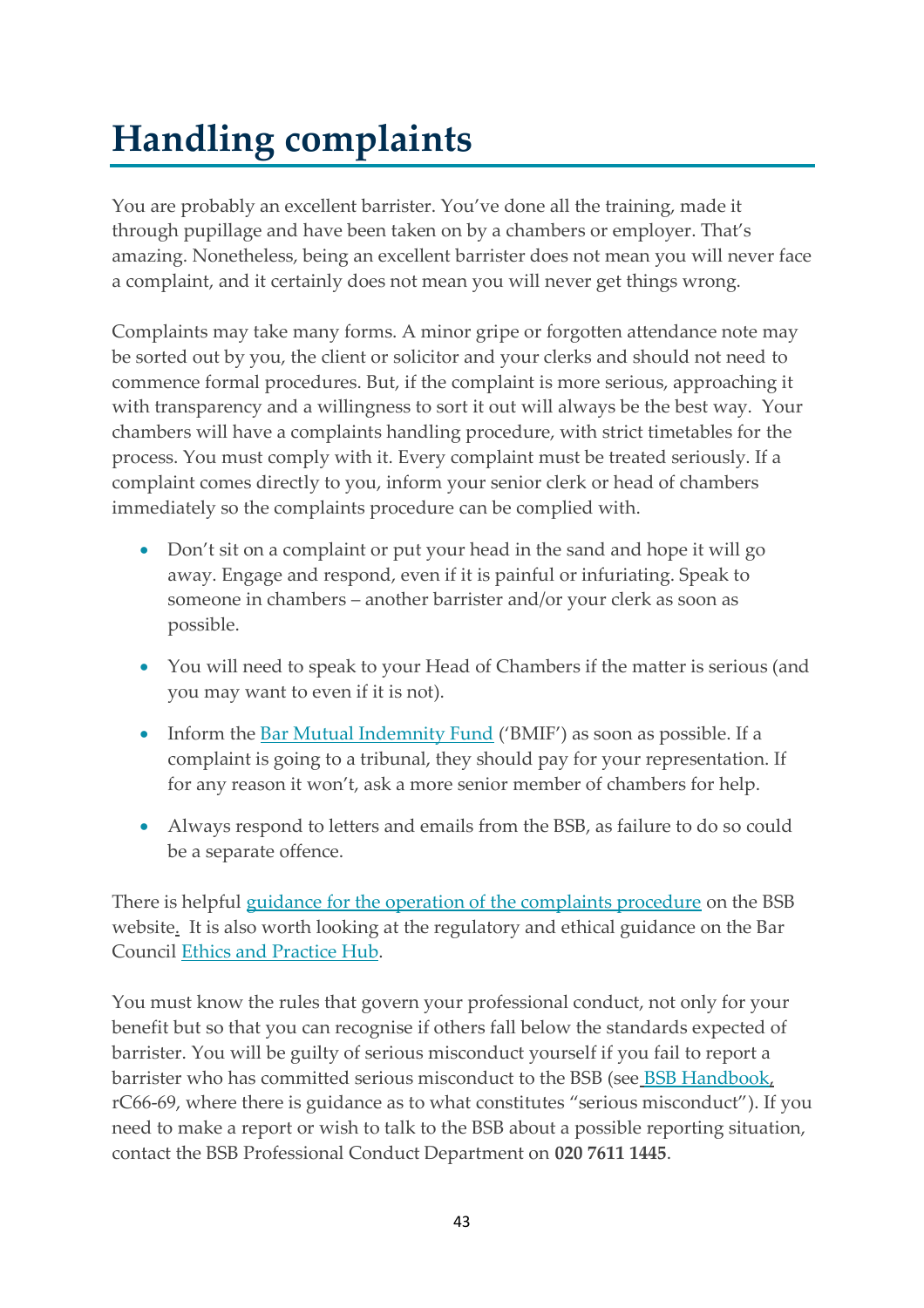# <span id="page-44-0"></span>**Training and professional development**

You're never a finished product as a barrister. There is always something new to learn, case-law to understand, new and emerging issued to grapple with and skills to hone.

The [New Practitioner Programme](https://www.barstandardsboard.org.uk/for-barristers/cpd/guide-to-npp.html) requires all Barristers under 3 years practice to complete 45 hours of Continuous Professional Development in their first 3 calendar years. This must include at least 9 hours on advocacy and 3 hours on ethics.

Barristers with over 3 years practice also need to complete CPD requirements set out in the [Established Practitioner Programme.](https://www.barstandardsboard.org.uk/for-barristers/cpd/guide-to-epp.html)

Training and CPD courses across the Bar:

- [The Bar Council](https://www.barcouncil.org.uk/training-events.html) offers a range of conferences, seminars, workshops and training courses to help barristers fulfil their professional development requirements and build their practice.
- The Inns of Court all offer a huge range of education, training and professional development
	- o [Gray's Inn](https://www.graysinn.org.uk/education)
	- o [Lincoln's Inn](https://www.lincolnsinn.org.uk/members/education-training/)
	- o [Middle Temple](http://www.middletemple.org.uk/education-and-training)
	- o [Inner Temple](http://www.innertemple.org.uk/education)

![](_page_44_Picture_11.jpeg)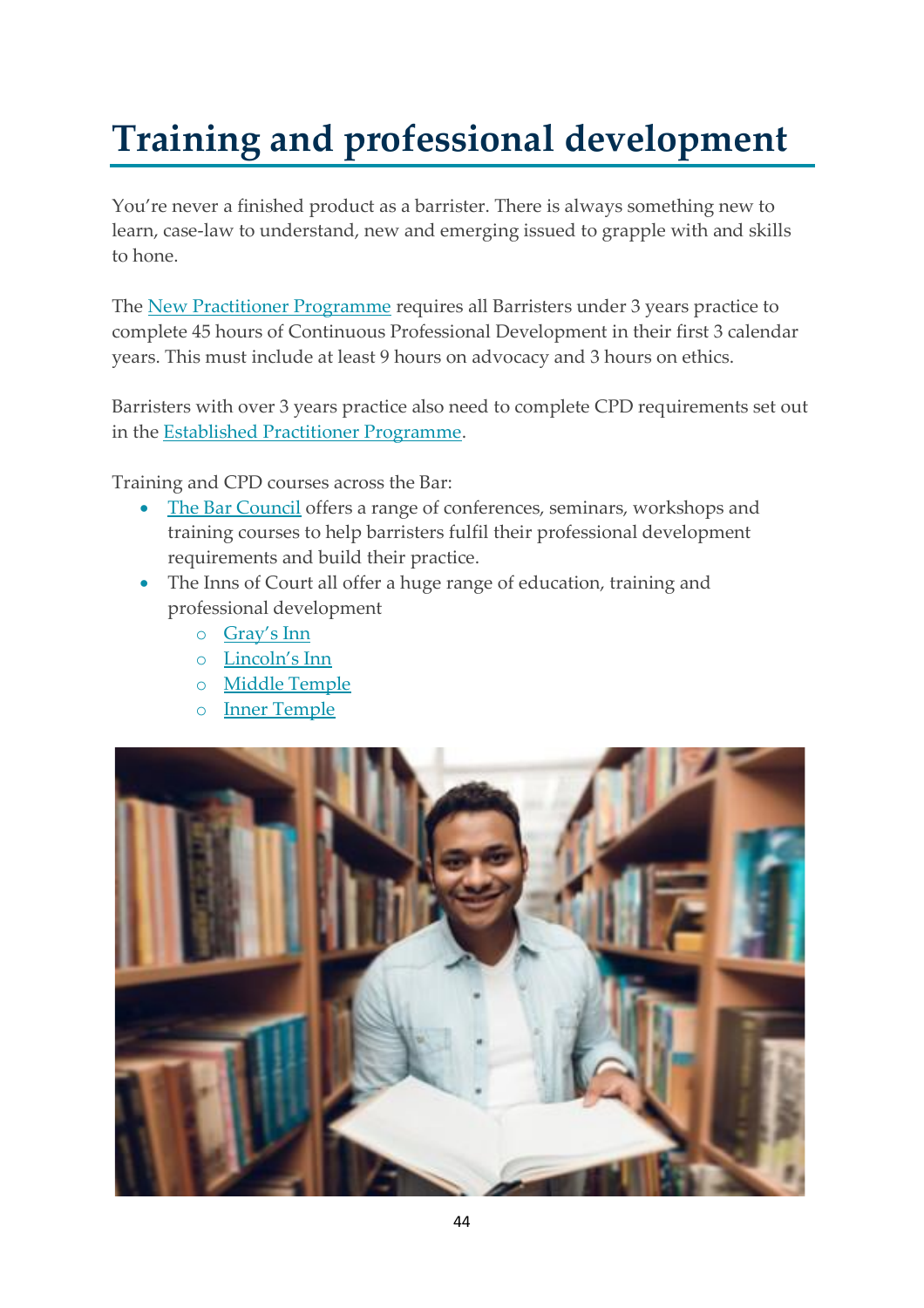# <span id="page-45-0"></span>**The Rules**

You must know the rules that govern your professional conduct, not only for your benefit but so you can recognise if others fall below the standards expected of barrister. The [BSB Handbook](https://www.barstandardsboard.org.uk/the-bsb-handbook.html) contains all the rules about how barristers must behave and work. It also contains the [Code of Conduct](https://www.barstandardsboard.org.uk/the-bsb-handbook.html?part=E3FF76D3-9538-4B97-94C02111664E5709&audience=&q=) for barristers. The Handbook is regularly updated, and all barristers are expected to keep up to date on the rules.

There is loads of information on the **Bar Council and [Bar Standards Bo](https://www.barstandardsboard.org.uk/for-barristers/bsb-handbook-and-code-guidance/code.html)ard** websites. The Bar Council also has a dedicated [Ethics Hub,](https://www.barcouncilethics.co.uk/) which is well worth searching for ethical and regulatory guidance, as well as helpful documents relating to all sorts of practice issues and areas.

# **The First Years of Practice – Regulatory Requirements**

- **The Professional Statement.** The BSB has set out the knowledge, skills and attributes all barristers need on their first day of practice in a [Professional](https://www.barstandardsboard.org.uk/training-qualification/the-professional-statement.html)  [Statement.](https://www.barstandardsboard.org.uk/training-qualification/the-professional-statement.html)
- **Supplying legal services**. All barristers in their first three years of practice following completion of pupillage must work either from chambers or from "an office of an organisation" where there is someone qualified and willing to provide them with guidance.
- **Qualified person**. Barristers with fewer than three years standing need a 'relevant qualified person' to provide guidance on supplying legal services to the public, the exercise of a right of audience and, where relevant, conducting litigation. The same person may fill all three roles, provided he or she is suitably qualified. (See rules S16-22 of the [BSB Handbook\)](https://www.barstandardsboard.org.uk/the-bsb-handbook.html?part=E3FF76D3-9538-4B97-94C02111664E5709&audience=&q=)
- **Practicing Certificate**. All barristers have to hold an [Authorisation to Practice](https://www.barstandardsboard.org.uk/for-barristers/authorisation-to-practise.html) certificate which is provided by the BSB. There is a lot of information about the practising certificate rules on the BSB website. For certain types of secondment, you may have to consider the need for a dual qualification practising certificate (see rS18 of the [BSB Handbook](https://www.barstandardsboard.org.uk/the-bsb-handbook.html?part=E3FF76D3-9538-4B97-94C02111664E5709&audience=&q=) and the [Retainers, Fee](https://www.barcouncilethics.co.uk/documents/retainers-fee-arrangements-non-standard-work-arrangements/)  [Arrangements and Non-Standard Work Arrangements](https://www.barcouncilethics.co.uk/documents/retainers-fee-arrangements-non-standard-work-arrangements/) ethical guidance)
- **Professional Indemnity Insurance**. All self-employed barristers must be a member of the [Bar Mutual Indemnity Fund \(BMIF\)](https://www.barmutual.co.uk/) which provides professional indemnity insurance.
- **Public access (or 'direct access')**. Barristers wishing to take public access instructions must undertake [public access training.](https://www.barcouncil.org.uk/training-events/calendar/public-access-for-barristers-september.html) The BSB provides guidance on [registering for public access](https://www.barstandardsboard.org.uk/for-barristers/public-and-licensed-access/public-access-training-and-guidance.html) work. See the regulatory provisions in section D2.1 of the **BSB Handbook** (rules C119-131) for barristers undertaking public access work.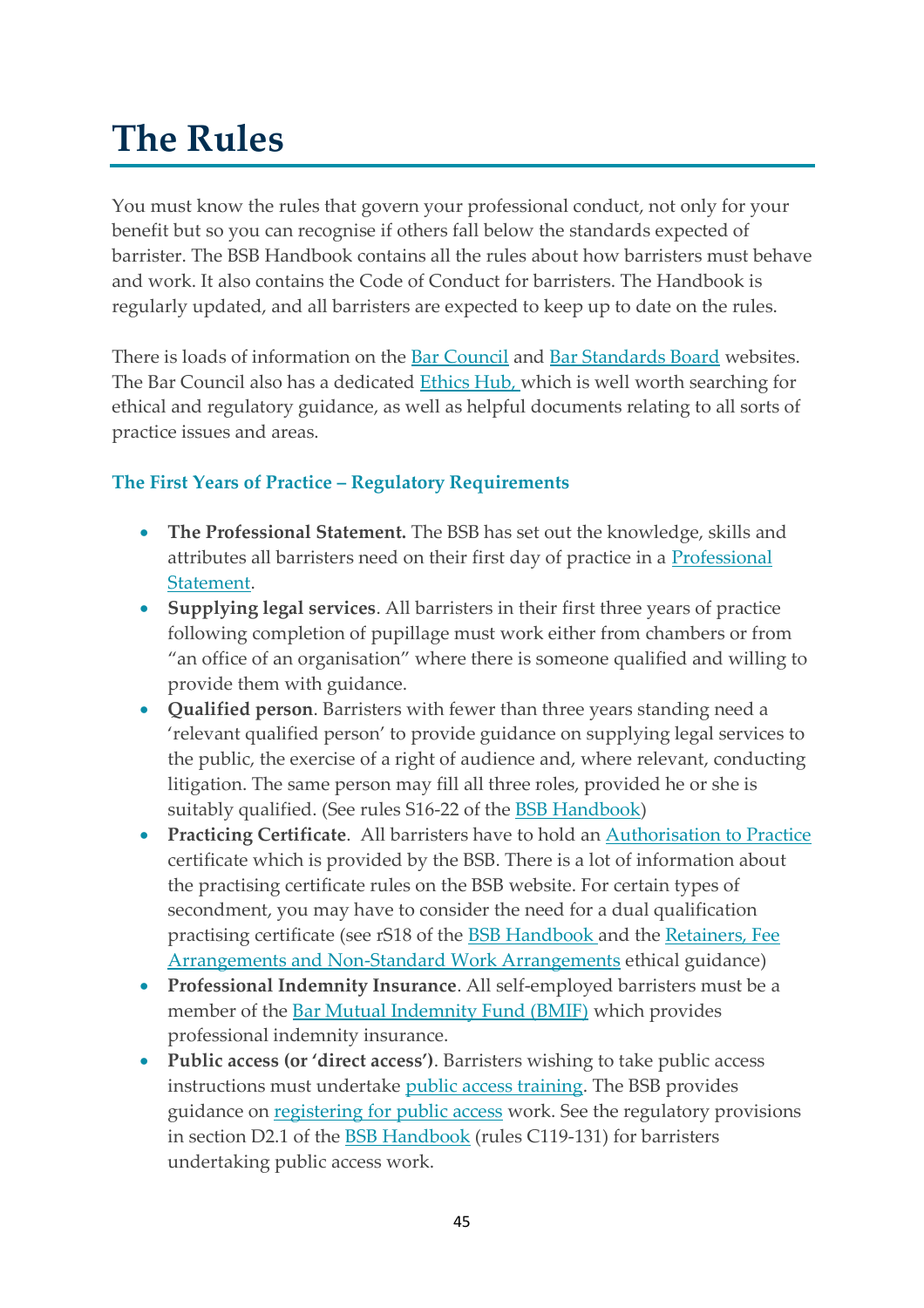• **Conducting litigation.** You will need a practising certificate, and you will need to satisfy the BSB that you have appropriate systems in your place of practice to enable you to conduct litigation: that you have the requisite skills and knowledge of litigation procedure to enable you to provide a competent service to clients; and that you have adequate insurance. Information and an [application form](https://www.barstandardsboard.org.uk/for-barristers/conducting-litigation.html) are available on the BSB website.

# **Dress codes**

The rules covering what clothing will generally be expected and acceptable are in place to reflect the seriousness of the function barristers perform in court and have become the uniform of the profession. Outside of court, barristers whether in chambers or employed are generally expected to wear business attire. This will usually mean a black, dark grey or dark blue suit with tie for men and, for women, a similarly coloured jacket and either skirt or trousers. This is not prescriptive and dress codes (written and informal) vary between organisations, chambers and practice areas.

Some but not all courts require counsel to wear 'Court Dress' which includes wigs, gowns, wing-collars and bands or collarettes.

The Bar Counsel Ethics Hub has a handy guide to the [dress codes of the different](https://www.barcouncilethics.co.uk/wp-content/uploads/2017/10/Bar-Council_Guide-on-Court-Dress_July-2020-2.pdf)  [courts.](https://www.barcouncilethics.co.uk/wp-content/uploads/2017/10/Bar-Council_Guide-on-Court-Dress_July-2020-2.pdf)

# **Reporting obligation**

Barristers can be found guilty of serious misconduct if they fail to report a barrister who has committ[e](https://www.barstandardsboard.org.uk/regulatory-requirements/bsb-handbook/the-handbook-publication/)d serious misconduct to the BSB (see [BSB Handbook,](https://www.barstandardsboard.org.uk/regulatory-requirements/bsb-handbook/the-handbook-publication/) rC66-69, where there is guidance as to what constitutes "serious misconduct").

If you need to make a report or wish to talk to the BSB about a possible reporting situation, contact the BSB Professional Conduct Department on **020 7611 1445**.

#### **The rules explained**

The [Ethics & Practice Hub](https://www.barcouncilethics.co.uk/) is the Bar Council's dedicated online library of ethics documentation. Visit the hub to search and view material that can help you find answers to your professional ethics questions and problems.

The Bar Council provides a confidential [Ethical Enquiries Service](https://www.barcouncil.org.uk/support-for-barristers/ethics.html) to assist barristers to identify, interpret and comply with their professional obligations under the BSB Handbook.

Call the Ethical Enquiries line on 020 7611 1307. Lines are open 09:15-17:15 Monday-Friday. Email: [Ethics@BarCouncil.org.uk.](mailto:Ethics@BarCouncil.org.uk)

Please note: this service does not give legal advice.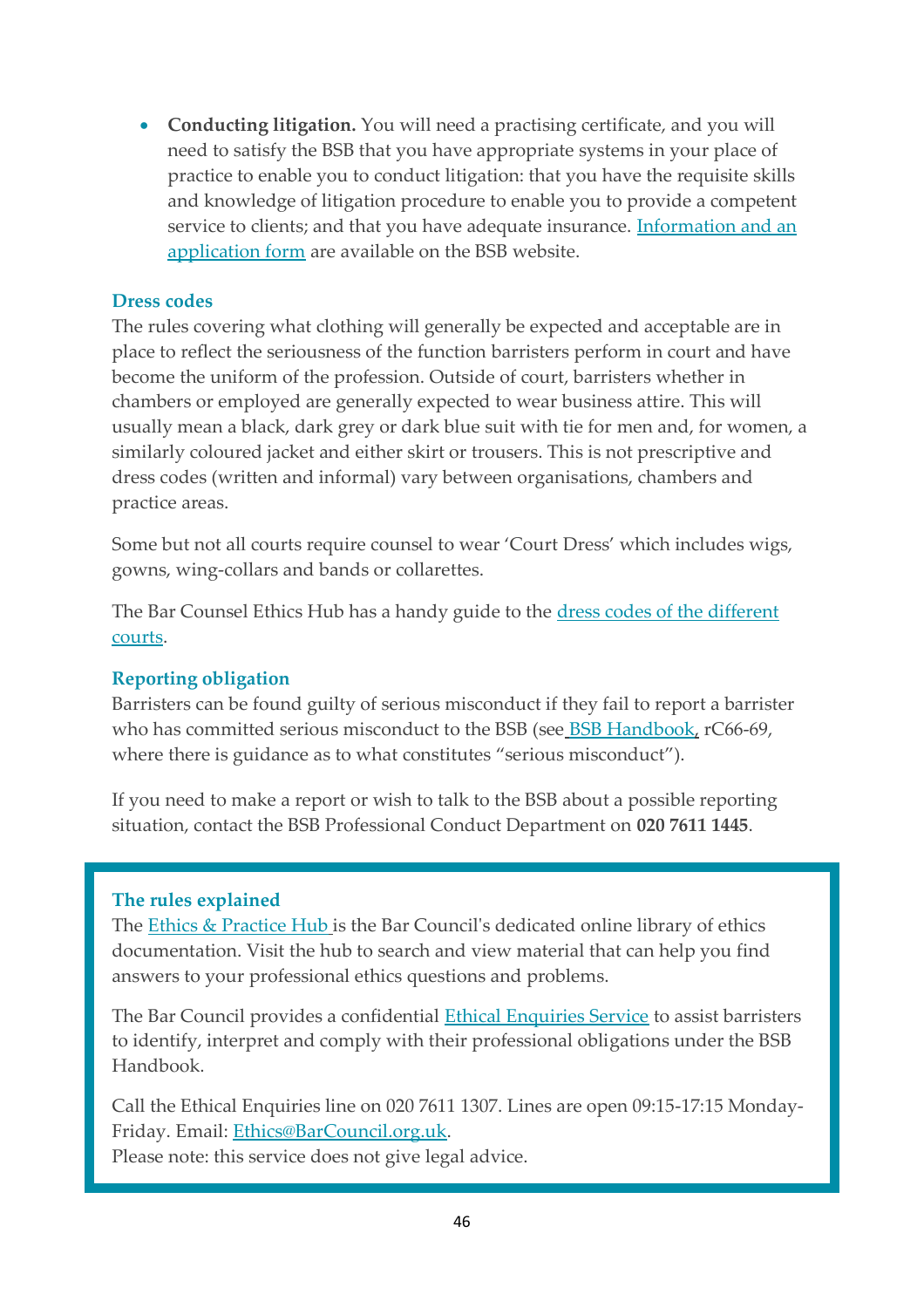# <span id="page-47-0"></span>**Further information and support**

# **Equality and diversity**

The Bar Council offers a confidential equality and diversity helpline to all pupils and members of the Bar. www.barcouncil.org.uk/support-for-barristers/wellbeing-personal-careersupport/helplines E: equality@barcouncil.org.uk T: 020 7611 1426

# **Ethics**

The Bar Council provides a confidential Ethical Enquiries Service to assist barristers to identify, interpret and comply with their professional obligations under the BSB Handbook. The Ethics Hub contains guides to assist barristers on matters of conduct and ethics in particular types of situation.

www.barcouncilethics.co.uk E: [ethics@barcouncil.org.uk](mailto:ethics@barcouncil.org.uk) T: 020 7611 1307

# **Reporting bullying, harassment and inappropriate behaviour**

Talk to Spot is an online tool for the Bar to confidentially report inappropriate behaviour.

www.barcouncil.org.uk/support-for-barristers/equality-diversity-and-inclusion/talkto-spot

# **Wellbeing**

Wellbeing at the Bar provides mental health and wellbeing support and resources for barristers, clerks & staff. The Assistance Programme provides confidential telephone support, counselling services and online resources. www.wellbeingatthebar.org.uk

T: 0800 169 2040

# **Pupils**

The Pupils' Helpline gives confidential advice and support to pupils by putting them in touch with an experienced and independent barrister who can help with problems encountered during pupillage.

E: [pupilhelpline@barcouncil.org.uk.](javascript:void(location.href=) T: 020 7611 1415

# **Barristers Benevolent Fund**

The BBA supports and helps members of the Bar in England and Wales and their dependants who are in need, in distress or in difficulties. www.the-bba.com T: 020 7242 4761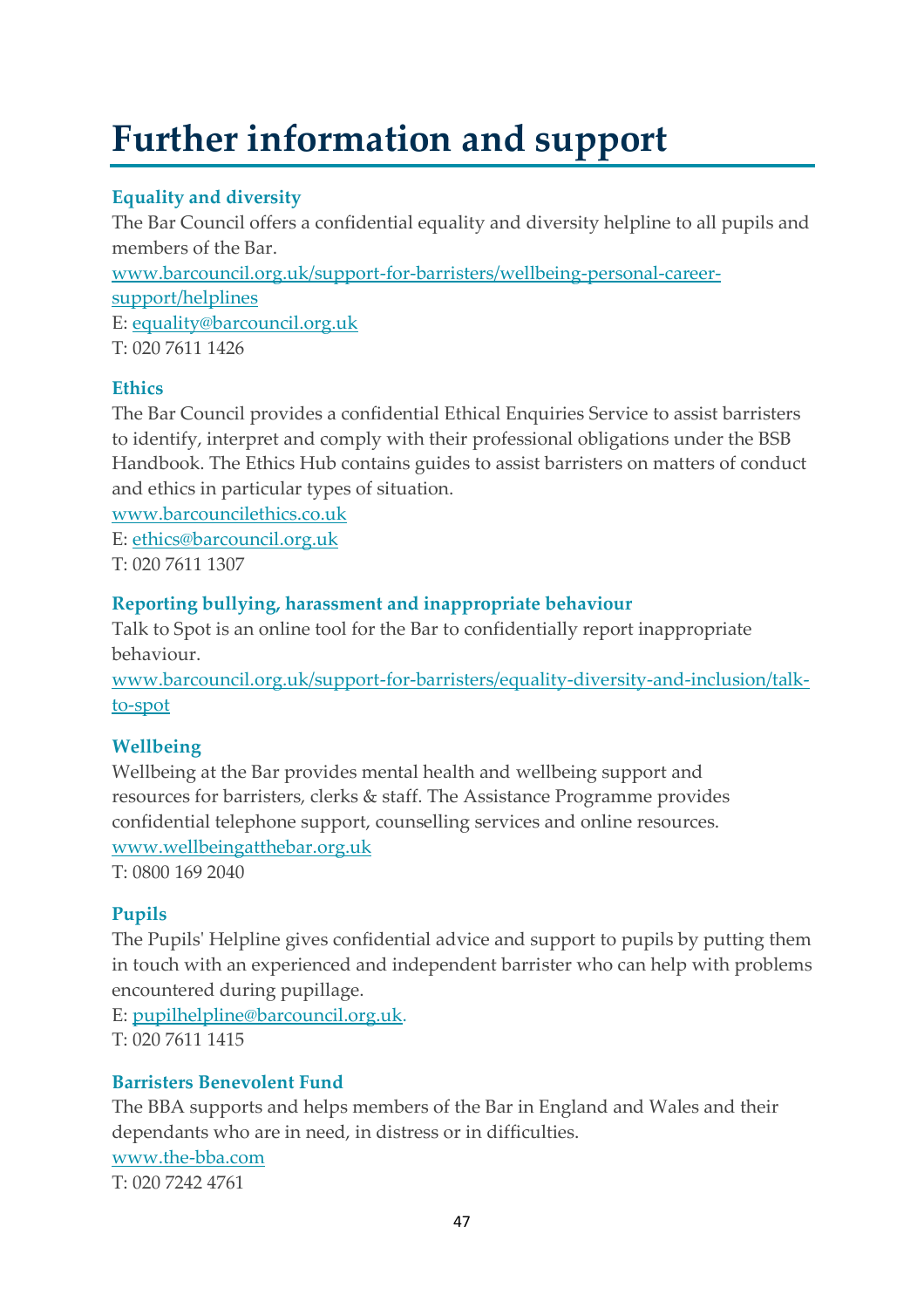# **Young Bar Committee**

The Young Bar represents barristers under 7 years call. www.barcouncil.org.uk/support-for-barristers/young-bar E: [YBC@BarCouncil.org.uk](javascript:void(location.href=)

# **Bar Standards Board**

If you need to make a report or wish to talk to the BSB about a possible reporting situation, you can contact the BSB Professional Conduct Department www.barstandardsboard.org.uk/for-the-public/reporting-concerns T: 020 7611 1445

# **Inns of Court**

The Inns of Court provide support for barristers through a range of educational activities, lunching and dining facilities, access to common rooms and gardens and the provision of various grants and scholarships.

- [Gray's Inn](https://www.graysinn.org.uk/)
- [Inner Temple](https://www.innertemple.org.uk/)
- [Lincoln's Inn](https://www.lincolnsinn.org.uk/)
- [Middle Temple](https://www.middletemple.org.uk/)

# **Circuits**

The Circuits provide important sources of support, advice and representation for barristers practising in those areas:

- [Midland](http://www.midlandcircuit.co.uk/)
- [Northern](http://www.northerncircuit.org.uk/)
- [North Eastern](http://www.northeasterncircuit.co.uk/)
- [Western](http://www.westerncircuit.org.uk/)
- [South Eastern](http://www.southeastcircuit.org.uk/)
- [Wales and Chester](http://www.walesandchestercircuit.org.uk/)
- [European](http://www.europeancircuit.com/)

Some of the Circuits have specialist forums for barristers in their region including:

- [Midlands Circuit Women's Forum](https://www.midlandcircuit.co.uk/women-mentoring-and-forum)
- West[ern Circuit Women's Forum](https://westerncircuit.co.uk/womens-forum/)
- [Southeast Circuit Women's Forum](https://southeastcircuit.org.uk/women-forum/contact-us)